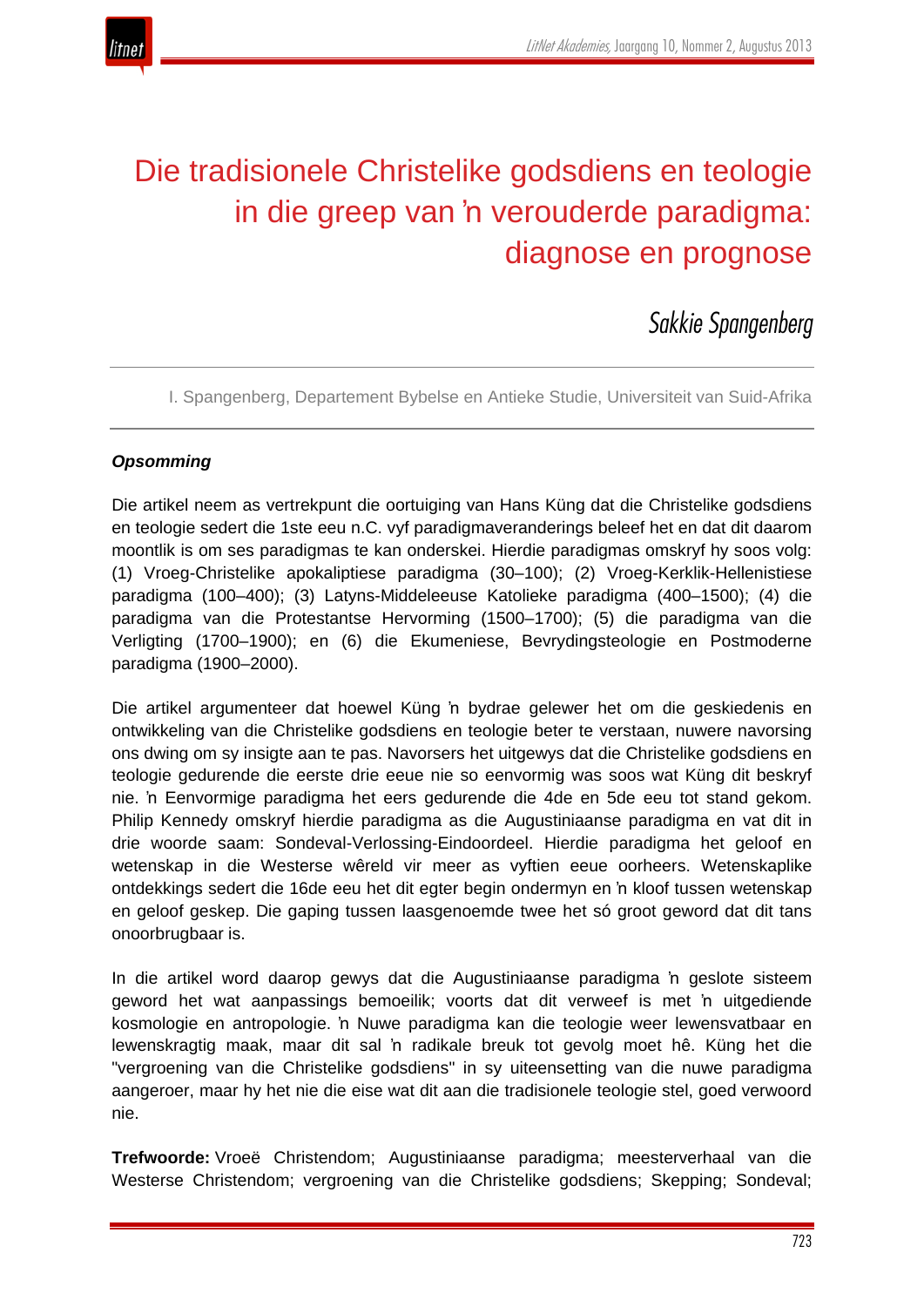

Verlossing; Eindoordeel; godsdiens en wetenskap; ekologiese krisis; uitdyende heelal; evolusieleer; plaattektoniek; Hans Küng

#### *Abstract*

## **The traditional Christian religion in the grip of an outdated paradigm: diagnoses and prognoses**

The author takes his cue from Hans Küng's conviction that the Christian religion and its theology have experienced five paradigm changes during the course of its history and that it is, therefore, possible to identify six distinct paradigms. Küng named these: (1) the Jewish apocalyptic paradigm of earliest Christianity (30–100); (2) the Ecumenical Hellenistic paradigm of Christian antiquity (100–400); (3) the Roman Catholic paradigm of the Middle Ages (400–1500); (4) the Protestant Evangelical paradigm of the Reformation (1500–1700); (5) the paradigm of the Enlightenment (1700–1900); (6) the paradigm of Modernity, focused on reason and progress (1900–2000).

It is argued that although Küng contributed to a better understanding of the history of Christianity, recent research necessitates an adjustment of his viewpoints and convictions. New Testament scholars have proved that early Christianity was diverse and that no unifying or dominating paradigm (or paradigms) existed during the first three centuries, as Küng claims. A unifying paradigm evolved during the 4th and 5th centuries, owing to the policies and acts of the Roman emperors Constantine (275–337) and Theodosius (346–95). Constantine declared Christianity a legitimate religion of the Roman Empire, while Theodosius took it one stage further by making it the Empire's sole official religion. He forbade assemblies of heretics and ordered pagan temples to be destroyed. Owing to the Emperors' involvement, and under their auspices, Christian councils met to formulate doctrines and creeds and soon a unifying paradigm came into existence. Philip Kennedy calls this the Augustinian paradigm, maintaining that it has dominated Western Christianity up to the present century. He summarises the paradigm in three words: Fall–Redemption– Judgement.

Augustine of Hippo (354–430) is indeed one of the major architects of the paradigm. His theological convictions on Original Sin (or the Fall) at the beginning of creation contradicted those of Pelagius, Celestius and Julian of Ecclanum. Augustine's view was based on an erroneous interpretation of Genesis 1–3 and Romans 5:12–21, but, thanks to the involvement of the Emperor Honorius (395–423), Augustine's convictions carried the day and the other theological viewpoints were classified as heretical. It is argued that the Augustinian paradigm eventually developed into a grand narrative consisting of five interconnected episodes. These are: (1) Creation; (2) Original Sin; (3) Crucifixion and Redemption; (4) Resurrection and Ascension; (5) Second Coming and Judgement.

The five episodes of the grand narrative form a close unit which allows no further development but only refinement. A diagram made up of five pentagrams is developed to represent the five episodes and to show the extent of their interrelation. Take the second episode (Original Sin) as an example. This episode follows directly after Creation (first episode) and gives birth to the third episode (Crucifixion and Redemption). Without the Fall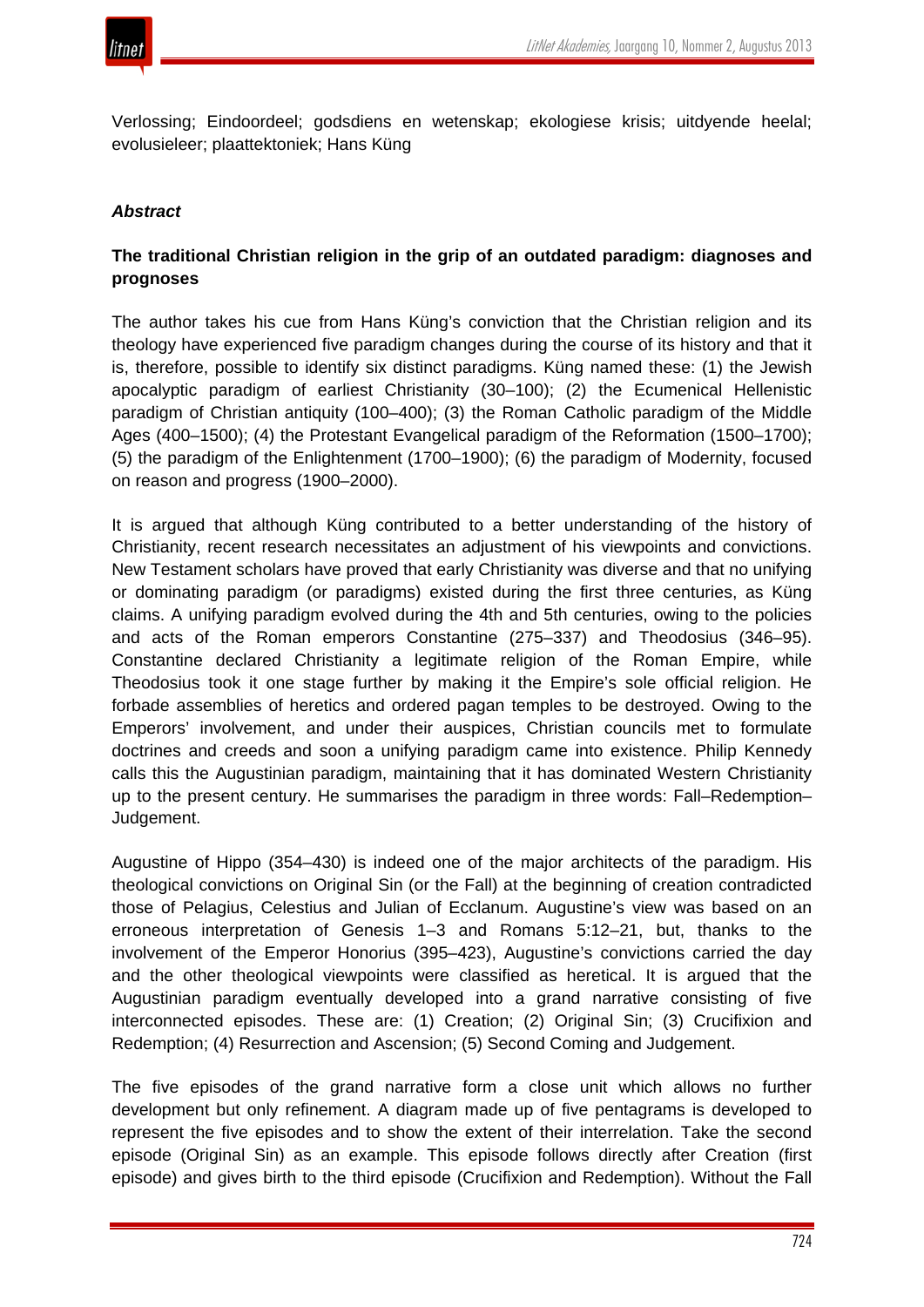there would have been no need for the Son of God to become a human being and die on a Roman cross. His death on the cross is seen as a sacrifice to appease the wrath of God. The third episode is followed by the fourth (Resurrection and Ascension), representing the apex of the grand narrative. Jesus' resurrection and ascension annulled the effects of the Fall. Death is conquered and humans are reconciled with God. They can once again live forever, as God envisaged during creation. The resurrection is regarded as the "first fruits" of the new creation. But before the new creation can be fully established there will be a Second Coming and a Judgement day (episode 5).

The article argues that the Augustinian paradigm and the subsequent grand narrative are based on a defunct anthropology and cosmology and that these hamper the reconciliation of Christian religious convictions with the modern-day scientific understanding of the origin and development of the universe, the earth and life on earth. Moreover, the five episodes of the grand narrative form a closely knit unit which does not allow any alteration or elaboration. The grand narrative with its five episodes further contributes to the irreconcilability of Christian convictions with current scientific discoveries and viewpoints.

The three ecumenical creeds are discussed to show how integrated they are with the ancient idea of a three-tiered universe consisting of (1) heaven, (2) earth and (3) a netherworld. Jesus came from heaven, lived on earth, was crucified, died and descended into hell, rose and met some of his disciples before ascending back to heaven. He made a complete journey through the three-tiered universe: heaven–earth–netherworld–earth–heaven. Christians believe that although they are born on earth and although they share in Original Sin, Jesus' death on a Roman cross cleansed their sins (Original Sin and their own sins) so that they may one day go to heaven. Their eternal souls will leave their dead bodies at death and will remain with God until Judgement Day, when their souls and bodies will once again be united and they can stand trial before Jesus. He will act as heavenly Judge in the end times and will eventually hand the kingdom over to God the Father. Those sinners who did not accept God's offer of redemption will be condemned to hell where the Devil and his angels exist and rule.

After the traditional Christian convictions have been considered, a case is argued for the development of a new paradigm whereby it would be possible to reconcile Christianity with the modern understanding of the universe, earth, and life on earth. The Augustinian paradigm which has dominated Western Christianity for the past 1 500 years is outdated. The new paradigm will be different from the one which Hans Küng identified for the 20th century. The following disciplines and some of the discoveries which have been made are discussed as examples of how they could impact on a new paradigm: (1) astronomy, (2) geology and (3) evolution. These examples are linked to a new understanding of the Bible, Jesus of Nazareth and God. A new "doctrine" of Scripture, which developed during the 20th century, is embraced; the latest research into the historical Jesus, which focuses on him as a Jewish prophet and takes leave of the idea that he was truly both God and a human being, is accepted, and a non-theistic understanding of God is developed.

The new paradigm may be classified as "the greening of Christianity", as it no longer focuses exclusively on human beings and their salvation. Instead, it shifts the focus away from human beings and addresses the current ecological crisis. The Augustinian paradigm, with its focus on human beings, their salvation and their well-being, is replaced with one directed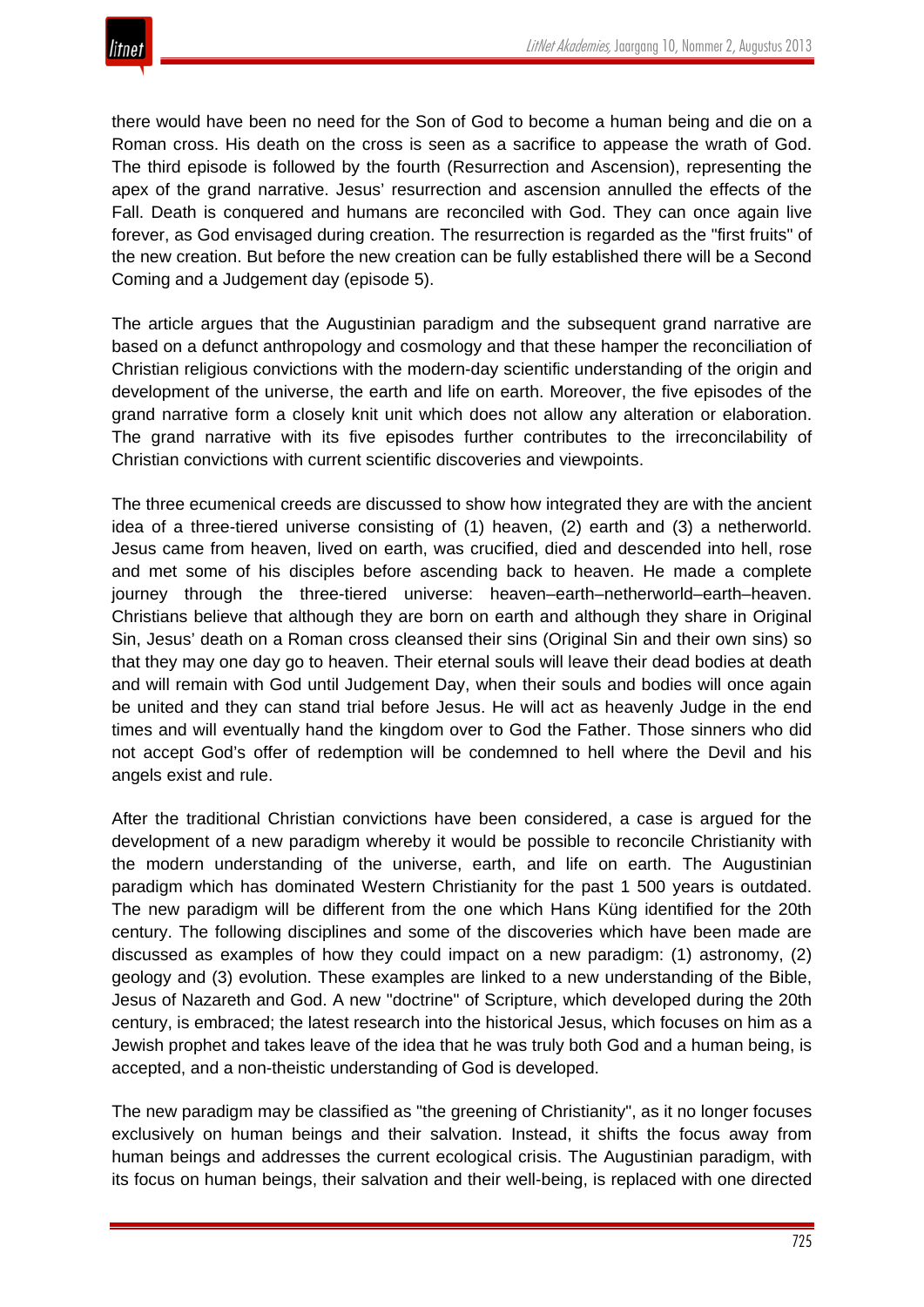towards life on earth, how it evolved, and how it may be preserved. Jörg Zink summarises the change brilliantly in these words: "A theology which knows nothing but the lonely family history or family tragedy between God and humankind is a thing of the past."

**Keywords:** Early Christianity; Augustinian paradigm; grand narrative of Western Christianity; greening of Christianity; Creation; Fall; Redemption; Final judgement; science and religion; ecological crisis; expanding universe; theory of evolution; plate tectonics; Hans Küng

# **1. Inleiding**

Hans Küng het in die tagtigerjare van die vorige eeu (1989a:3–33; 1989b:212–9) aangevoer dat die insigte van Thomas Kuhn (1970) rakende paradigmas en paradigmaveranderings in die geskiedenis van die natuurwetenskappe ook op die Christelike godsdiens en teologie van toepassing gemaak kan word. Die Christelike godsdiens en teologie het – volgens sy oordeel – sedert die 1ste eeu n.C. vyf paradigmaveranderings beleef en daarom is dit moontlik om ses paradigmas te onderskei. Hy het op grond van hierdie oortuiging 'n omvattende boek oor die Christelike godsdiens gepubliseer (Küng 1995) en die ses paradigmas soos volg omskryf: (1) Vroeg-Christelike apokaliptiese paradigma (30–100); (2) Vroeg-Kerklik-Hellenistiese paradigma (100–400); (3) Latyns-Middeleeuse Katolieke paradigma (400–1500); (4) die paradigma van die Protestantse Hervorming (1500–1700); (5) die paradigma van die Verligting (1700–1900); en (6) die Ekumeniese, Bevrydingsteologie en Postmoderne paradigma (1900–2000).<sup>1</sup>

In die boek argumenteer hy verder dat die agterhaalde teologiese paradigmas nie van die toneel verdwyn wanneer 'n paradigmaverandering plaasvind nie, maar dat hulle as tradisies in die Christendom bly voortbestaan. Dis die rede waarom ons vandag nog kerklike tradisies soos Grieks-Ortodoks, Rooms-Katoliek, Protestants en Liberaal-Protestants ken en kan identifiseer. Die teologiese wetenskap verskil dus in dié opsig van die natuurwetenskappe. In laasgenoemde geval word agterhaalde paradigmas eenvoudig links gelaat.

In hierdie artikel argumenteer ek eerstens dat nuwere navorsing ons dwing om Küng se insigte ietwat aan te pas, hoewel hy 'n bydrae gelewer het om die geskiedenis en ontwikkeling van die Christelike tradisie en teologie beter te verstaan. Navorsing het uitgewys dat die Christelike godsdiens en teologie gedurende die eerste vier eeue nie so eenvormig was soos wat Küng dit beskryf nie. Daar het dus nie gedurende die 1ste eeu, en ook nie gedurende die 2de en 3de eeu, 'n eenvormige paradigma in die Christelike godsdiens en teologie bestaan nie (Küng se paradigmas 1 en 2). Om die waarheid te sê, 'n hele paar oortuigings het met mekaar meegeding om erkenning en aanvaarding (Ehrman 2005, Luttikhuizen 2006, Dünzl 2007:1–20). Dis maar eers gedurende die 5de eeu dat 'n dominante paradigma beslag kon kry en dat Christene eenvormig oor Jesus begin praat het. Dít natuurlik danksy die rol van Romeinse keisers, 'n handvol kerkvergaderings en verskeie belydenisse. Philip Jenkins (2011) het oor hierdie periode 'n boek met 'n treffende titel gepubliseer: *Jesus Wars: How four patriarchs, three queens, and two emperors decided what Christians would believe for the next 1,500 years*. Philip Kennedy is op sy beurt oortuig dat 'n omvattende paradigma eers gedurende die 5de eeu beslag gekry het.<sup>2</sup> Hy tipeer dit as die Augustiniaanse paradigma en vat dit met die volgende drie woorde saam: Sondeval–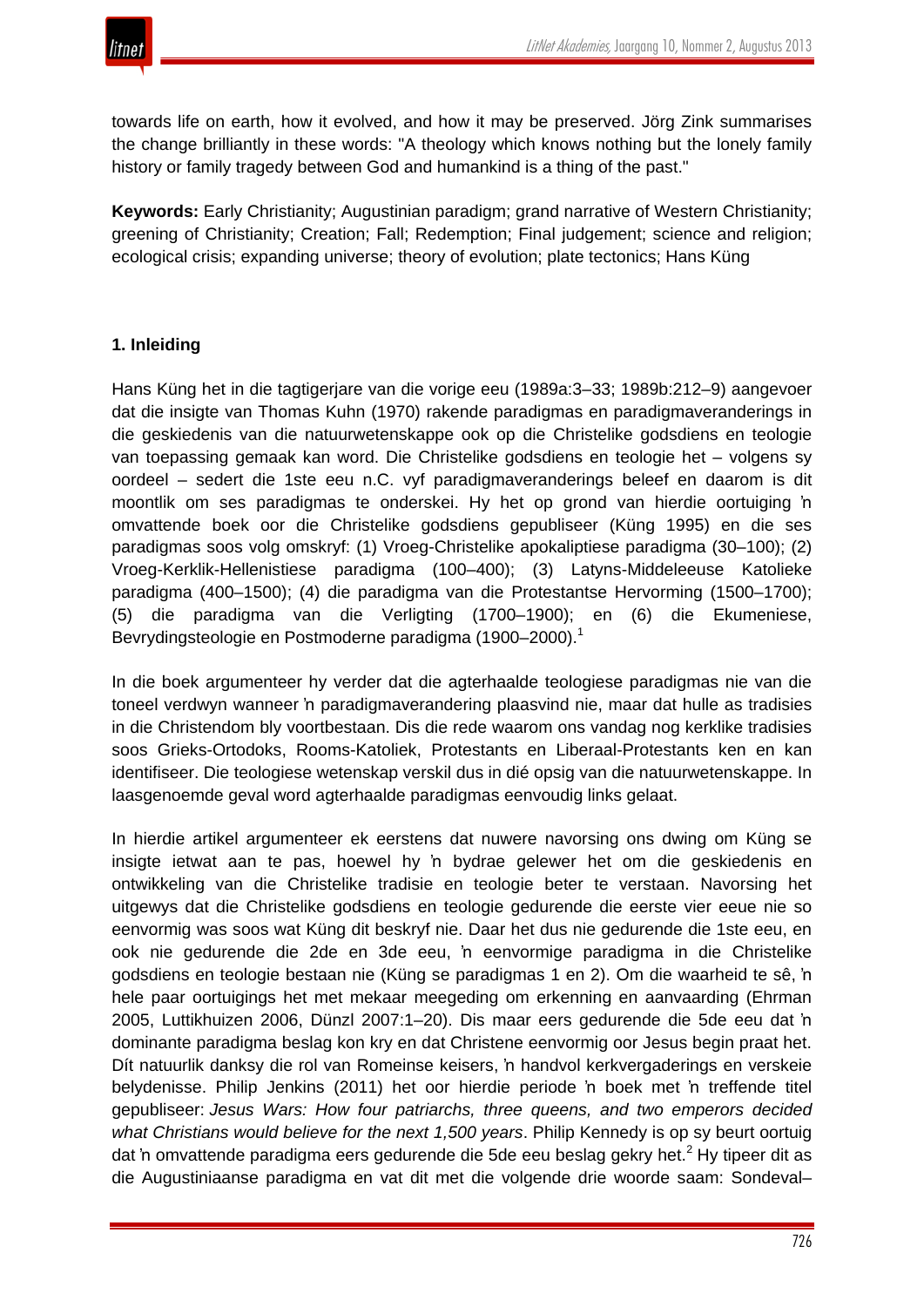Verlossing–Eindoordeel (Kennedy 2006:ix–x, 252). Hierdie dominante paradigma met sy verskillende aanpassings in die geskiedenis (Küng se paradigmas 3, 4 en 5) oorheers steeds die Westerse Christendom en kniehalter sinvolle omgang met moderne wetenskaplike kennis en die wêreld waarin ons leef en probeer oorleef.<sup>3</sup>

Die artikel argumenteer verder dat daar nog nie 'n omvattende sesde paradigma in ons dag uitgekristalliseer het soos wat Küng meen nie. Om die waarheid te sê, die Christelike godsdiens en teologie verkeer tans in 'n krisis vanweë die Augustiniaanse paradigma. Meer en meer akademici, denkende mense en toegewyde lesers betwyfel die tradisionele Christelike geloof en neem daarvan afskeid. Die volgende boeke kan as bewys hiervoor dien: (1) *Het algemeen betwijfeld christelijk geloof* (Kuitert 1992), (2) *I believe, I doubt* (Weber 1998), (3) *50 voices of disbelief: Why we are atheists* (Blackford en Schüklenk 2009), (4) *Philosophers without gods: Meditations on atheism and the secular life* (Antony 2010), en (5) *God? Gesprekke oor die oorsprong en uiteinde van alles*(Claassen en Gaum 2012). Die rede vir vertwyfeling hou verband met die navorsingsresultate van sterrekundiges, astrofisici, bioloë, geoloë, medici, sielkundiges en Bybelwetenskaplikes. Hul navorsing het feite na vore gebring wat die Augustiniaanse paradigma uitdaag en as onhoudbaar bewys. Teoloë word tans gedwing om te herbesin oor die tradisionele Christelike belydenisse en leerstellings wat sedert die 4de en 5de eeu die Westerse vorm van die Christelike geloof omskryf.

In die artikel word laastens 'n pleidooi gelewer vir die aanvaarding van die resultate van die wetenskaplike studie van die kosmos, die aarde en die mens, maar ook die resultate van die navorsing rondom die Bybel, Jesus van Nasaret en die vroeë Christendom ten einde 'n nuwe paradigma te ontwikkel. Daarsonder is dit moeilik om die Christelike geloof met die resultate van die natuurwetenskappe te versoen, en word samewerking met ander wetenskappe problematies – veral wanneer besin word oor die volhoubaarheid van ontwikkeling, besoedeling van die omgewing, en bewaring van ekologiese sisteme. 'n Godsdiens wat net maar begaan is oor 'n sogenaamde breuk tussen God en mens, en wat slegs op mense en hul "sieleheil" fokus, het geen bydrae te lewer in die eeu waarin ons leef nie (Zink 1997:58).

# **2. Die staatsgodsdiens van die Romeinse ryk**

Die Christelike godsdiens soos ons dit in sy Westerse baadjie ken, bestaan eintlik eers sedert die 5de eeu. Die beslissende oomblik vir die Westerse Christendom lê in die 4de en 5de eeu toe dit die staatsgodsdiens van die Romeinse ryk geword het en die Joodse profeet Jesus van Nasaret deel van 'n goddelike drie-eenheid gemaak is. Kennedy verwoord dit soos volg: "If Christianity is understood as a body of people who worship a Triune God, and Jesus Christ as truly God and truly a human being, then such a group emerged during the fourth and fifth centuries, not the first" (2006:137).

Maurice Wiles beklemtoon op sy beurt dat die leerstelling van die Drie-eenheid nie in die Bybel te vind is nie: "It is generally recognized that the doctrine of the Trinity as it has come to be believed in the church since the late fourth century is not to be found in the Bible" (1999:67). Dit is grootliks aan keiser Konstantyn (275–337) en keiser Teodosius die Grote (346–95) te danke dat die Christelike godsdiens staatsgodsdiens geword het en dat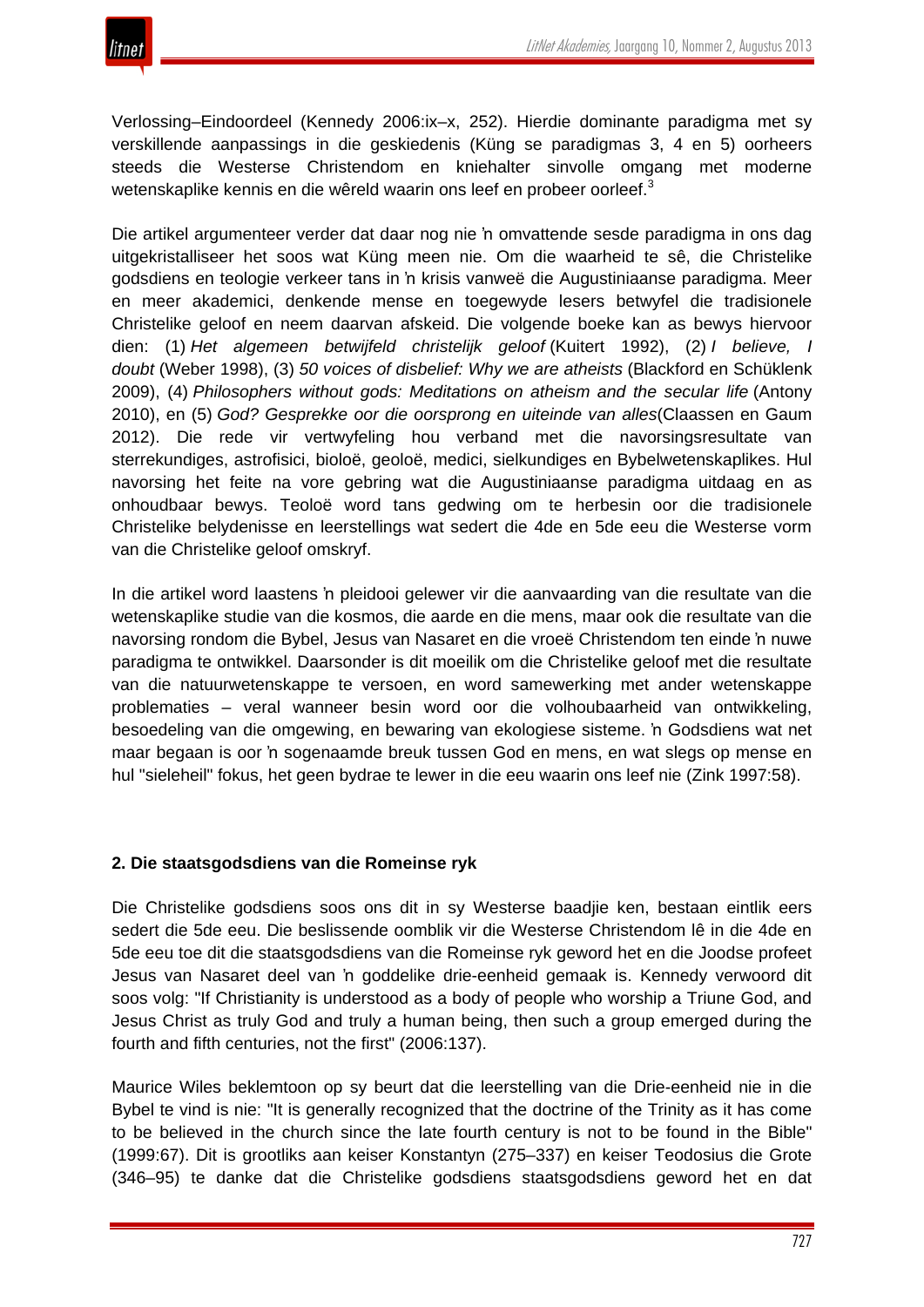spesifieke belydenisse opgestel is. Na keiser Konstantyn se bekering het hy die Christelike godsdiens tot 'n legitieme godsdiens van die Romeinse ryk verklaar en keiser Teodosius het dit tot staatsgodsdiens verhef.

Hierdie keisers het egter ook 'n aandeel gehad in die byeenroep van kerklike vergaderings waar bepaalde teologiese standpunte (soos die goddelikheid van Jesus en die Drie-eenheid) geformuleer en vasgelê is.<sup>4</sup> Dit wat hierdie twee keisers deur kerklike vergaderings vermag het, is eintlik verstommend. Kortweg gestel kan 'n mens dit soos volg verwoord: die eertydse Romeinse ryk wat vir Jesus se kruisdood verantwoordelik was, slaag in die 4de en 5de eeu daarin om die Romeine van alle blaam vir sy kruisdood te onthef en sy kruisiging voor te hou as die dood van 'n middelaar wat die breuk tussen God en mens kom herstel het. Die Jode word nou as "Godmoordenaars" gebrandmerk en deur die eeue sou hulle dit moes ontgeld (Saperstein 1989).

Die rol wat Augustinus (354–430) gespeel het om aan die nuwe staatsgodsdiens van die Romeinse Ryk 'n stewige teologiese onderbou te voorsien, kan nie misken word nie. Die idee van 'n sondeval aan die begin van die skepping, en die daarmee verbandhoudende erfsonde (waarmee alle mense sedertdien gebore word en besmet is), is grootliks die skepping van Augustinus (Durand 1978:49; Lampe 1997:149–69; Freeman 2003:277–312). Teenoor Augustinus het Pelagius en Julian van Eklanum gestaan wat 'n ander en realistieser siening van mense, hul seksualiteit en sonde, voorgestaan het. Danksy die ingryping van nóg 'n keiser, naamlik keiser Honorius (395–423), het Augustinus se sienings egter getriomfeer (Lampe 1997:161–2; Freeman 2003:298–9).

Küng (1995:288) is korrek wanneer hy Augustinus tot vader van die nuwe paradigma in die Christelike godsdiens en teologie verklaar (Küng se paradigma 3). Hy is ook korrek as hy daarop wys dat die Protestantse hervormer Martin Luther (1483–1546) homself nie van Augustinus se teologie kon speen nie: "So Luther remained tied to one of the basic components of medieval theology, the theology of Augustine, whose *Confessions* and great treatises *On the Trinity* and *The City of God* he had studied at a very early age ..." (Küng 1995:530).

Die Protestantse hervormers het nie hul rug op die tradisionele belydenisse en op Augustinus se teologie gekeer nie. Hulle het steeds sy teologie in ere gehou en sy insigte bly vertroetel (Durand 1978:30). Die leerstelling van 'n sondeval aan die begin van die skepping, is een van Augustinus se blywendste bydraes tot die teologie van die Westerse Christendom. Die krisisse wat gedurende die 15de en 16de eeu in die Katolieke kerk ontstaan het en wat tot die Protestantse hervorming gelei het, het nie voortgevloei uit die teologie van Augustinus nie, maar uit bepaalde kerklike praktyke. Die hervormers het eerstens teen hierdie kerklike praktyke te velde getrek. Verder het hulle erkenning verleen aan die interpretasievermoëns van gewone lidmate (Spangenberg 1994:145–8). Die hervormers het met dié erkenning die gesag van die kerk verdemokratiseer. Volgens hul oortuiging lei die Gees nie net pouse en konsilies nie, maar ook gewone lidmate. Húlle kan die Bybel net so gesagvol lees en uitlê soos pouse en konsilies – veral as die Bybel in hul spreektaal beskikbaar is, het die hervormers geargumenteer.

Die Protestantse hervormers het dus steeds bly vashou aan die idee van 'n historiese sondeval waarvan die gevolge deur Jesus se kruisdood en opstanding ongedaan gemaak is.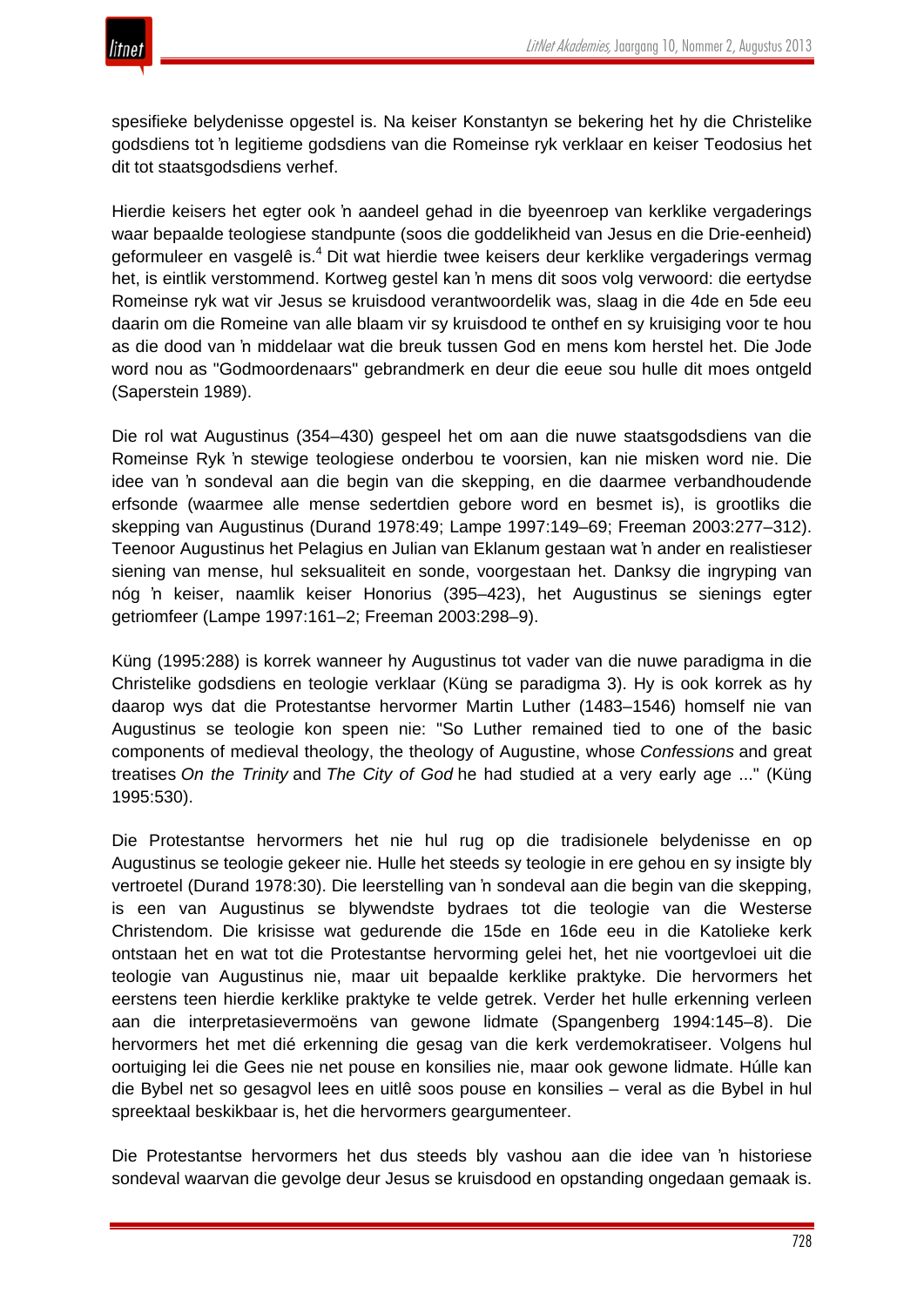Die effek van sy kruisdood, opstanding en hemelvaart sal egter eers met sy wederkoms en die eindoordeel finaal vir almal sigbaar word. Die Protestantse belydenisskrifte wat uit hierdie tyd dateer (vgl. Pelikan en Hotchkiss 2003), begin byna deur die bank met 'n afdeling wat oor die skepping en sondeval handel en bevat gewoonlik ook 'n afdeling wat op die wederkoms en eindoordeel fokus.

Daar was egter in hierdie jare groepe Christene wat verder as die "hoofstroom" beweeg het deur leerstellings soos die Drie-eenheid vaarwel toe te roep en deur die rol wat regeerders in die wel en wee van die Christelike godsdiens speel, te beperk (Bakhuizen van den Brink en Dankbaar 1967:97–108). Hulle het die naam Radikale Reformasie gekry, maar mense wat dié soort standpunte gehuldig het, is gestigmatiseer en as ketters gebrandmerk. Dít was, streng gesproke, die geboorte van 'n nuwe paradigma binne die Westerse Christendom, maar die Radikale Reformasie was sy tyd vooruit. Dit sou moes wag tot die 20ste eeu om te herleef.

Dis interessant dat Karl Barth (1886–1968) wat as een van die leidende Protestantse teoloë van die 20ste eeu beskou word, homself lang tye met die teologie van Augustinus besig gehou het (Busch 1978:168). Ook in ons eie land het dogmatici Augustinus belangrik geag en sy erfsondeleer as een van die belangrikste ankerpilare van die Westerse Christendom beskou (vgl. Durand 1978:21–5, 49–52; König 1991:114–25). Dit kan as bewys dien dat die Augustiniaanse paradigma van die Westerse Christendom steeds die botoon voer, en alhoewel sommige kerklike teoloë dit nie wil erken nie, het hierdie paradigma hom begin vasloop. Kennedy stel dit kort en bondig: "As Christianity begins its twenty-first century, its Augustinian paradigm of theology has met the fate of the Berlin Wall" (2006:252). Dit is moeilik te versoen met die wetenskaplike kennis waaroor mense tans beskik. Die bespreking wat hierna volg, sal dit kortliks toelig.

# **3. Onversoenbaarheid van godsdiens en wetenskap**

Daar bestaan minstens drie redes waarom die Augustiniaanse paradigma van die Christelike godsdiens en teologie nie met die bevindinge van die moderne wetenskap te rym is nie en waarom sommige wetenskaplikes (o.a. Dawkins 2006) hulle teen die Christelike godsdiens opstel. Die redes het te make met: (1) antieke mense se begrip van die kosmos en die aarde; (2) antieke mense se begrip van hulself; en (3) die geslotenheid en onveranderlikheid van die teologiese sisteem.<sup>5</sup>

## *3.1 Antieke mense se begrip van die kosmos en die aarde*

Teoloë wat voor die ontdekkings van die moderne wetenskap geleef het, het met die vooronderstelling gewerk dat die wêreldbeeld wat die Bybel bied, korrek is, en gevolglik is dit in kerklike belydenisse ingeweef. Hierdie wêreldbeeld is een wat aanneem dat die aarde die middelpunt van die heelal is en dat die kosmos uit drie vlakke bestaan: (1) die hemel bo, (2) die aarde as die middelvlak, en (3) die onderwêreld benede die aarde (vgl. Pecker 2001:43, Janowski 2001:25). Die drie ekumeniese belydenisse (1) die Belydenis van Nisea, (2) die Belydenis van Atanasius, en (3) die Apostoliese Geloofsbelydenis weerspieël deur die bank hierdie feit.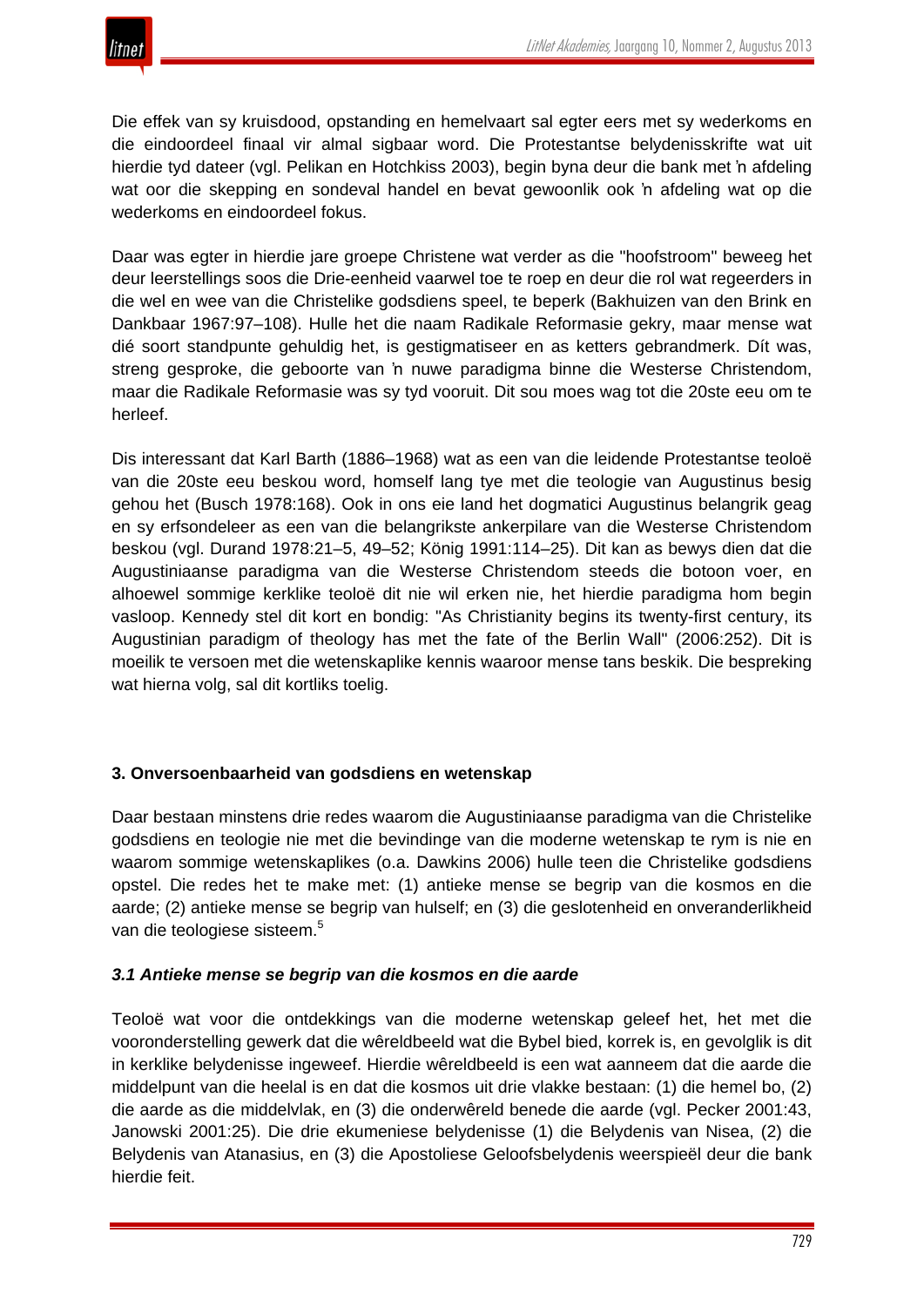

Wat ons vandag as die Belydenis van Nisea ken en wat met die Konsilie van Nisea (325) verbind word, is 'n uitbreiding van dáárdie belydenis. Die uitbreidings of toevoegings is gedurende die Konsilie van Konstantinopel (381) gedoen. Verskeie kerkhistorici wys daarop dat ons daarom liefs van die Nicaenum Constantinopolitanum-belydenis moet praat (Den Heyer 2003:268).

Wanneer 'n mens hierdie belydenis noukeurig lees, word dit duidelik dat die drieverdiepingheelal daarin verweef is. God skep immers die hemel en die *aarde*. Jesus daal uit die hemel na die *aarde* neer, sterf, staan op en gaan weer terug na die hemel. Die onderwêreld word weliswaar nie so uitdruklik soos in die Apostoliese Geloofsbelydenis vermeld nie.

Laasgenoemde belydenis, wat keiser Karel die Grote (742–814) só belangrik geag het dat hy beveel het dat dit tydens doopgeleenthede benut moet word, roep die drieverdiepingheelal nog duideliker na vore. Hierdie belydenis lui soos volg:<sup>6</sup>

Ek glo in God die Vader, die Almagtige, die Skepper van die hemel en die aarde. En in Jesus Christus, Sy eniggebore Seun, ons Here; wat ontvang is van die Heilige Gees, gebore is uit die maagd Maria; wat gely het onder Pontius Pilatus, gekruisig, gestorwe en begrawe is, en ter helle neergedaal het; wat op die derde dag weer opgestaan het uit die dode; opgevaar het na die hemel, en sit aan die regterhand van God, die almagtige Vader; van waar Hy sal kom om te oordeel die lewende en die dode. Ek glo in die Heilige Gees. Ek glo aan 'n heilige, algemene, Christelike kerk, die gemeenskap van die heiliges; die vergewing van sondes; die wederopstanding van die vlees, en 'n ewige lewe.

Jesus Christus maak in hierdie belydenis 'n volledige reis deur die antieke drieverdiepingheelal. Hy kom uit die hemel, word op aarde gebore. Hy ly, sterf, word begrawe en daal neer na die hel; staan na drie dae op en vaar dan terug na die hemel.

Wat ten opsigte van die Belydenis van Nisea en die Apostoliese Geloofsbelydenis gesê is, geld ook van die Geloofsbelydenis van Atanasius, naamlik dat dit met die drieverdiepingheelal verweef is. Hierdie belydenis fokus egter primêr op die Drie-eenheid en probeer in woorde uitspel waarom Jesus Christus as God geag moet word.

Antieke mense se begrip van die kosmos was nie net uiters elementêr nie, maar ook totaal foutief. Vir hulle het die kosmos uit drie vlakke bestaan: (1) hemel, (2) aarde, en (3) die domein onder die aarde. Hierdie verstaan van die kosmos word ook in die Bybel veronderstel. Neem as voorbeeld Genesis 1:1–2:4a, Eksodus 20:4, Psalm 24:1–2 en Openbaring 5:3. Hierdie oortuiging is probleemloos in die ekumeniese belydenisse ingeweef.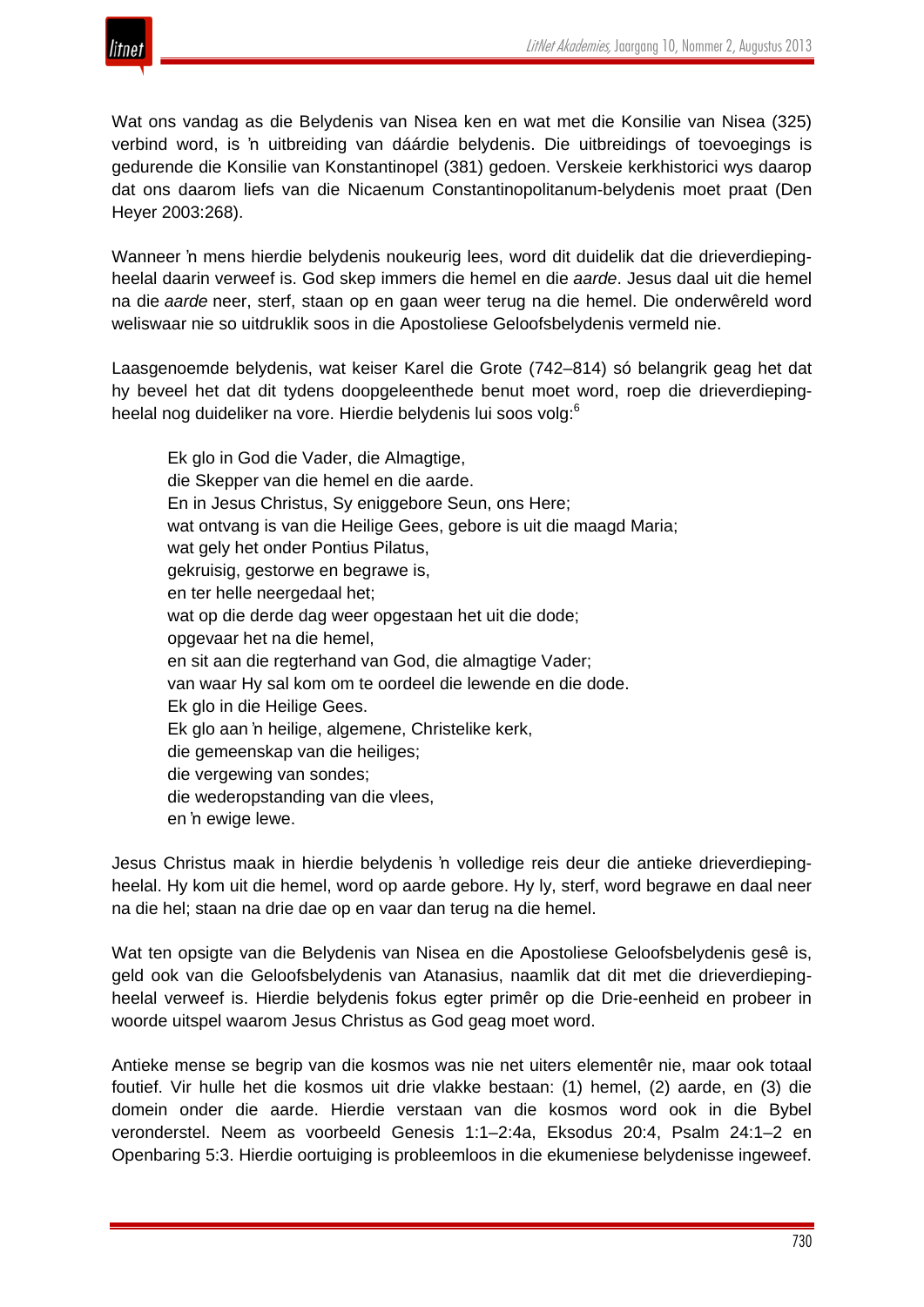

Die kosmos was voorts vir daardie mense 'n statiese entiteit wat in die onlangse verlede in presies dié formaat geskep is. Die antieke mense het geen idee gehad van die biljoene jare wat dit geneem het vir die kosmos om tot stand te kom, vir die aarde om te vorm en vir lewe om daarop te ontstaan nie. Húl verstaan van die kosmos en die aarde en ons moderne verstaan daarvan staan radikaal teenoor mekaar. Ons weet van 'n uitdyende heelal wat nie staties is nie. Voorts is dit nie maar net 'n paar duisend jaar oud nie, maar biljoene jare oud (Grotzinger, Jordan, Press en Siever 2007; Skinner en Murck 2011). Die aarde soos dit tans daar uitsien, het nie 'n biljoen jaar gelede presies só gelyk en dieselfde plant- en dierespesies gehad nie. Om die waarheid te sê, die mensspesie *homo sapiens* het toe nog glad nie bestaan nie (Tattersall 2006:16–20; Silvertown 2008:151–9; National Academy of Sciences and Institute of Medicine 2008:35).

Baie lidmate en teoloë misken dat daar spanning bestaan tussen die Bybel, die ekumeniese belydenisse en ons moderne verstaan van die kosmos. Sommige van hulle erken die spanning wel, maar raak ongemaklik wanneer hulle met vrae hieroor gekonfronteer word. Voordat lidmate en teoloë egter nie erken dat die Bybel en die ekumeniese belydenisse op 'n uitgediende verstaan van die kosmos berus nie, is daar nie veel hoop dat geloof en wetenskap sinvol tot 'n eenheid verweef kan word nie. Dit is ook belangrik om kennis te neem van die rol wat Augustinus gespeel het om die gevorderde Griekse wêreldbeeld wat in sy tyd bestaan het, te ondermyn. Daar was Griekse geleerdes wat al in die 3de eeu v.C. bereken het dat die aarde rond is, maar Augustinus het dit as 'n absurde idee afgemaak en dit betwyfel dat daar mense aan die ander kant van die aarde ("onder sy voete") kon leef en op hulle koppe rondloop. Augustinus se argumente is as deurslaggewend beskou en dis eers teen die einde van die Middeleeue dat die siening dat die aarde rond is, weer begin posvat het (Bely, Christian en Roy 2010:72).

Lidmate en teoloë moet ook besef dat 'n aanpassing by die nuwere verstaan van die kosmos onafwendbare gevolge vir die tradisionele Christelike belydenisse en leerstellings gaan inhou. Günther Weber is reg wanneer hy skryf: "I now understand why the church is instinctively defensive about changes in world-views. Because the whole structure of its faith is grounded in the world-view of antiquity, any change in the world-view must shake the foundations of that structure" (1998:19). Dis uit vrees vir die aardskuddende gevolge wat 'n aanvaarding van die teorie van 'n uitdyende heelal en die evolusieteorie vir die kerklike belydenisse en leerstellings inhou dat teoloë en lidmate die vrae systap en hulle besig hou met vrae oor die bestaan van God.<sup>7</sup> Hulle is oortuig dat solank die Drie-eenheid se niebestaan nie bewys kan word nie, alle ander kerklike leerstukke veilig is – van die erfsonde tot by Jesus se wederkoms. Sommige teoloë probeer wel aanpassings maak, maar dis meer 'n poging om die tradisionele belydenisse orent te hou as 'n aanvaarding dat die tradisionele leerstukke uitgedien is. Neem Wentzel van Huyssteen (2012:124–6) wat die sondeval herinterpreteer as 'n "opwaartse val". Die skep van neologismes deug nie – veral nie as dit 'n absurde idee is nie. Hoe val iets opwaarts? Dis beter om te erken dat die leerstuk oor die erfsonde uitgedien is en daarvan afskeid te neem as om te probeer om dit op een of ander manier te herinterpreteer.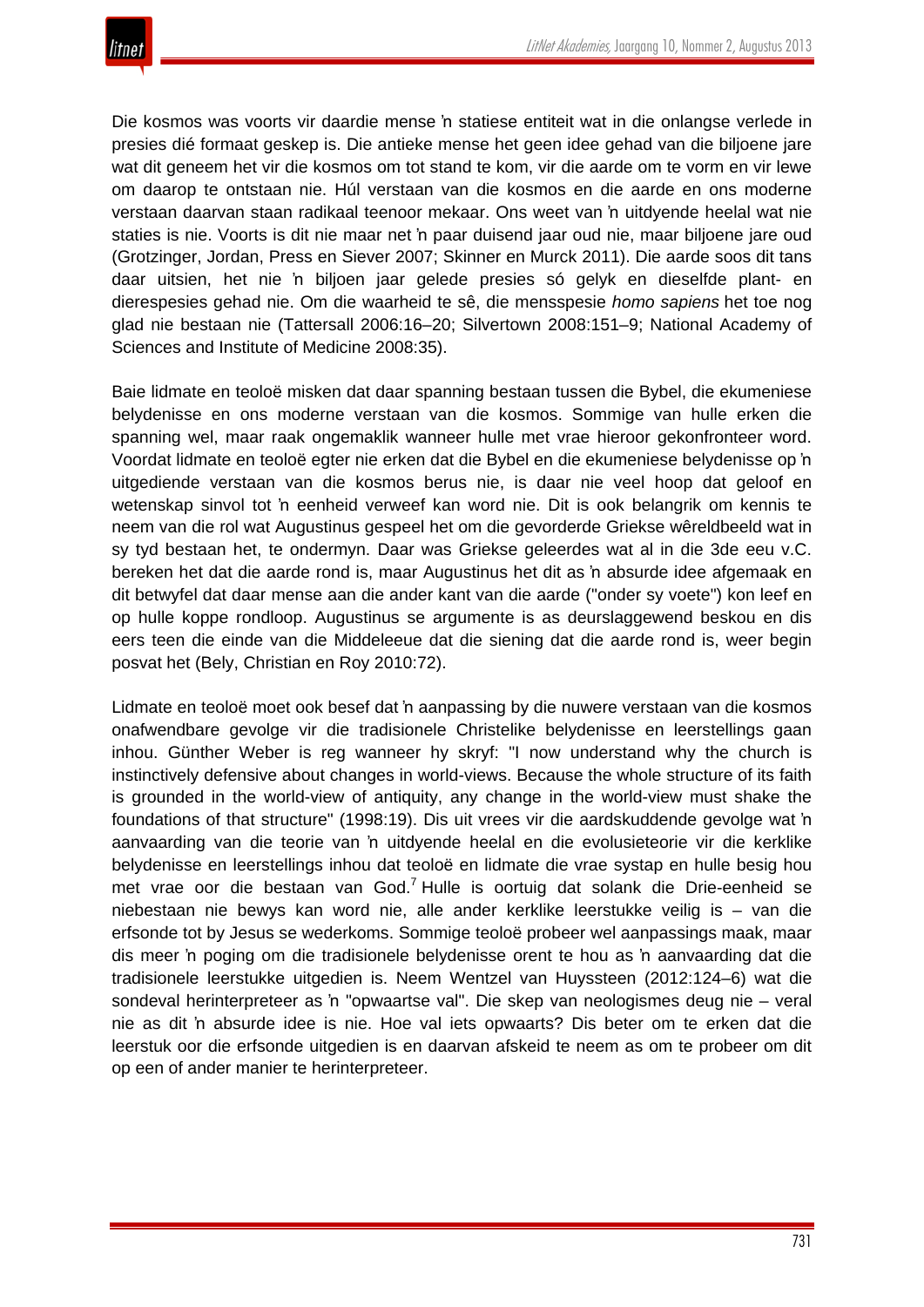

## *3.2 Antieke mense se begrip van hulself*

Wanneer 'n mens antieke mense se verstaan van hulself nagaan, staan drie dinge uit: hulle het geglo dat (1) net mans ware en volledige mense is; (2) net mans 'n rol in die verwekking van kinders speel; en (3) mense uit twee dele bestaan – 'n liggaam en 'n siel.

## *3.2.1 Net mans is ware mense; vroue is halfwas mans*

Antieke mans was ongemaklik met die vroulike liggaam en het menstruasie glad nie verstaan nie (Dean-Jones 1994b:183–205). Vroulike emosionaliteit was 'n verdere saak wat hulle ongemaklik gemaak het. Dat vroue baie meer emosioneel is en gou bewoë kan raak en trane stort, was vir mans 'n teken van swakheid. Baie van die Ou-Testamentiese wette wat met menstruasie, swangerskap en geboorte te doen het (vgl. Lev. 12:1–8; 15:18–30; 20:18), weerspieël iets van hierdie ongemak met sake wat mans nie begryp het nie.<sup>8</sup> In 'n patriargale samelewing is dit te verstane dat mans hulself as die belangrikste van die twee geslagte sal voorhou en vroue in nederige posisies sal indwing. Vroue was as halfwas mans gereken – onvolmaakte mans. Die kerklike oortuiging dat net mans priesters, predikante en pastore kan word, hou direk met hierdie antieke oortuiging verband.

#### *3.2.2 Net mans verwek kinders*

Antieke mense het ook nie kennis gedra van die feit dat sowel mans as vroue tot die verwekking van kinders bydra nie. Volgens die antieke Israeliete het mans aan vroue 'n "saadbaba" gegee wat sy in haar buik moes bewaar en versorg totdat die baba groot en lewensvatbaar was. Neem as voorbeeld die Job-karakter se uitspraak in Job 10:10: "Het U my nie soos melk uitgegiet en my soos kaas laat dik word nie?" Sommige antieke Griekse geleerdes het wel gereken dat vroue ook 'n bydrae lewer, maar hulle het dit nie met "vroulike saad" verbind nie, maar met menstruasiebloed (Dean-Jones 1994a:151). Dis maar eers onlangs dat medici die funksie van vroue se ovaria ontdek het en dat mans se sperms 'n vroulike ovum moet bevrug ten einde 'n kind te kan verwek. Die kerklike stryd rondom die vraag of Jesus nou mens, god, of god-mens was, hou grootliks met hierdie soort onkunde verband. Die kompromie, naamlik dat Jesus uit twee "nature" bestaan, bly sedert die formulering daarvan 'n onverstaanbare saak. Watter soort mens sou Jesus wees indien hy dan ook 'n goddelike "natuur" gehad het. So 'n "soort mens" kan onmoontlik deel van die spesie *homo sapiens* gewees het.

Die oortuiging dat die Gees Jesus in Maria verwek het, is onder ander ingevoer om te kan verklaar waarom Jesus sondeloos is en nie deur die erfsonde geraak word nie. Dis nie 'n menslike "saadbaba" wat die Gees aan Maria gegee het nie, maar 'n goddelike "saadbaba". Hy het wel 'n menslike liggaam in Maria se buik aangeneem (vgl. vraag 35 van die *Heidelbergse Kategismus*). Nuwere navorsing wys egter uit dat Jesus dikwels 'n onderskeid tussen hom en Jahweh gemaak het. Hy het nooit op goddelikheid aanspraak gemaak nie (vgl. Mark. 13:32: Luk. 18:19, 22:42). As 1ste-eeuse Jood sou hy homself nie aan Jahweh gelyk gestel het nie (Vermes 2003:208–15), maar die 4de- en 5de-eeuse kerklike konsilies het anders geoordeel en Jesus tot 'n goddelike persoon verhef.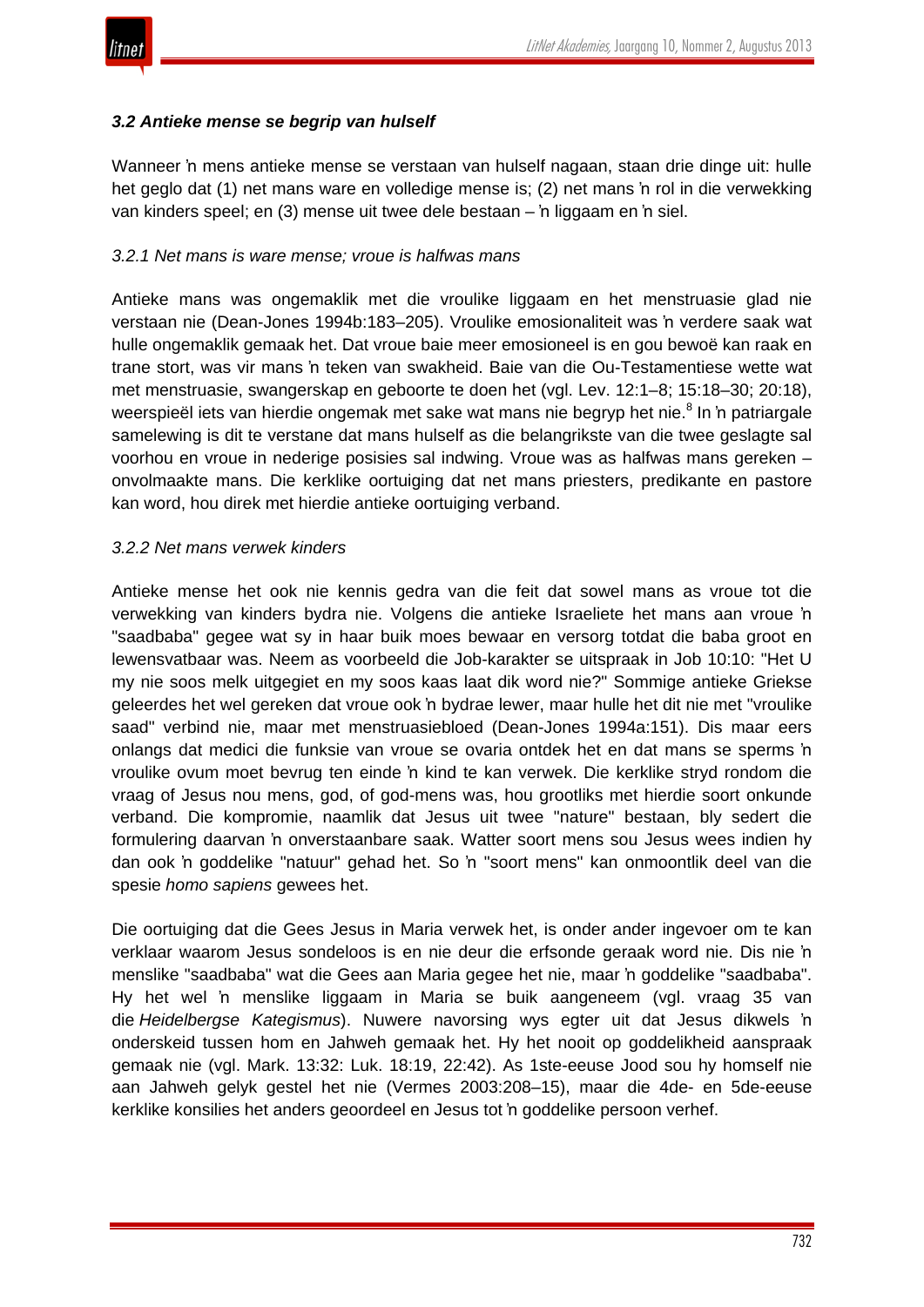

#### *3.2.3 Mense bestaan uit twee dele*

Die idee dat mense uit twee dele bestaan ('n onsterflike siel en 'n sterflike liggaam), vind 'n mens nie in die Ou Testament nie (Smelik 2003:14, 53). Die antieke Israeliete was meer oortuig van die idee dat die liggaam lewe verkry wanneer Jahweh sy goddelike asem daarin blaas. Wanneer die mens sterf, sterf die liggaam en word dit weer stof en die lewensasem keer na Jahweh terug (Pred. 12:7). Die idee van lewe na die dood was baie swak ontwikkel in daardie samelewings (Smelik 2003:9–48). Dis eers na die Babiloniese ballingskap en hul kontak met die Perse en die Grieke dat ander idees oor die mens onder die Jode begin posvat het. Die Grieke het wel die oortuiging gedeel dat die mens uit twee dele bestaan (Heyns 1974:11–17) en dis hierdie idee wat in die Christendom wortelgeskiet het en wat maak dat mense tans nog daarvan oortuig is dat hulle uit twee dele bestaan: 'n sterflike liggaam en 'n onsterflike siel. Evolusionêre bioloë, medici, sielkundiges en filosowe het lankal hiervan afskeid geneem. Hulle deel die oortuiging dat liggaam en siel in die mens verweef is (Van Peursen 1961; Degenaar 2008).

Alhoewel mense selfbewussyn en rasionele vermoëns ontwikkel het, weerspieël hul gedrag dikwels hul deel-wees van primate. Ons weet vandag heelwat meer as die antieke mense en daarom vra hierdie kennis 'n nuwe verstaan van Jesus en sy boodskap. Die tradisionele kerklike belydenisse en leerstellings is moeilik te rym met die nuwere kennis en insigte rakende die mens en sy evolusie.

Die navorsingsresultate van Bybelwetenskaplikes en die navorsingsresultate oor die historiese Jesus kan help om uit die doodloopstraat te kom, maar vóór dit bespreek word, moet ons kyk na die geslotenheid en onveranderlikheid van die teologiese sisteem. Hierdie geslotenheid en onveranderlikheid dra daartoe by dat die teologie nie uit die doodloopstraat kan kom nie en verhoog die spanning tussen wetenskap en godsdiens.

## *3.3 Die geslotenheid en onveranderlikheid van die teologiese sisteem*

Alhoewel Kennedy (2006) die Augustiniaanse paradigma van die Westerse Christendom met slegs drie woorde tipeer (sondeval–verlossing–eindoordeel), verkies ek om dit na vyf kernwaarhede uit te brei en dan daarna te verwys as die "meesterverhaal van die Westerse Christendom". Die vyf kernwaarhede van die meesterverhaal is: (1) skepping, (2) sondeval, (3) kruisiging en verlossing, (4) opstanding en hemelvaart, (5) wederkoms en eindoordeel, en hulle kan soos volg deur middel van 'n diagram weergegee word: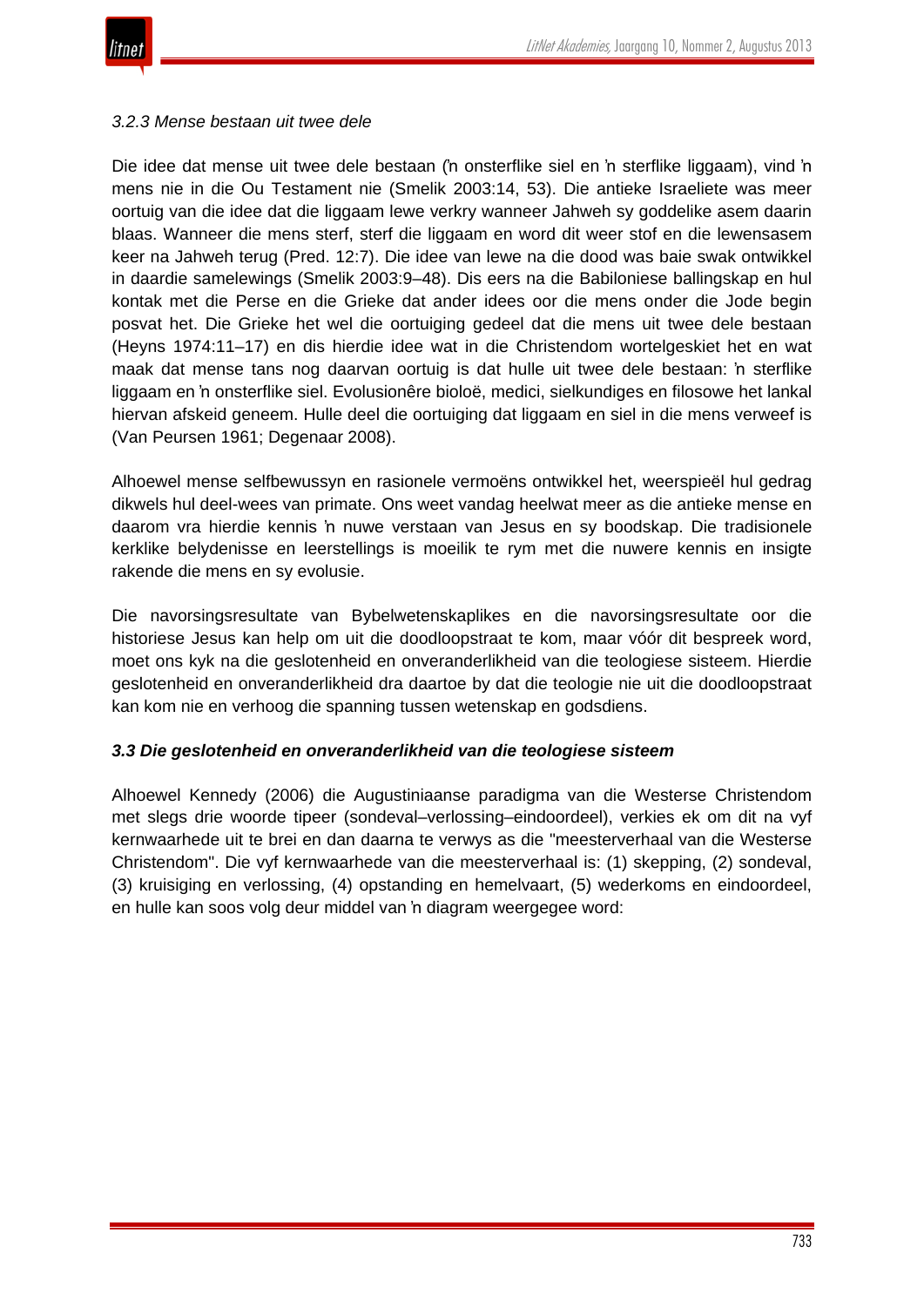



**Figuur 1. Kernwaarhede van die meesterverhaal van die Christendom**

Wanneer sistematiese teoloë en kerklike dogmatici hul teologiese insigte op skrif stel, is dit die sake wat gewoonlik bespreek word.<sup>9</sup>

Natuurlik moet 'n mens 'n sesde saak hierby voeg: Skrifbeskouing. Hoe sistematici en dogmatici oor die Bybel dink en skryf, bepaal grootliks hoe hulle met die bovermelde kernwaarhede omgaan. Gereformeerde sistematici en dogmatici is geneig om die Skrifbeskouing wat in die tyd van die Hervorming geformuleer is, ook vandag as vertrekpunt te neem. Daardie Skrifbeskouing word duidelik in die *Nederlandse Geloofsbelydenis* (artikels 3–7) verwoord: die Heilige Gees is die oorsprong van die Woord en hy het mense gebruik om die Woord neer te skryf. In hierdie soort Skrifbeskouing speel die menslike skrywers 'n minimale rol. Hulle word bloot as instrumente beskou. Dis om dié rede dat sommige gereformeerde teoloë verkies om 'n onderskeid te tref tussen die primêre outeur van die Bybel (God) en die sekondêre outeurs (mense). Die hoë waarde wat aan die Bybel toegeken word, word ook weerspieël in hoe Christene na die Christelike geloof verwys. Volgens hulle is dit 'n "Bybelse geloof" (vgl. o.a. Nürnberger 2011:50, 101, 183). Hulle is van oortuiging dat alles wat hulle glo en bely, direk uit die Bybel kom. Maar dit is nie waar as ons die geskiedenis van die verskillende leerstukke van die Christelike geloof nagaan nie. Neem maar die leer van die erfsonde en die leer oor die Drie-eenheid as voorbeeld. Nie een van hierdie leerstukke kom direk uit die Bybel nie. Hierdie leerstukke is gebaseer op latere teoloë se interpretasies van sekere gedeeltes uit die Bybel. Wat Christene tans doen, is om hierdie leerstukke terug te lees in die Bybel in. Om na die Christelike geloof te verwys as "Bybelse geloof", verdoesel die aktiwiteit van latere teoloë in die skep van sekere leerstukke en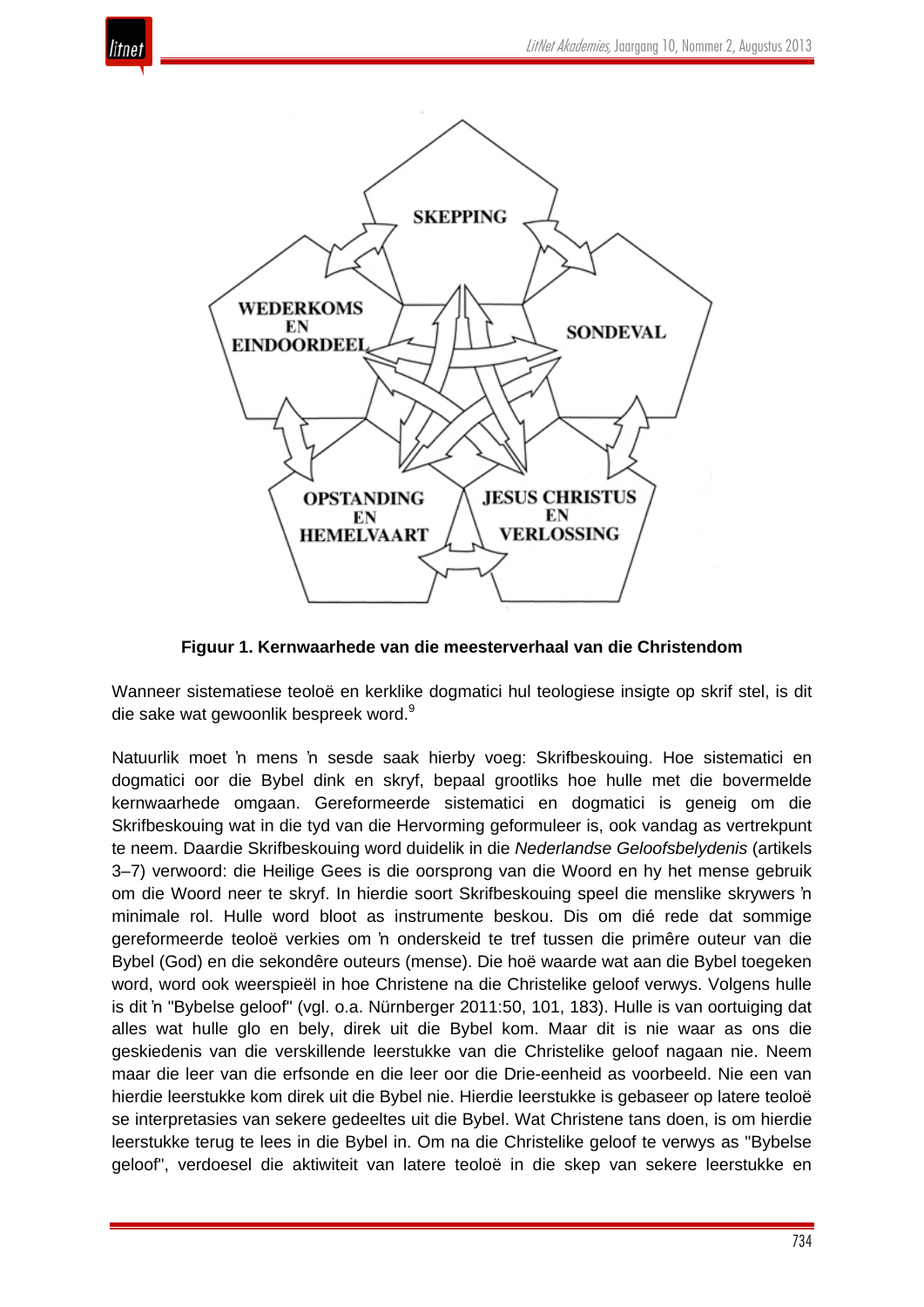belydenisse. Die verskil tussen die Christelike geloof en Judaïsme onderstreep die leesaktiwiteite van mense. 'n Mens sou immers verwag dat mense wat dieselfde dokumente lees, tot dieselfde oortuigings sou kom. Maar dis duidelik nie die geval nie. Die Jode lees byvoorbeeld die Hebreeuse Bybel anders as wat Christene hul Ou Testament lees. Hulle "hoor" verskillende boodskappe – nie vanweë die feit dat God verskillend kommunikeer nie, maar vanweë die feit dat mense verskillend lees en interpreteer. Dis op grond hiervan dat sommige teoloë en Bybelwetenskaplikes tans 'n ander Skrifbeskouing formuleer. Dis 'n Skrifbeskouing wat die menslike skrywers en hul sienings ernstig opneem (Barr 1980:88).

Dit is ook belangrik om kennis te neem van die groei en ontwikkeling van die godsdiens van Israel, die Jode en Christene. Die Israeliete het aanvanklik Jahwisme beoefen. Hierdie godsdiens het tydens en na die Babiloniese ballingskap Vroeë Judaïsme geword. Vroeë Judaïsme het op sy beurt aan twee ander godsdienste geboorte gegee: (1) Rabbynse Judaïsme, en (2) vroeë Christendom (Spangenberg 2009:119–37). Die groei en ontwikkeling van Jahwisme word duidelik in die Ou Testament weerspieël wanneer 'n mens die verskillende Ou-Testamentiese boeke teen die agtergrond van hul onderskeie historiese kontekste lees (Keel 2011).

Die Bybel soos ons dit tans ken as 'n boek bestaande uit 66 boeke, is die skepping van die Protestantse hervormers, en die Bybel as boek bestaande uit 73 boeke hou verband met Hieronimus (348–420) se Latynse vertaling. Hierdie vertaling, wat as die *Vulgaat* bekend geword het, het die amptelike Bybel van die Katolieke Kerk geword, en Latyn sou vir meer as 'n millennium kerk en teologie oorheers.<sup>10</sup>

Dit is wel waar dat Katolieke en Protestantse teoloë hulle nog altyd op die Bybel beroep het vir sekere belydenisse en leerstellings, maar die Bybel is nooit eenvormig gelees en geïnterpreteer nie. Die Bybel is voorts nog altyd op verskillende wyses in die teologiese argument betrek (Kelsey 1975). Om van 'n "Bybelse geloof" te praat en daarmee te bedoel dat Christene sedert die geboorte-uur van die Christelike geloof dieselfde Bybel, dieselfde gesagsbeskouing en dieselfde interpretasiesmetodes aangehang het, is eenvoudig nie waar nie. Voorts: om "Bybelse geloof" gelyk te stel aan die inhoud van die drie ekumeniese belydenisse, misken die politieke invloede en teologiese nadenke wat met die opstel van hierdie dokumente gepaard gegaan het.

Neem ons die bostaande diagram van die meesterverhaal van die Westerse Christendom as vertrekpunt, is dit duidelik dat dié verhaal met die kernwaarheid begin dat die Drie-eenheid die ganse kosmos (die drieverdieping-heelal) gemaak het (pentagram 1: Skepping). In hierdie kosmos is die aarde een van die vernaamste skeppingswerke. Dis immers die ruimte vir plante, diere en mense en laasgenoemde is die kroon van die skepping. Alles was aanvanklik perfek en afgerond, maar toe tree die duiwel na vore en verlei die vrou. Sy oortree die verbod om van die boom van kennis van goed en kwaad te eet. Sy gee ook aan Adam van hierdie verbode boom se vrugte en só moet ook hý die straf vir haar onbesonne daad dra. Deur hierdie daad van ongehoorsaamheid versteur hulle hul verhouding met God, maar dis nie al nie – hul ganse nageslag ly onder hierdie daad. Elke kind wat later gebore word, is besmet met die erfsonde. Hulle word almal "in sonde ontvang en gebore en leef onder God se toorn". Ons kry hier met die tweede kernwaarheid te doen – die sondeval (pentagram 2: Sondeval).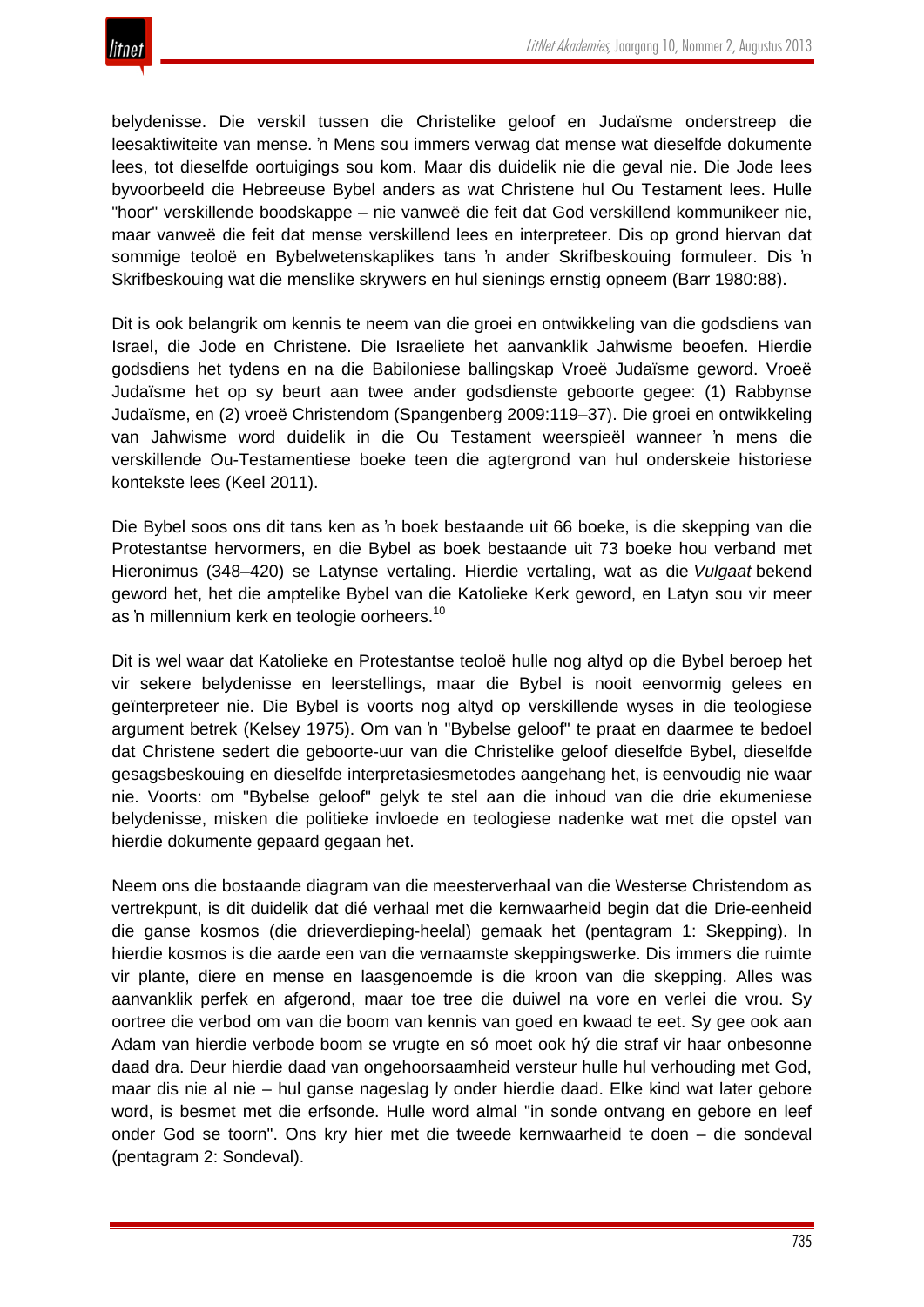

Die sondeval van Adam en Eva het daartoe gelei dat alle mense wat daarna gebore is, sterf, maar die sondeval en sy gevolge word deur Jesus Christus se kruisdood en opstanding opgehef. Jesus Christus dra met sy kruisdood die straf wat alle mense toegekom het. Hý sterf namens álle mense en in hul plek onder God die Vader se toorn. Hy versoen mense weer met God die Vader en herstel só die breuk wat tussen God die Vader en die mensdom ontstaan het (pentagram 3: Jesus Christus en verlossing). Maar meer nog, hy oorwin ook die dood deurdat hy uit die graf opstaan. Die opstanding van Jesus Christus word dan ook voorgehou as die eerste vrug van die herstelde skepping (pentagram 4: Opstanding en hemelvaart). Adrio König se proefskrif, "Jesus Christus die Eschatos", wat later vir die reeks *Gelowig nagedink* verwerk en gepubliseer is onder die titel *Jesus die Laaste* (König 1980), werk hierdie oortuiging in besonderhede uit.

In Sondag 5 (vraag en antwoord 12–9) van die *Heidelbergse Kategismus* beklemtoon die opstellers dat nie enige persoon namens alle mense aan die kruis kon sterf nie. Dáárdie persoon moes ware God én ware mens wees. Hy moes nie deel hê aan die erfsonde en die erfsmet nie, maar moes tog 'n mens soos alle ander mense wees. Willie Jonker werk op sy beurt hierdie oortuiging in besonderhede uit in sy boek *Christus, die Middelaar* (1977). Jesus Christus is deur die Heilige Gees in 'n maagd verwek sodat Hy volledig mens kon wees – uitgesonder die sonde.

Aangesien die Heilige Gees vir Maria 'n "saadbaba" gegee het, is hierdie kind nie met die erfsonde besmet nie. Hy word dus nie "in sonde ontvang en gebore" soos die res van die mensdom nie. Hy is gevolglik sondeloos! Hy is die ware middelaar tussen God en mens en kon die straf vir almal se sondes (erfsonde én werklike sondes) dra, en uiteindelik die dood oorwin. Jesus Christus keer dus die gevolge van die sondeval om en herstel sodoende die skepping in sy oorspronklike toestand – 'n skepping waar dood afwesig is en vrede en harmonie bestaan.

Die opstanding (pentagram 4: Opstanding en hemelvaart) word beskou as die eerste teken van die herstelde skepping (terug by pentagram 1: Skepping – maar nou die herstelde skepping). Die opstanding verkondig – in die woorde van Flip Theron – dat "God se somer kom." 11

Die skepping sal egter finaal herstel word eers wanneer Jesus Christus na hierdie aarde terugkeer (pentagram 5: Wederkoms en eindoordeel), daarom sing Afrikaanssprekende Christene graag die lied "Ek sien 'n nuwe hemel kom, 'n aarde nuut en vry ..." (Lied 602 in die *Liedboek van die kerk*). Wanneer Jesus Christus terugkeer, sal God hom as regter aanstel om alle mense te oordeel. Diegene wat Jesus Christus en sy verlossing nie aanvaar het nie, sal die ewige straf in die hel tegemoet gaan. Diegene wat egter die verlossing aanvaar het, sal 'n wonderlike toekoms tegemoet gaan. Hulle sal die nuwe Jerusalem bewoon wat vanuit die hemel na die nuwe aarde sal neerdaal.

Die vyf pentagramme van Figuur 1 verteenwoordig elkeen 'n kernwaarheid van die meesterverhaal. Maar dis nie al nie; hulle is onlosmaaklik met mekaar verweef (dit word aangedui met die pyle). Enige verandering aan één van die kernwaarhede het 'n rimpeleffek en beïnvloed die ander kernwaarhede – dit destabiliseer na regte die hele verhaal. Neem as voorbeeld die sondeval en erfsondeleer. Wie hierdie kernwaarheid uit die meesterverhaal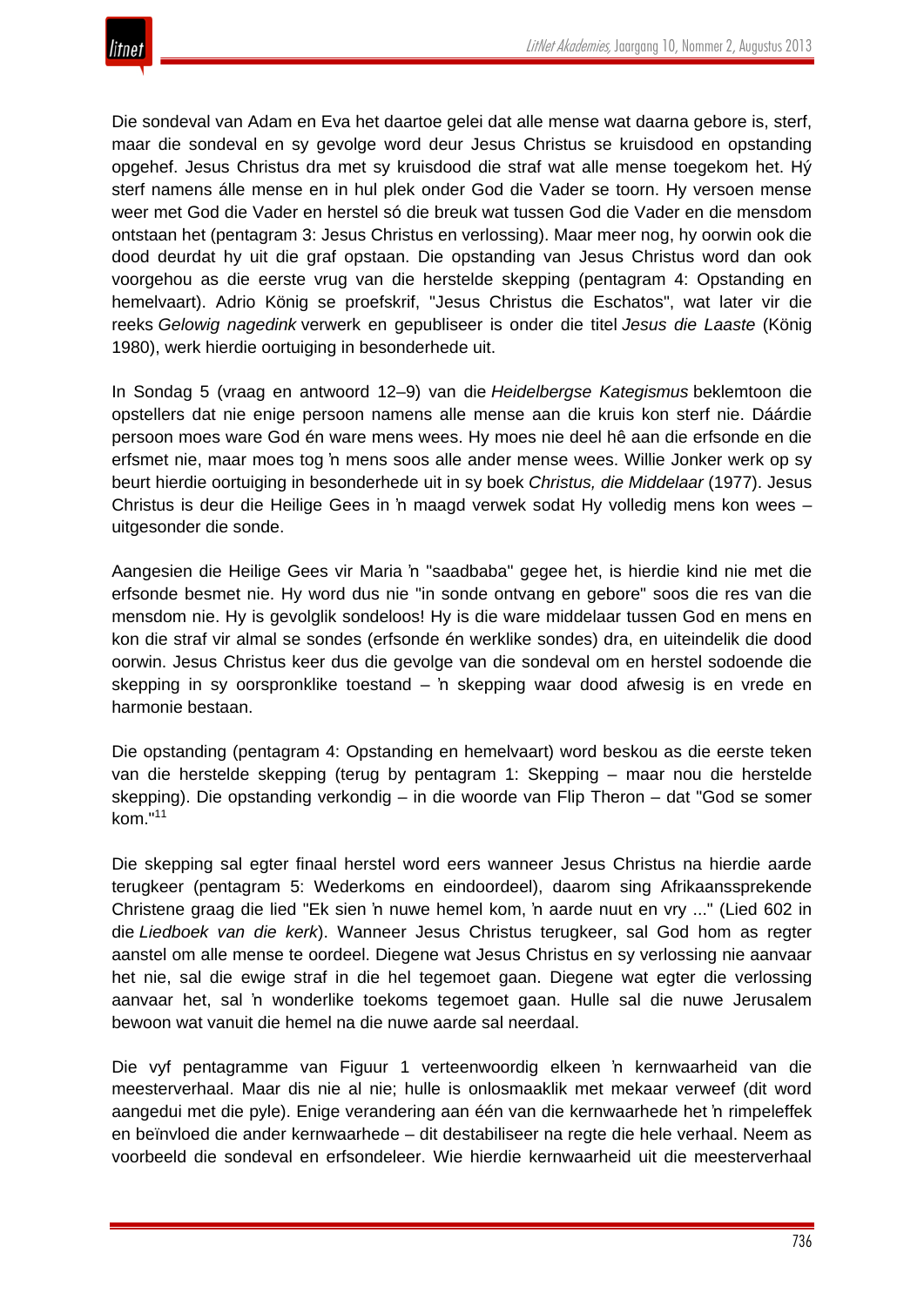

sou neem, destabiliseer die hele verhaal van sondeval–verlossing–eindoordeel (Spangenberg 2007).

'n Mens hoef maar net onlangse boeke soos *Philosophers without gods: Meditations on atheism and the secular life* (Antony 2010) en *God? Gesprekke oor die oorsprong en uiteinde van alles* (Claassen en Gaum 2012) te lees om te besef dat die Augustiniaanse paradigma (Kennedy) of dan die meesterverhaal van die Westerse Christendom (Spangenberg) vir baie mense in die Westerse wêreld nie meer sin maak nie. Dit strook nie met hul verstaan van hulself as mense en hul verstaan van die kosmos nie. Hulle slaag ook nie meer daarin om hul eie lewensverhaal aan die hand van die meesterverhaal te bedink en te skets nie (Kennedy 2006:233–5).

Stevie Smith, 'n Engelse digteres, verwoord treffend die onlogiese aard van Christene se oortuigings rakende Jesus in haar gedig "Oh Christianity, Christianity" (1975:416–7). Dié gedig word hier onder weergegee ter illustrasie van die probleme waarvoor die tradisionele Christelike belydenisse mense tans stel.

## **Oh Christianity, Christianity**

Oh Christianity, Christianity, Why do you not answer our difficulties? If He was God He was not like us, He could not lose.

Can Perfection be less than perfection? Can the creator of the Devil be bested by him? What can the temptation to possess the earth have meant to Him Who made and possessed it? What do you mean?

And Sin, how could He take our sins upon Him? What does it mean? To take sin upon one is not the same As to have sin inside one and feel guilty.

It is horrible to feel guilty, We feel quilty because we are. Was He horrible? Did He feel guilty?

You say He was born humble – but He was not, He was born God — Taking our nature upon Him. But then you say, He was Perfect Man. Do you mean Perfectly Man, meaning wholly; or Man without sin? Ah Perfect Man without sin is not what we are.

Do you mean He did not know that He was God, Did not know He was the Second Person of the Trinity? (Oh, if He knew this, and was, It was a source of strength for Him we do not have)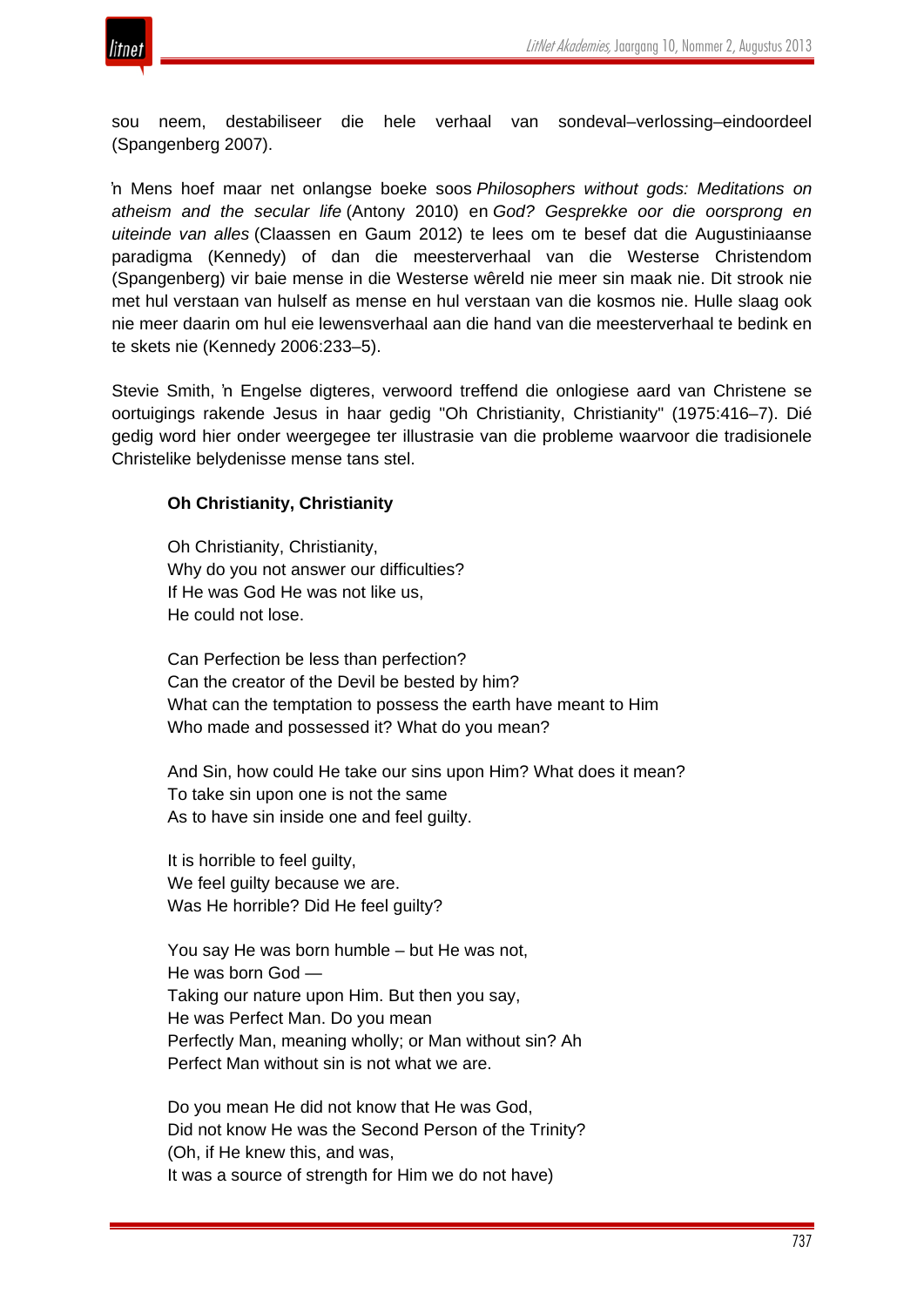

But this theology of "emptying" you preach sometimes — That he emptied Himself of knowing He was God – seems A theology of false appearances To mock your facts, as He was God, whether He knew He was or not.

Oh what do you mean, what do you mean? You never answer our difficulties.

You say, Christianity, you say That the Trinity is unchanging from eternity, But then you say At the incarnation He took Our Manhood into the Godhead, That did not have it before, So it must have altered it, Having it.

Oh what do you mean, what do you mean? You never answer our questions.

## **4. Vereistes vir die ontwikkeling van 'n nuwe paradigma**

In die voorgaande gedeelte is die krisis waarin die Christendom tans verkeer, uiteengesit. Die navorsingsresultate van sowel die natuurwetenskappe as die Bybelwetenskappe het uitgewys dat die meesterverhaal van die Westerse Christendom moeilik te rym is met die stand van ons kennis. Maar dis nie al nie; ons kennis ondermyn na regte die meesterverhaal. Hierdie ondermyning het begin met 'n nuwe verstaan van die kosmos. Die drieverdieping-heelal van sowel die Bybel as die belydenisskrifte is as vals bewys. Verdere natuurwetenskaplike ontdekkings en teorieë het die proses van ondermyning verhaas.

M.M. Walters verwoord hierdie proses van ondermyning baie goed in sy gedig oor Kopernikus (1996:49):

Met Copernicus het die aarde sy waardigheid verloor: geen middelpunt ooit weer of rusplek vir Sy voet – net stippeltjie stof in 'n oneindigheid van heelal en planete. Die hemel is gereduseer tot leë ruim, die mens tot oomblikke in die geskiedenis van sterre.

Onmoontlik is dit om langer te aanvaar dat die Bedenker, Maker, Mag agter die nuwe opset na dié stippeltjie sou daal, mens word, ly en sterf om die sinneloosste van sondes deur niksduidendes. Ons leef vir altyd in die *nachschein* van Nikolai Kopernik.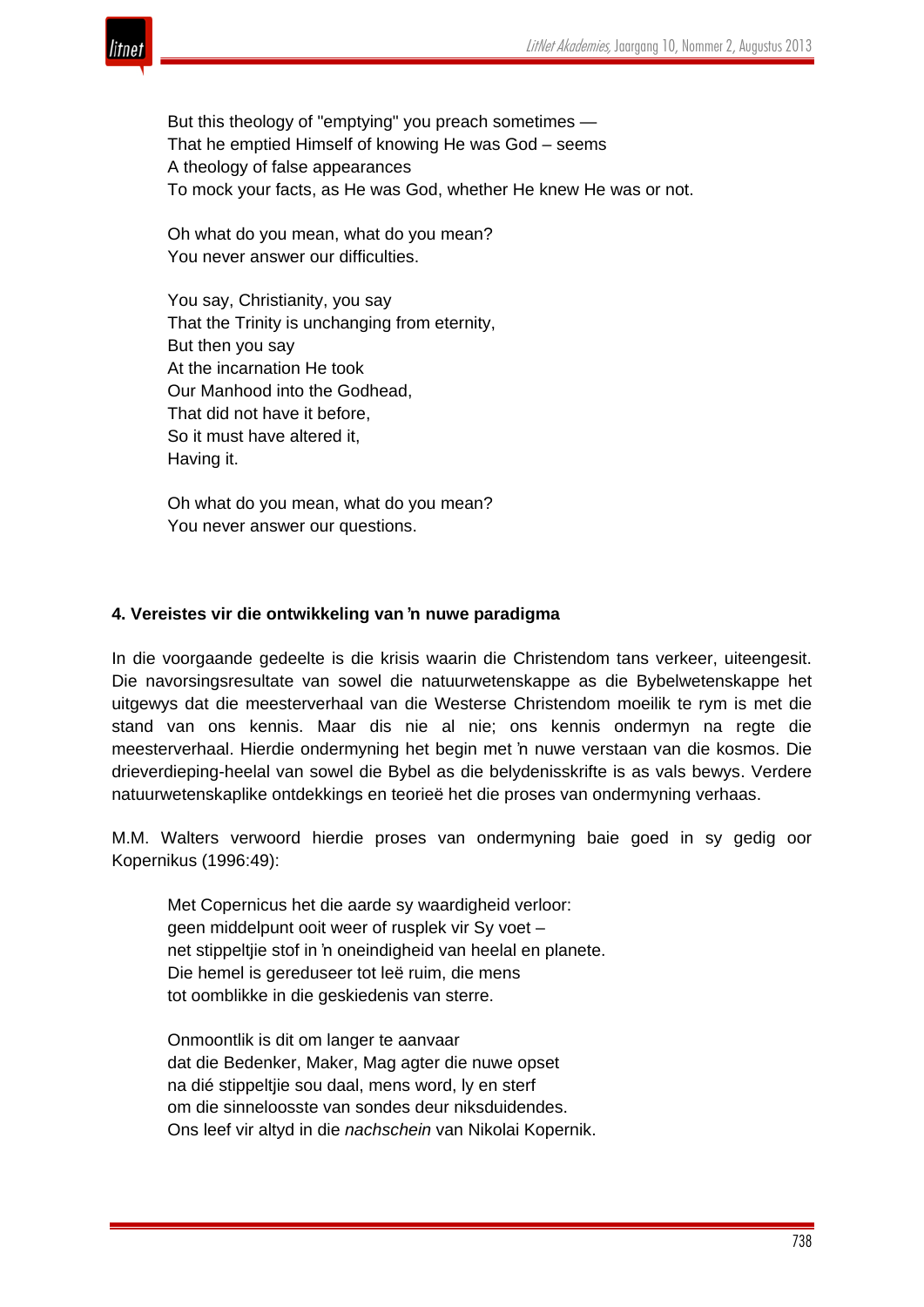Klaus Nürnberger verteenwoordig 'n goeie voorbeeld van hoe sommige teoloë tans probeer om die nuwe wetenskaplike inligting met die ou Augustiniaanse paradigma te versoen. Hy hou nog steeds vas aan die oortuiging dat God 'n persoon is en dat ons sy "intensies" ("God's intentionality") kan ken (Nürnberger 2011:183–7). Hans Küng skryf soos volg oor dié soort handeling: "Contrary to all appearances, normal science proves to be capable of coping with the problems that produced the crisis; it can assimilate certain new discoveries and improve the existing model without having to give it up" (1989a:27).

Nürnberger gee nie die ouer paradigma prys nie, maar trek die nuwere inligting in die ouer paradigma in. Ander teoloë is egter van mening dat ons 'n fase in die geskiedenis van die Christelike geloof bereik het waar sodanige pogings nie meer moontlik is nie. Anne Primavesi (2000), Daphne Hampson (2002), Philip Kennedy (2006), Richard Grigg (2008) en Lloyd Geering (2009) is maar enkele teoloë wat beklemtoon dat harmoniëring onmoontlik geword het. 'n Nuwe paradigma sal ontwikkel moet word ten einde die Christelike geloof vir moderne mense sin te laat maak in die wêreld waarin hulle leef. In hierdie paradigma moet die resultate van natuurwetenskaplike navorsing volledig aanvaar word (die oerknal, die evolusieteorie, en die teorie van plaattektoniek). Voorts moet aanvaar word dat die Bybel 'n versameling antieke geskrifte is en dat Jesus van Nasaret 'n Joodse profeet en wysheidsleermeester was wat gesterf het aan die hand van die Romeinse imperium. Alles vra uiteindelik na 'n nuwe verstaan van God / die goddelike. Mense vind dit immers al hoe moeiliker om steeds teïsties oor God te dink.

Ek bespreek vervolgens die belangrikste teorieë en ontdekkings waarvan teoloë kennis moet neem ten einde 'n nuwe paradigma vir die Christelike godsdiens en teologie te kan ontwikkel.

# *4.1 Aanvaar die resultate van die natuurwetenskappe*

## *4.1.1 Die sterrekunde*

Dit word vandag allerweë aanvaar dat Galileo Galileï (1564–1642) 'n nuwe era nie net vir die sterrekunde nie, maar ook vir die teologie ingelui het (Scholder 1990:53–64). Sy uitsprake dat die aarde werklik om die son draai (gebaseer op Kopernikus se hipotese) het die kerklike gesag uitgedaag. Die Katolieke Kerk het hom op Bybeltekste beroep om Galileo se stellings te weerlê, maar moes uiteindelik erken dat Galileo korrek was (Spangenberg 1993). Die sterrekunde het sedert daardie jare met rasse skrede gevorder. Die lansering van die Hubble-teleskoop in ons leeftyd en die foto's wat dit na die aarde beeldsend, het 'n wonderwêreld ontsluit wat vroeër totaal onbekend was (Penston en Morison 2004; Bely, Christian en Roy 2011). Tot 1920 het sterrekundiges aangeneem dat die Melkweg met sy biljoene sterre al was wat in die hemelruim bestaan, maar sedertdien het dit duidelik geword dat ons in 'n uitdyende heelal woon wat nie staties is nie. Daar is biljoene sterrestelsels soortgelyk aan die Melkweg. Die aarde het finaal sy status as 'n belangrike woonplek in die heelal verloor. Ons planeet is inderdaad "net stippeltjie stof in 'n oneindigheid van heelal en planete" (Walters 1996:49).

Vir 'n verklaring van hoe hierdie uitdyende heelal ontstaan het, het wetenskaplikes nie die Bybelse skeppingsverhale geraadpleeg nie, maar met ingewikkelde teorieë na vore gekom. Die oerknal-teorie word tans as die mees bevredigende teorie aanvaar om die ontstaan van die heelal en die uitdying daarvan te verklaar (Bely, Christian en Roy 2011:122–4). Die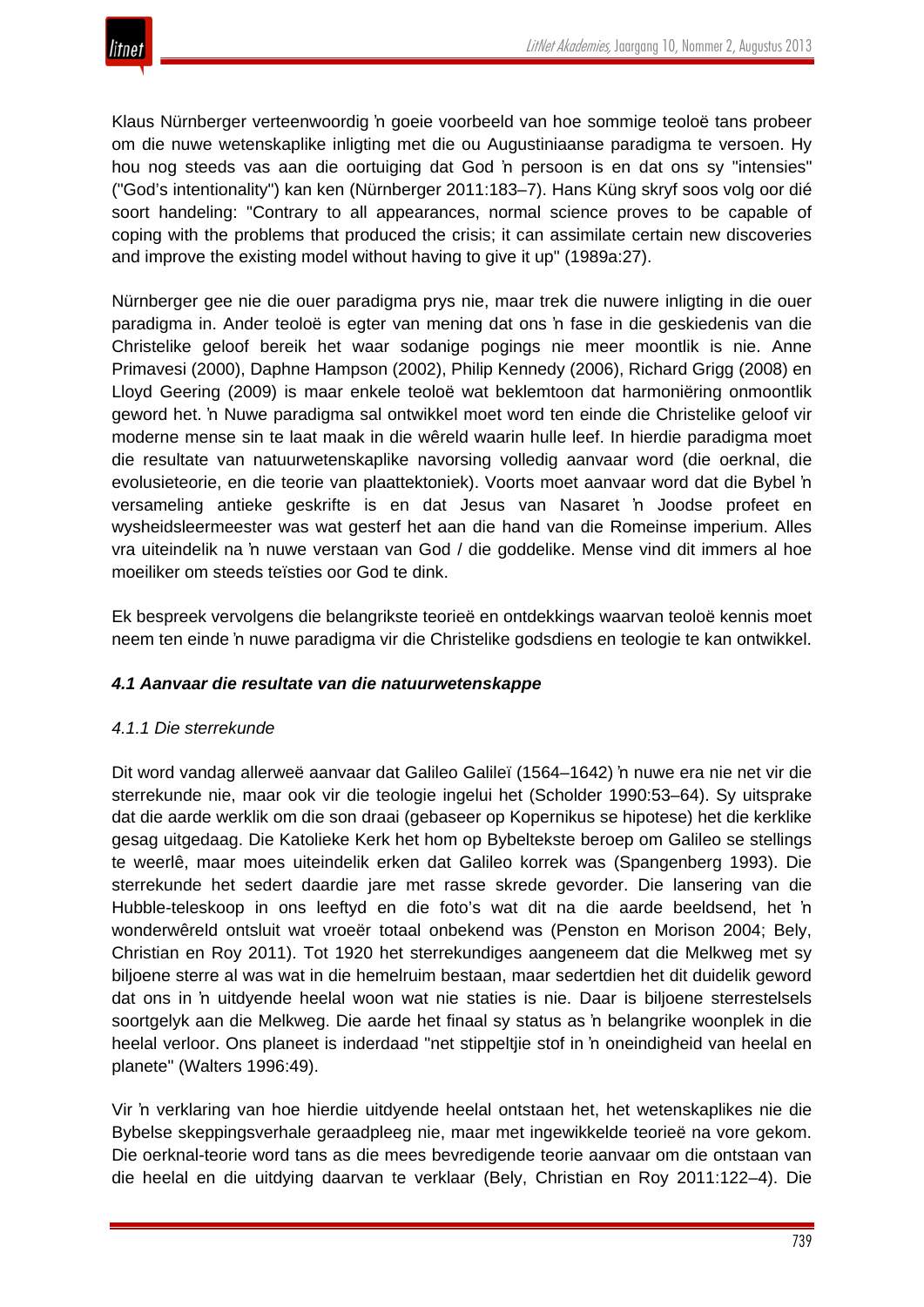

vernaamste rede waarom die Bybelse skeppingsverhale gesystap is, is dat die Bybel nie 'n wetenskaplike handboek vir die sterrekunde is nie. Hierdie feit is sedert die dae van Galileï herhaaldelik onderstreep. Die Bybel het in 'n voorwetenskaplike wêreld tot stand gekom en weerspieël deur die bank dáárdie wêreld en die kennis wat toe beskikbaar was.

#### *4.1.2 Die evolusieleer*

Charles Darwin (1809–82) word soms die Nikolas Kopernikus van die biologiese wetenskappe genoem (Weinert 2009:93). Die rede? Die omwenteling wat hy in die biologiese wetenskappe teweeggebring het, is vergelykbaar met die omwenteling wat Kopernikus (1473–1543) in die sterrekunde teweeggebring het. Albei hierdie geleerdes het Westerlinge se sienings van hulself en hul wêreld radikaal verander. Geering som die twee omwentelings soos volg op: "As the Copernican revolution displaced the earth from the center of the physical universe, the Darwinian revolution displaced the human species from its unique place among all species as that made in the image of god" (2009:24). Terwyl Christelike kerke Kopernikus se teorie dat die aarde om die son wentel, al aanvaar het, sukkel hulle nog om Darwin se teorie te aanvaar (Clough 2009:145). Die rede waarom teoloë en gelowiges weerstand bied, hang saam met die feit dat die Christelike meesterverhaal verweef is met die antieke siening van hoe plant- en dierespesies geskep is, asook die plek wat die mens in die Bybelse skeppingsverhaal (Gen. 1) inneem.

Tydens Darwin se leeftyd het die deursnee-Westerling nog geglo dat die aarde in 4004 v.C. geskep is. Voorts dat al die plant- en dierespesies waarvan hulle geweet het, oorspronklik só deur die Drie-eenheid geskep is. Hierdie idee het hulle van die Ierse biskop James Ussher (1581–1656) gekry. Hy het die geslagsregisters in die Bybel noukeurig bestudeer en allerlei wiskundige berekeninge gedoen voordat hy hierdie siening van hom bekend gemaak het. Dit het só betroubaar gelyk dat hierdie datum sedert 1701 in die *Authorized Version* (ook bekend as die *King James Version*) van die Bybel opgeneem is (Gilmore 2000:25–6).

Die siening dat alle bestaande plant- en dierespesies oorspronklik só deur God geskep is, het mense in daardie jare as 't ware met moedersmelk ingekry. Anne Primavesi vat dit mooi saam wanneer sy skryf: "In the era after Aristotle and before Darwin, the fixity of species was a core belief" (2000:39).

Afgesien van hierdie idees was daar ook die idee dat daar 'n vaste orde en rangorde in die skepping bestaan. Mense het gepraat van "The Great Chain of Being" (Weinert 2009:97, 120). Hierdie idee kan deur middel van 'n leer voorgestel word. Net soos daar verskillende sporte op 'n leer is, so is daar verskillende "sporte" ingebou in die plant- en dierelewe en die mens beklee die hoogste sport. Die idee van perfeksie hou ook hiermee verband. Visse het vinne en kiewe, want hulle is perfek gemaak vir die omgewing waarin hulle moet leef en oorleef. Voëls is met vere geskep sodat hulle kan vlieg. Hulle is op hul beurt perfek gemaak vir die omgewing waarin hulle moet oorleef. Dit geld dan van elke ander plant- en dierespesie op aarde, asook van die mens.

Hierdie idee van orde en rangorde en ewige onveranderlikheid is selfs in geestelike liedere uitgedruk. Vergelyk byvoorbeeld die bekende Engelse kerklied, "All things bright and beautiful", wat deur Cecil Frances Alexander (1859–95) geskryf is en waarvan 'n gedeelte soos volg lui: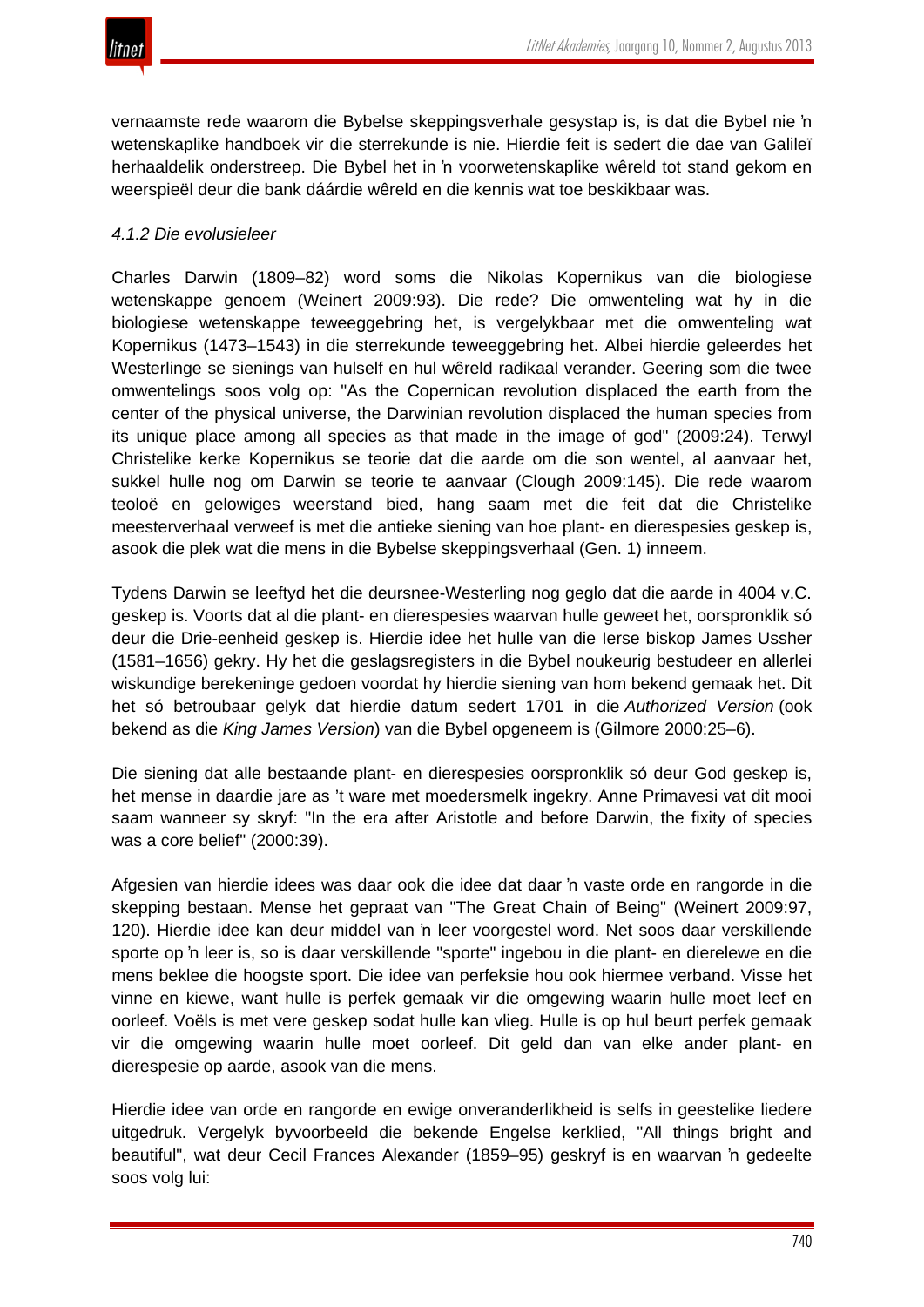

The rich man in his castle, The poor man at his gate, God made them high and lowly, And ordered their estate.

Daar is nie toevallig ryk en arm mense in 'n samelewing nie. God wys aan elke mens 'n vaste plek in die samelewing toe. As jy as 'n slaaf gebore is, moet jy vir lief neem daarmee. As jy tot die adelstand behoort en ryk is, is dit aan God te danke. Hierdie idee het mense uit die Bybel afgelees. Hulle het hul onder andere op die eerste skeppingsverhaal (Gen. 1) beroep. God het alles in ses dae geskep en dis duidelik dat daar 'n rangorde in die skepping bestaan. Hierdie skeppingsverhaal begin immers eers met die skep van die aarde voordat die plante geskep word. Na die plante kom visse en ander waterdiere aan die beurt. Dit word opgevolg met die skep van landdiere voordat die mens aan die beurt kom. Net van mense word gesê dat hulle beelddraers van God is (Gen. 1:27). Voorts word die mens beskryf as die kroon van die skepping – hy is "'n weinig minder as 'n goddelike wese" (Ps. 8:6). Die mens ontvang voorts die taak om oor alles in die skepping te heers (Gen. 1:26) en daarom word die mens dikwels in die teologie as God se verteenwoordiger op aarde beskou. Die mens moet heers soos God heers.

Darwin se teorie van evolusie langs die weg van natuurlike seleksie het hierdie sienings uitgedaag (Bowler 2007). Hy het eerstens die standpunt van die geoloog Charles Lyell (1797–1875) aanvaar dat die aarde baie oud is. Tweedens het hy afskeid geneem van die idee dat plant- en dierespesies ewig en onveranderlik is. Derdens het hy die idee van lineêre en progressiewe evolusie verwerp. Sy siening kan as vertakkende evolusie voorgehou word. Hy het ook die idee dat die mens die eindpunt van lineêre en progressiewe evolusie is, nek omgedraai. Laastens het hy afskeid geneem van die idee van ontwerp. Dit is dus te verstane dat biskop Samuel Wilberforce (1805–73) hom verplig gevoel het om Darwin se teorie van evolusie langs die weg van natuurlike seleksie teen te staan. Dit het ingedruis teen die heersende teologiese oortuigings. Sedertdien het ander teoloë en gelowiges hulle by Wilberforce aangesluit en die sienings van die teoloog William Paley (1743–1805) ondersteun. Hy het in sy boek *Natural Theology* die siening voorgestaan dat die natuur na regte 'n Skeppergod veronderstel. Alles is so mooi en perfek geskep dat dit onmoontlik is om te ontken dat daar 'n Skeppergod is. Darwin moes hierdie boek tydens sy studiejare as teologiestudent aan die Universiteit van Cambridge (1827–31) bestudeer en was aanvanklik baie beïndruk met Paley se argumente, maar hy het later daarvan afskeid geneem (Weinert 2009:99–104).

Die evolusieteorie soos Darwin dit bedink en in sy boeke *The Origin of Species by Means of Natural Selection* (1859) en *The Descent of Man* (1871) beskryf het, het hom oor die afgelope 150 jaar as betroubaar bewys (Ryke 1987:27–38; Bryson 2005:479–94; Tattersall 2006:16–20). Baie Christene sukkel steeds om daarmee vrede te maak. Hulle sal soms 'n hoër ouderdom vir die aarde aanvaar, maar die konsekwensies wat hierdie teorie vir die Augustiniaanse paradigma van sondeval–verlossing–eindoordeel inhou, ignoreer of systap. Neem die volgende as voorbeelde:

• Die tradisionele Christelike geloof aanvaar dat slegs mense na God se beeld geskep en gevolglik die kroon van die skepping is. Hoe kan slegs húlle beelddraers wees as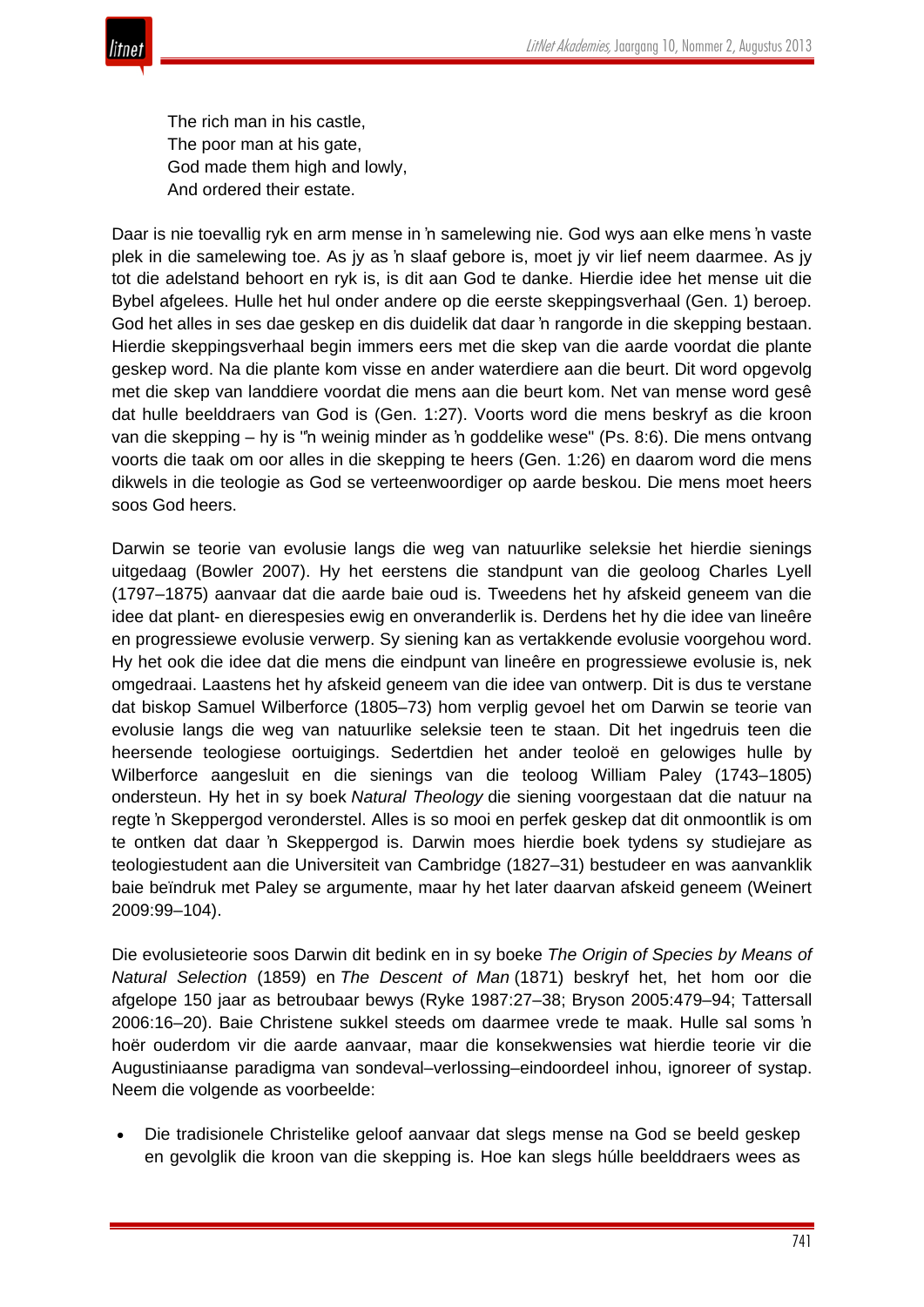

hulle uit ander lewensvorme geëvolueer het? Hoe kan hulle die kroon wees as daar nie lineêre en progressiewe evolusie nie, maar slegs vertakkende evolusie bestaan?

- Dit aanvaar dat daar êrens in die verre verlede 'n Adam en 'n Eva bestaan het wie se dade tot 'n sondeval en dood gelei het. Dood hang nie saam met 'n sondeval nie, want alle vroeëre spesies het gesterf – selfs nog voordat daar mense op aarde was. Dood is noodsaaklik vir die instandhouding van lewe op hierdie planeet. Sonder dood sou hierdie planeet homself al doodgewurg het.
- Die mens het 'n verlosser nodig wat onaangetas deur die erfsonde is. Slegs só 'n verlosser kan die bose kringloop van die sondeval omkeer. Daar bestaan nie so 'n kringloop nie. Dis 'n teologiese konstruksie van Augustinus (354–430) wat Genesis 1–3 nie goed gelees en geïnterpreteer het nie en voorts nie vrede met sy eie seksualiteit kon maak nie. Verder, indien Jesus liggaamlik opgestaan het, dan besit die Drieeenheid tans iets wat Hy nie vroeër gehad het nie. Nie slegs die genetiese materiaal van *homo sapiens* nie, maar van alle vroeëre lewensvorme wat op aarde geleef het.

Dit is geen wonder nie dat Steve Stewart-Williams in sy boek *Darwin, God and the meaning of life: How evolutionary theory undermines everything you thought you knew* (2010) beklemtoon dat die evolusieteorie radikale gevolge vir die teologie en godsdiens inhou, en dat 'n afgetrede Katolieke teoloog die volgende in sy boek *I believe, I doubt: Notes on christian experience* (Weber 1998:16), kon skryf:

The notion that God, the creator of the universe, became incarnate on earth, a cosmic speck of dust, in a human being, a chance product of evolution, could only have been formulated by people whose view of the world was imprisoned in a quite naive geocentricity and anthropocentricity, and who through no fault of their own knew nothing of the real position of human beings in the cosmos.

Kreasioniste is inderdaad korrek wanneer hulle daarop wys dat die evolusieleer groot gevolge vir die tradisionele Christelike teologie inhou. As Christene maar net wil snap dat dáárdie teologie die skepping van teoloë uit die 4de en 5de eeu is, kan 'n nuwe teologie wat anders na die mens en die aarde kyk, ontwikkel word.

## *4.1.3 Die moderne geologie*

Die aanvaarding van Alfred Wegener (1880–1930) se hipotese dat die kontinente voorheen een reuse-landmassa genaamd *pangaea* gevorm het wat later in die verskillende kontinente opgebreek en toe verskuif het, het gedurende die sestigerjare van die vorige eeu tot 'n nuwe omvattende teorie in die geologie gelei. Ons sou ook hierna kon verwys as 'n nuwe paradigma in die geologie (Gale 2009:67–73). Hierdie teorie staan bekend as die teorie van plaattektoniek en kom kortliks daarop neer dat elke kontinent deel van 'n groter aardplaat uitmaak en dat hierdie plate op die aardbol rondskuif op die onderliggende gesmelte magma (MacCarthy en Rubidge 2005:32–57; Skinner en Murck 2011:111–40). Die kontinente soos ons dit tans ken, het nie miljoene jare gelede presies gelyk soos dit tans lyk nie. Voorts het hulle ook nie op die plek waar hulle tans geleë is, gelê nie. Die Suid-Afrikaanse geoloog Alex du Toit (1878–1948) het in sy boek *Our wandering continents: A hypothesis of continental drifting* (1937), Wegener se hipotese ondersteun en ook bewyse daarvoor aangevoer.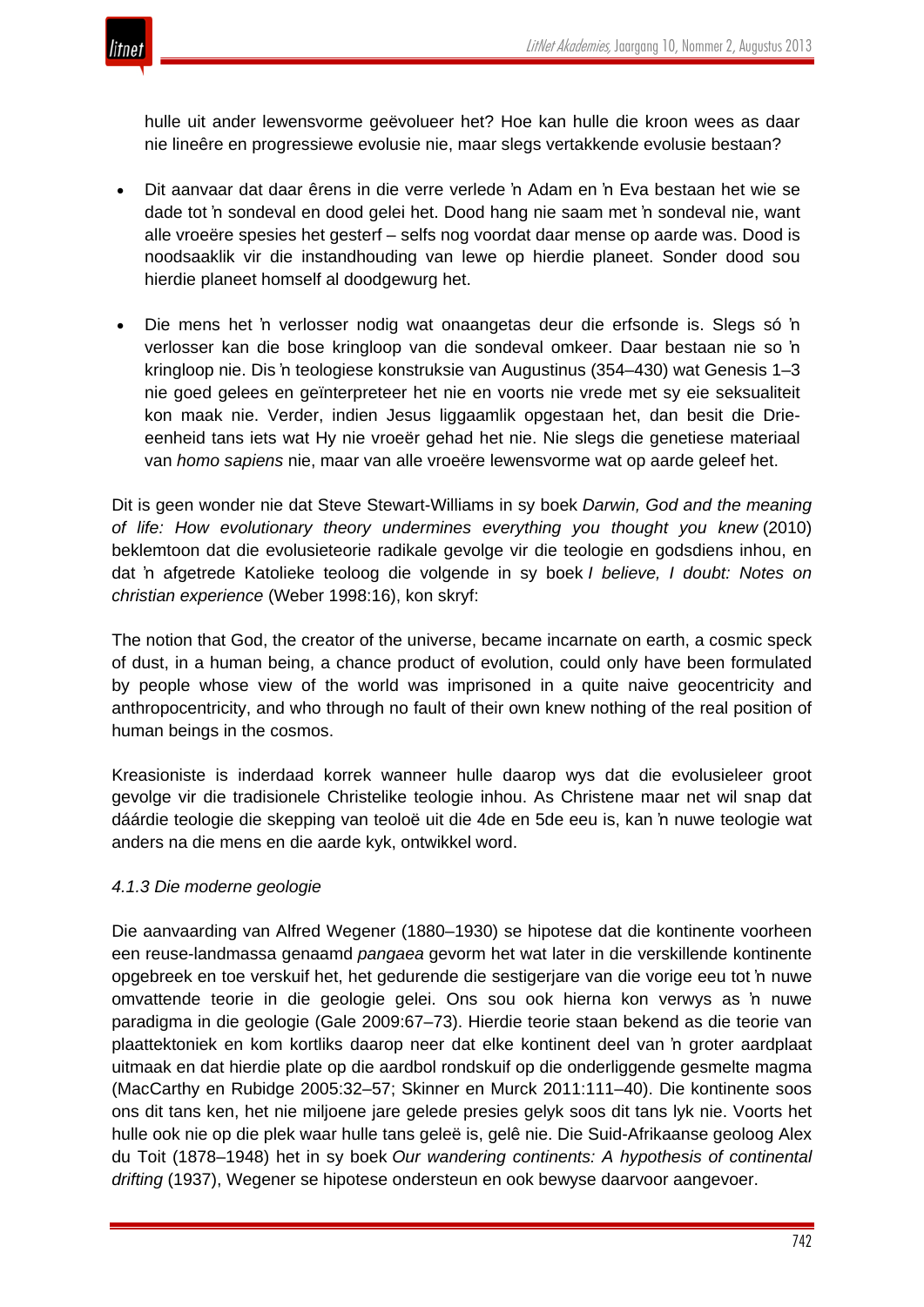Geoloë wou aanvanklik nie Wegener se hipotese aanvaar nie, want hy was 'n meteoroloog en kartograaf en nie 'n geoloog nie. Voorts kon hy geen verklaring gee vir hoekom die kontinente opgebreek het en wat hulle in staat gestel het om van mekaar weg te dryf nie (Bryson 2005:218–33; Gale 2009:67). Die ontdekking van 'n rif in die Atlantiese Oseaan wat van noord na suid loop, en die ontdekking dat die oseaanvloer langs hierdie rif jong materiaal bevat, het tot die hipotese gelei dat die Atlantiese Oseaan-vloer steeds besig is om uit te sprei vanweë vulkaniese aktiwiteit. Die uitspreiding van die oseaanvloer stoot die Afrika-kontinent weg van die Noord- en Suid-Amerikaanse kontinente (en omgekeerd).

Harry Hess en Robert Dietz het in die vroeë sestigerjare van die vorige eeu die hipotese van oseaanvloer-uitspreiding voorgestel. Op grond van hul hipotese het geoloë uiteindelik besef dat Wegener wel 'n punt beet gehad het. Hulle het ook die kragte wat hierdie verskuiwing van kontinente moontlik maak, geïdentifiseer. Dit het te doen met konveksiestrome in die gesmelte magma waarop die aardplate rus. Sommige van die kontinentplate skuif onder ander plate in, ander kontinentplate skuif transversaal langs mekaar verby, terwyl nóg ander weg van mekaar beweeg.

Daar is drie soorte grense waar aardplate mekaar ontmoet, geïdentifiseer. Hulle is respektiewelik: (1) konvergente grense, (2) transform-verskuiwingsgrense, en (3) divergente grense. Elke plaat bevat 'n kombinasie van hierdie grense. Dit kan aan die een sy 'n konvergente grens bevat, aan 'n ander sy 'n divergente grens en aan nog 'n sy 'n transformverskuiwingsgrense (Grotzinger e.a. 2007:19–43; Skinner en Murck 2011:125–32). Deur middel van hierdie teorie kan geoloë die vorming van bergkettings, vulkane, aardbewings, rotsformasies, en gesteentes en strukture op seevloere verklaar.

Ons weet ook (danksy die navorsing van geoloë) dat die aarde uit vier "konsentriese" dele bestaan. Die dele en hulle relatiewe diktes word soos volg aangedui: (1) die aardkors (1–40 km); die mantel (40–2 900 km); die buitekern (2 900–5 200 km) en die binnekern (5 200–6 400 km). Die mantel bestaan uit magma waarop die aardplate dryf. Die konveksiestrome in die magma asook mantelpluime beïnvloed die aardplate. Die aardplate en die aardkors wat deel van die aardplate is, word egter nie net van onder beïnvloed nie, maar ook van bo deurdat hitte, wind, reën, hael en sneeu die oppervlak daarvan verweer.

Hersirkulasie speel 'n baie belangrike rol op die planeet. Aardplate word hersirkuleer deurdat dit in die mantel ingetrek word by die konvergente grense, smelt en deel van die magma van die mantel word. Hierdie materiaal word egter weer deur mantelpluime, en uiteindelik vulkaniese aktiwiteite, na die oppervlak gestoot. Dit alles vorm deel van die siklus waardeur rotse gaan (Grotzinger e.a. 2007:66–8; Skinner en Murck 2011:185–219). Neem 'n mens dit alles in ag, verstaan jy iets meer van die omgewing waarin, en die kontinent waarop jy leef.

Neem Suid-Afrika as voorbeeld. Die Magaliesberge is 2 000 miljoen jaar gelede gevorm toe vulkaniese aktiwiteit noord van Pretoria die Bosveldkompleks gevorm het (Carruthers 2007:6–17). Die Kaapse plooiberge hou verband met 'n konvergente grens toe die Suid-Amerikaanse en die Antarktika-kontinente teen die suidpunt van Afrika aangedruk het. Dit het sowat 270 miljoen jaar gelede gebeur (Compton 2004:21, 69, 83). Die Drakensberg hou op sy beurt verband met vulkaniese aktiwiteit toe Gondwanaland (die suidelike kontinente: Afrika, Suid-Amerika, Antarktika, Australië en Indië) 180 miljoen jaar gelede begin opbreek het (MacRae 1999:210–4; MacCarthy en Rubidge 2005:244–8).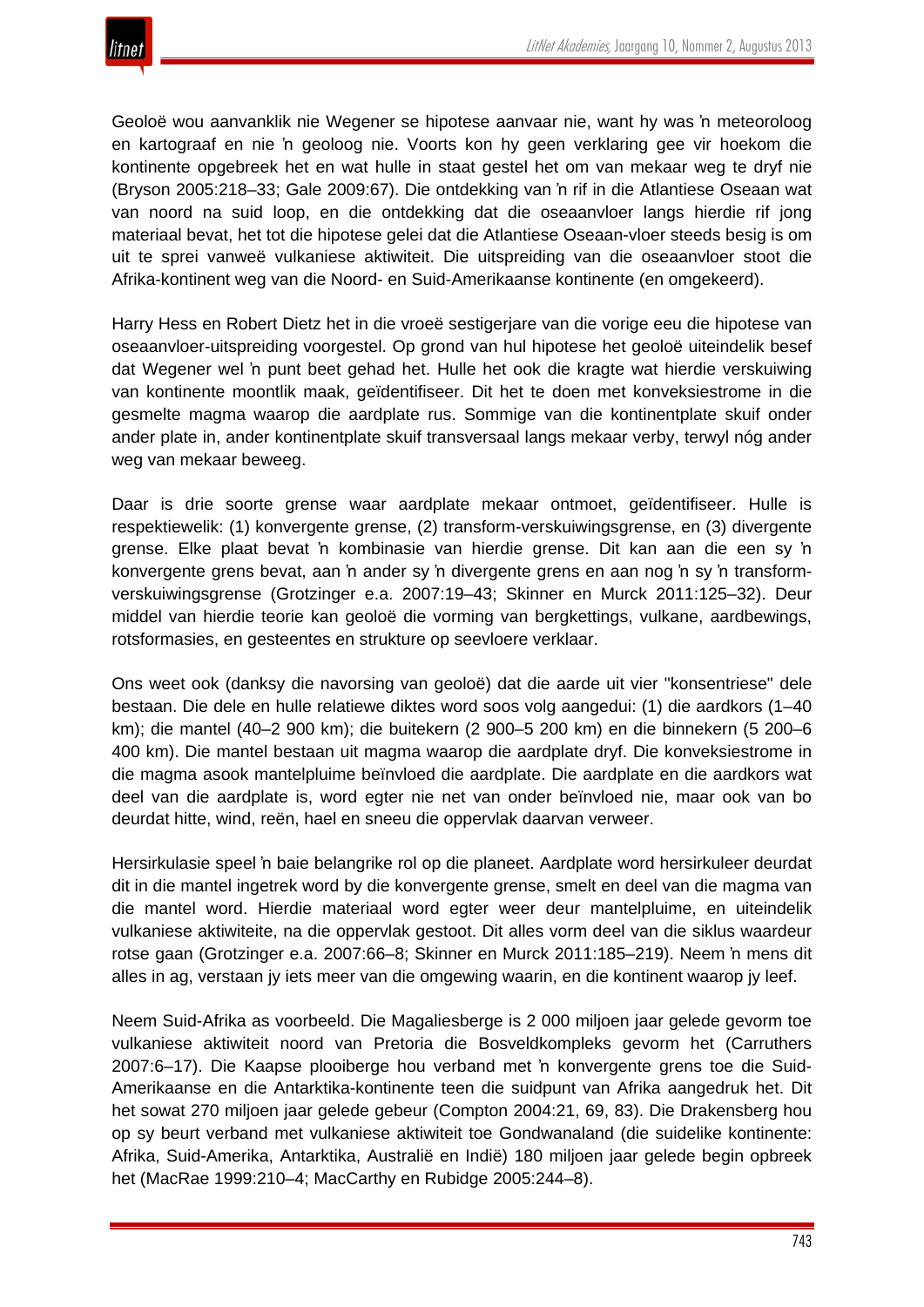

Geleerdes wys tans daarop dat die teorie van plaattektoniek en die evolusieteorie baie nou met mekaar verweef is en dat dit ons help om die aarde en die ontwikkeling van lewe op aarde te verstaan. Soos die aarde oor tyd heen verander het, het die lewensvorme op aarde ook verander. *Life etched in stone: Fossils of South Africa* (MacRae 1999) en *The story of earth and life: A southern African perspective on a 4.6-billion-year journey* (MacCarthy en Rubidge 2005) vertel hierdie verhaal op 'n baie bevatlike manier vir gewone lesers.

Tans neem sterrekundiges ons 'n stap verder en wys daarop dat ons die aarde en lewe op aarde kan verstaan slegs wanneer ons die groter prentjie in oënskou neem. Die groter prentjie hou verband met die posisie van die aarde relatief tot die son en die posisie van die aarde relatief tot ander planete, asook die invloed van die son, die planete en die maan op die aarde. Gale (2009) se *Astrobiology of earth: The emergence, evolution, and future of life on a planet in turmoil* is een voorbeeld hiervan.

Sterrekunde, geologie en biologie is nie losstaande wetenskappe wanneer dit kom by die verstaan van die verlede, hede en toekoms van die aarde en lewe op aarde nie, daarom behoort ook teoloë van hierdie wetenskappe kennis te neem. Teologie kan nie in isolasie van die modern kennis beoefen word nie (Primavesi 2000:xii–xix). Kerklike leerstellings wat nie met ons modern kennis rym nie, en wat duidelik in teëspraak daarmee is, hoort in kerklike argiewe.

Kennedy (2006:254) vat dit raak saam wanneer hy skryf:

Rehearsing ancient thought in isolation from new knowledge torpedoes any chance of articulating meaningfully and truthfully a Christian theological vision because, unlike Augustine, Aquinas, Dante, Luther and Calvin, people now know that there is no hell in the bowels of the earth, and no heaven above a canopy of stars.

## *4.2 Die Bybel: 'n versameling menslike geskrifte*

As daar één Bybelwetenskaplike van die 20ste eeu uitgesonder moet word wat meer as ander oor die Bybel besin en geskryf het, is dit James Barr (1924–2006). Hy kon sake deeglik ontleed en foutiewe redenasies klinkklaar uitwys. Boek na boek het 'n invloed uitgeoefen op Bybelwetenskaplikes dwarsoor die wêreld (vgl. Barr 1966, 1973, 1977, 1980, 1984). Ook hier in ons land was dit die geval. Sy standpunt skemer deur in die publikasies van Deist (1982, 1986), Loader (1979), Vorster (1977, 1979) en Spangenberg (1998). In 'n enkele sin kom sy standpunt daarop neer dat die Bybelboeke nie 'n dubbele outeurskap (God én mens) het nie, maar slegs 'n enkele outeurskap (die mens). Mense het Bybelboeke geskryf en dis menslike oortuigings en interpretasies waarmee ons te doen kry wanneer ons die Bybel lees. Hy vat die saak raak saam in die volgende woord: "If one wants to use the Word-of-God type of language, the proper term for the Bible would be Word of Israel, Word of some leading early Christians" (Barr 1973:120).

Ek gebruik die boek Daniël om hierdie standpunt te illustreer.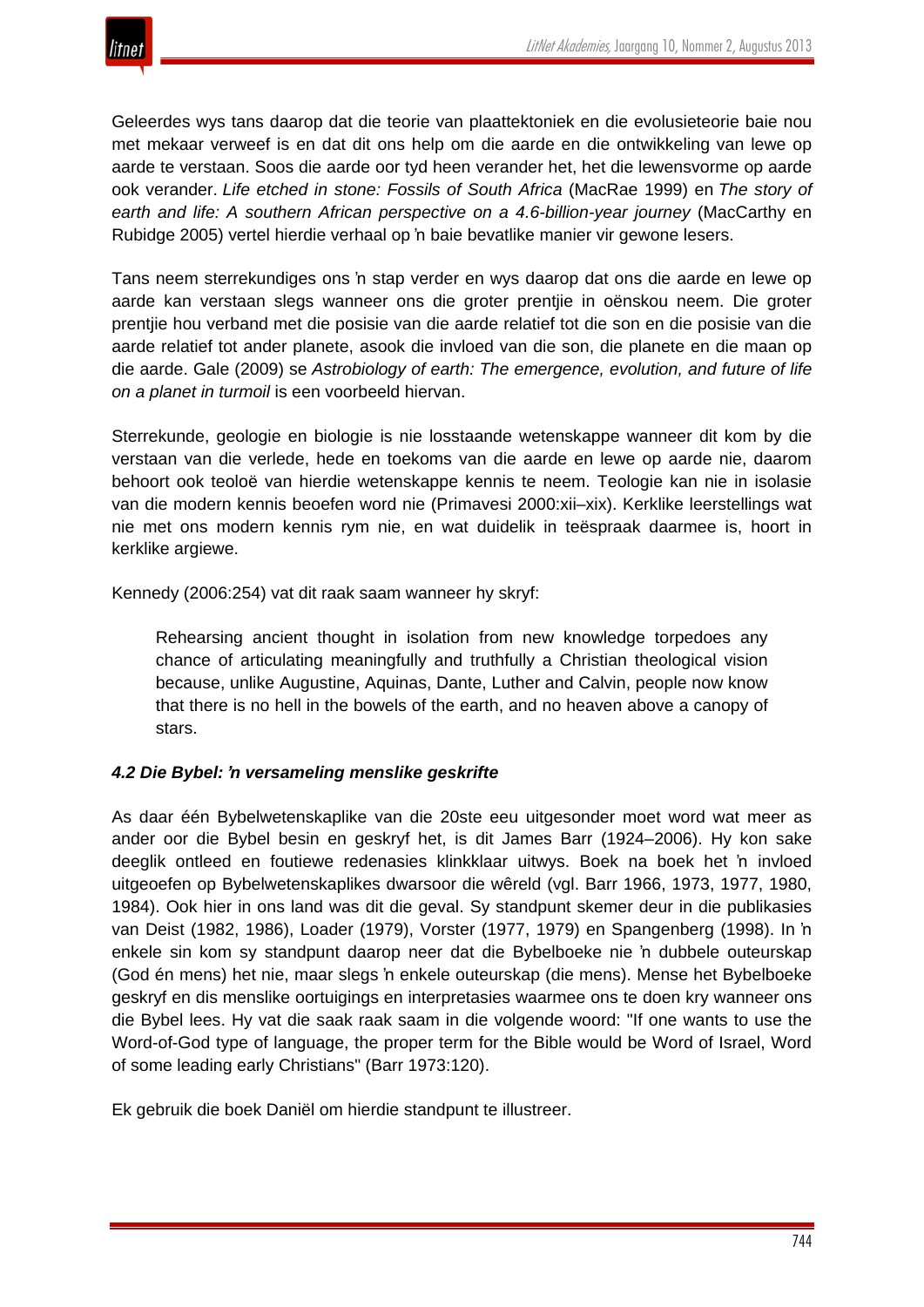

| <b>Skrywer</b> | <b>Teks</b> | <b>Lesers</b>                                                                |
|----------------|-------------|------------------------------------------------------------------------------|
| Onbekend       | Daniël      | Judeërs in Jerusalem<br>tydens die bewind van<br>Antiogus IV (175-64<br>v.C. |

**Figuur 2. 'n Kommunikasiemodel toegepas op die boek Daniël**

'n Onbekende persoon het die boek Daniël in die 2de eeu v.C. geskryf. Dit is nie in die 6de eeu v.C. deur 'n profeet met die naam Daniël geskryf soos wat vroeëre Christene gemeen het en fundamentalistiese Christene tans nog meen nie. Dis nie 'n profetiese geskrif wat die komende messias voorspel nie, maar 'n apokaliptiese een met duidelike politieke oogmerke.

Die skrywer het in die 2de eeu v.C. geleef, want hy ken dáárdie deel van die geskiedenis baie beter as die vorige eeue s'n. Hy maak wel gebruik van 'n karakter (Daniël) wat hy in die Babiloniese ballingskap plaas en deur wie se oë hy dan na die toekoms kyk. Die skrywer flous wel sommige lesers met hierdie skrywerstegniek. Die "toekoms" wat die karakter sien, is die onlangse verlede van die skrywer (Spangenberg 1999). Dit is maar een van die tegnieke waarvan Joodse apokaliptiese skrywers gebruik gemaak het om hul sienings en oortuigings te kommunikeer. Die skrywer fokus op die Hellenistiese tyd (333–163 v.C.) en veral op die tyd toe Antiogus IV (175–164 v.C.) in Sirië aan bewind was. Die Jode wat onder sy bewind geleef het, het swaar tye beleef vanweë sy politieke, ekonomiese en militêre beleid. Sy handelinge het uiteindelik tot die Makkabese opstand (167–163 v.C.) in Palestina gelei (Jagersma 1985:67–91). Die skrywer van die boek probeer sy lesers aanspoor om aan hul geloof te bly vashou en om nie moed te verloor nie. God se koninkryk sal uiteindelik triomfeer (Dan. 2 en 7). Die koninkryk waarop die Jode in daardie jare gehoop het, was 'n teokrasie hier op aarde – allermins 'n hemelse koninkryk.

Dogmatici, predikante en lidmate wat voorstanders van 'n dubbele outeurskap van die Bybelboeke is, reken dat mense wat 'n ander standpunt inneem, die Bybel totaal devalueer. As die Bybel slegs maar deur mense geskryf is, het dit geen gesag meer nie (Janse van Rensburg 2000:61). Wat hierdie mense nie in ag neem nie, is dat die Bybelwetenskappe en teologie teen die einde van die 18de en die begin van die 19de eeu 'n paradigmaverandering beleef het. Hierdie paradigma het na vore getree omdat navorsers gesnap het dat die Bybel nie in die hemel ontstaan het nie. Dis te vol teenstrydighede en foute. Voorts het Bybelnavorsers 'n historiese bewussyn ontwikkel. Hiermee word bedoel dat hulle besef het dat dinge oor tyd heen verander. Tyd laat niks onveranderd nie – nie eens godsdienstige oortuigings nie (Spangenberg 2009). 'n Mens kan hierdie veranderinge raaksien wanneer die verskillende Bybelboeke in hul verskillende ontstaanstydperke bestudeer word.

Vir heelwat navorsers is dit klinkklaar dat die Bybel nie 'n bowe-historiese dokument is nie, maar dat dit veranker is in die geskiedenis van Israel en die Jode. Mark Noll (1991:45) som die paradigmaverandering wat teen die einde van die 19de eeu plaasgevind het, kort en bondig op: "[T]he Bible, however sublime, is a human book to be investigated with the standard assumptions that one brings to the discussion of all products of human culture."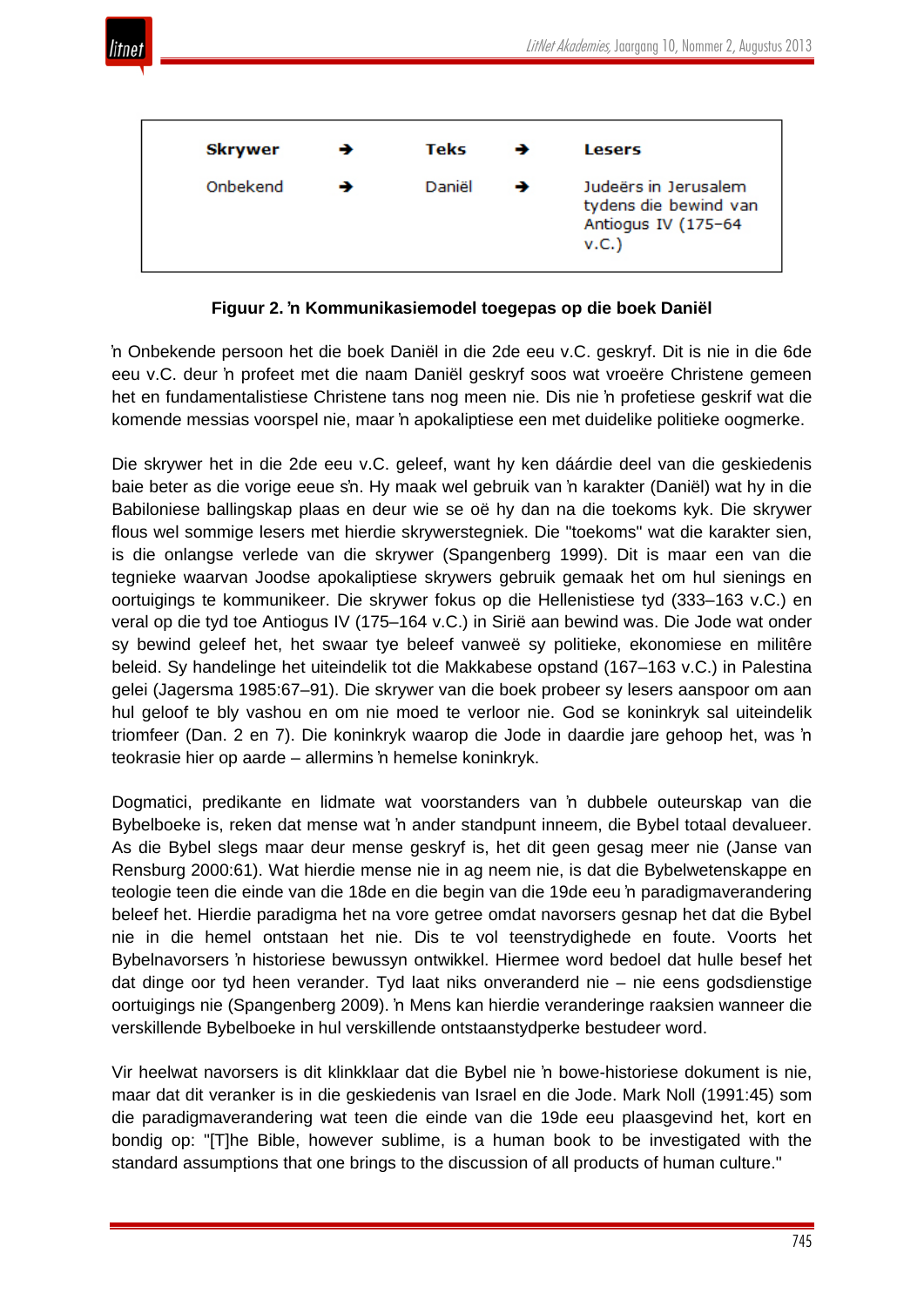Hierdie paradigmaverandering loop hand aan hand met die navorsing oor die historiese Jesus, en hiervan moet 'n mens ook kennis neem ten einde 'n nuwe paradigma vir die Christelike geloof te kan ontwikkel.

## *4.3 Jesus van Nasaret was 'n Joodse profeet*

Die inleidingsverse van die Lukas-evangelie (Luk. 1:1–4) is 'n nuttige hulpmiddel om aan mense die begrip *die historiese Jesus* te verduidelik. Uit die inleidingsverse is dit duidelik dat die skrywer daarvan nie 'n ooggetuie van die gebeure was nie. Hy verklaar uitdruklik dat hy van ooggetuies se vertellinge afhanklik was. Voorts verklaar hy dat daar ook ander is wat onderneem het om 'n verhaal saam te stel (vgl. Figuur 3 hier onder). Ook húlle was van ooggetuievertellings afhanklik. Nie een van die evangelies is deur ooggetuies geskryf nie – en al sou hulle deur ooggetuies geskryf gewees het, maak dit die verhale nie méér betroubaar nie. Ooggetuies registreer nie maar net die voorhande gebeure nie; hulle onthou ook nie die gebeure bloot omdat hulle dit belangrik vind nie, maar omdat dit resoneer met die verhale waarmee hulle grootgemaak is. Kyk ons na die diagram en die vlakke van interpretasie, kan ons 'n aantal lesse daaruit leer.



## **Figuur 3. Vlakke van interpretasie van Jesus se woorde en dade**

Om by die historiese Jesus (vlak 1) uit te kom, moet 'n mens ten minste deur twee vlakke van interpretasies "grawe" (vlakke 2 en 3). Maar dis steeds nie te sê dat 'n mens by die eiendomlike Jesus (of die Jesus wat in die 1ste eeu in Palestina geleef het) gaan uitkom nie. Geen navorser kan ooit daardie persoon volledig ken en/of beskryf nie, want ons het slegs herinneringe van hom en daardie herinneringe is reeds met interpretasies verweef.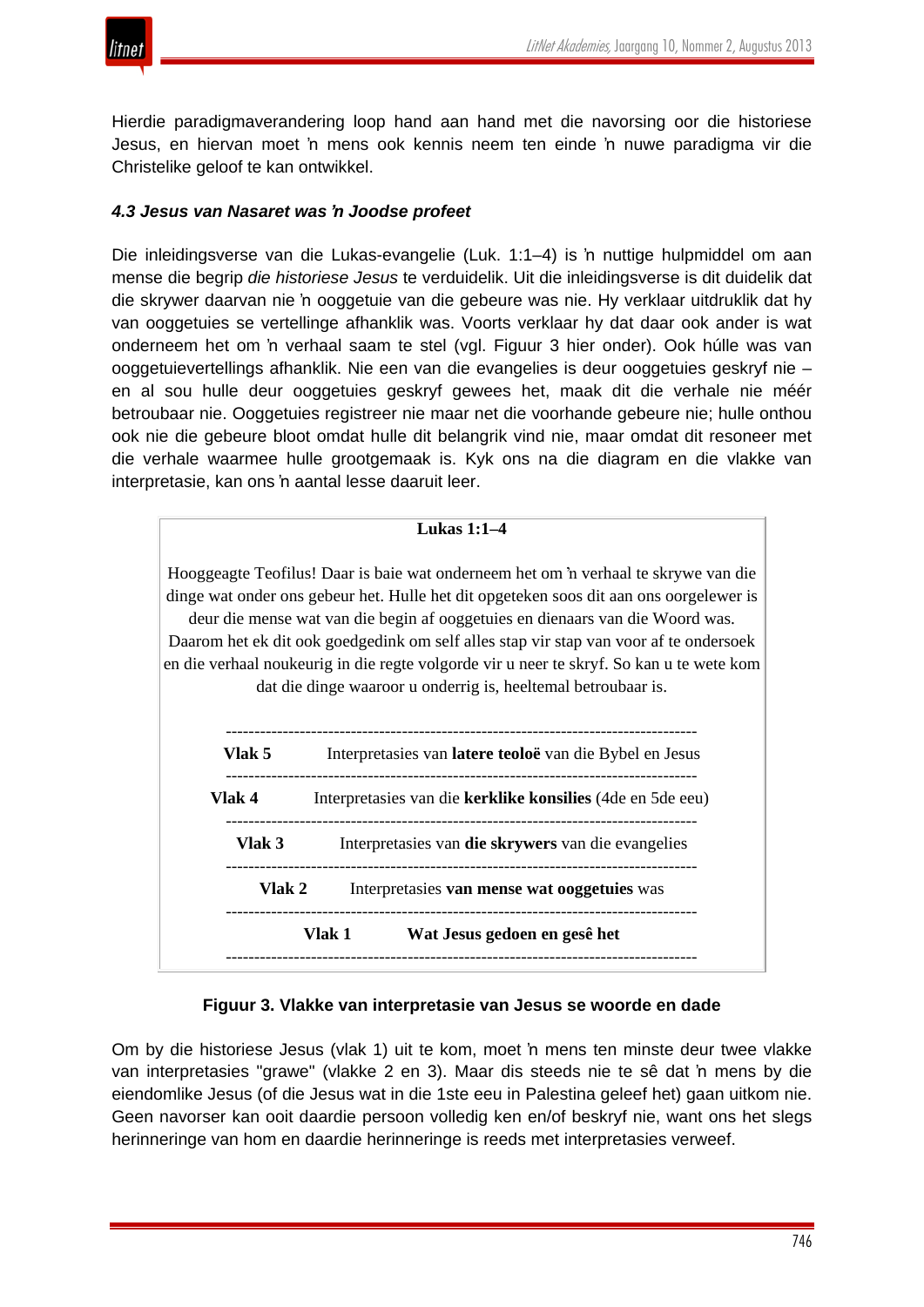

In 'n onlangse studie bespreek Anthony le Donne (2011) die rol wat herinnering in die optekening van die Jesusverhale speel. Die eerste groep dissipels wat Jesus onthou, onthou slegs deur middel van hul interpretasies. Hulle het nie "die feite" van Jesus se lewe eenvoudig geregistreer en mondeling weergegee nie. Hulle het hom op 'n bepaalde manier onthou en hul onthouprosesse is deur veral Ou-Testamentiese verhale begelei. Dis die rede waarom ons van Moses en Elia in die evangelies lees (Matt. 17:1–13; Mark. 9:2–13; Luk. 9:28–36) en waarom sekere gelykenisse ons aan Ou-Testamentiese verhale herinner.<sup>12</sup> Hierdie karakters en vertellinge het die modelle gevorm aan die hand waarvan Jesus onthou is.

Heelwat navorsers is dit tans eens dat Jesus nie maar net 'n godeseun was wat aan 'n kruis kom sterf het om die mensdom van die Vadergod se oordeel te red nie. Daardie oortuigings hou verband met interpretasies deur teoloë wat heelwat later geleef het (vlakke 4 en 5 van Figuur 3). Die kerklike Jesus (ons kan ook daarna verwys as die "dogmatiese Jesus") is nie gelyk te stel aan die historiese Jesus nie – al wil pous Benediktus XVI lesers dit maak glo met sy *Jesus of Nazareth: From the baptism in the Jordan to the transfiguration* (2007).<sup>13</sup>

Jesus was ook nie apolities soos wat gelowiges algemeen aanneem nie. Sy preke en handelinge het duidelik met die eietydse politiek te doen gehad. Die mense wat saam met hom geswerf het, het dit ingesien en onthou. Jesus se "intreepreek" soos weergegee in Markus 1:14–15 bevestig dit ook (vgl. Cobb 2006:142). Le Donne vat dit raak saam met die woorde: "Jesus was preaching about theocracy to an oppressed people. In Roman-occupied Galilee, this was a dangerous sermon" (2011:69). Die koninkryk van God, wat Jesus geglo het in sy dag gaan deurbreek, sou 'n aardse koninkryk wees. Dit sou 'n koninkryk wees wat anders as die Romeinse koninkryk (keiserryk) sou wees. Dit sou nie 'n koninkryk wees wat mense uitbuit, onderploeg en doodmaak nie, maar een waarin mense (spesifiek die Jode) genoegsaam sou hê om van te leef; waar medemenslikheid sou heers en oorlog en wreedheid iets van die verlede sou wees.

Richard Horsley (2011:1) wys op sy beurt daarop dat die evangelies heelwat verhale oor konflik bevat. Die konflik is nie in die eerste plek tussen Jesus en sy dissipels nie, maar tussen hom en die owerhede soos verteenwoordig deur die Joodse priesters en die Romeinse regeerders in Palestina. Dis verder duidelik dat Jesus die rol van die kritiese profete voortgesit het (vgl. Amos, Jesaja, Jeremia). Hulle het nie die uitbuiting van die armes, wese en weduwees oor die hoof gesien nie, maar die koning en die vermoëndes van die samelewing gekritiseer en veroordeel. Die rede waarom Jesus die tempel in Jerusalem gaan reinig het, is dat dit in diens van die owerhede gestaan het en alles wat dáár gebeur het, nie tot voordeel van die armes en onderdruktes was nie. "The temple of Jesus' day had become the taxing station for the Roman Empire" (Le Donne 2011:123).<sup>14</sup>

Wat ons verder in ag moet neem, is dat Jesus ook die apokaliptiese oortuiging gekoester het dat gebeure op aarde deur magte in die hemel beïnvloed en gedryf word. Ons kry reeds in die boek Daniël met dié soort oortuiging te doen. Vergelyk Daniël 10:13, 21 en 12:1, waar ons lees dat die engel Migael ten gunste van die Jode optree. Jesus het geglo dat God se koninkryk sou aanbreek as die geestelike mag agter die Romeinse Ryk oorwin is. Die geestelike mag agter die Romeine was die duiwel en sy trawante. Jesus het voorts geglo dat hy deur duiweluitdrywing besig was om mee te werk aan die koms van hierdie koninkryk (Matt. 12:28) (Le Donne 2011:89).<sup>15</sup>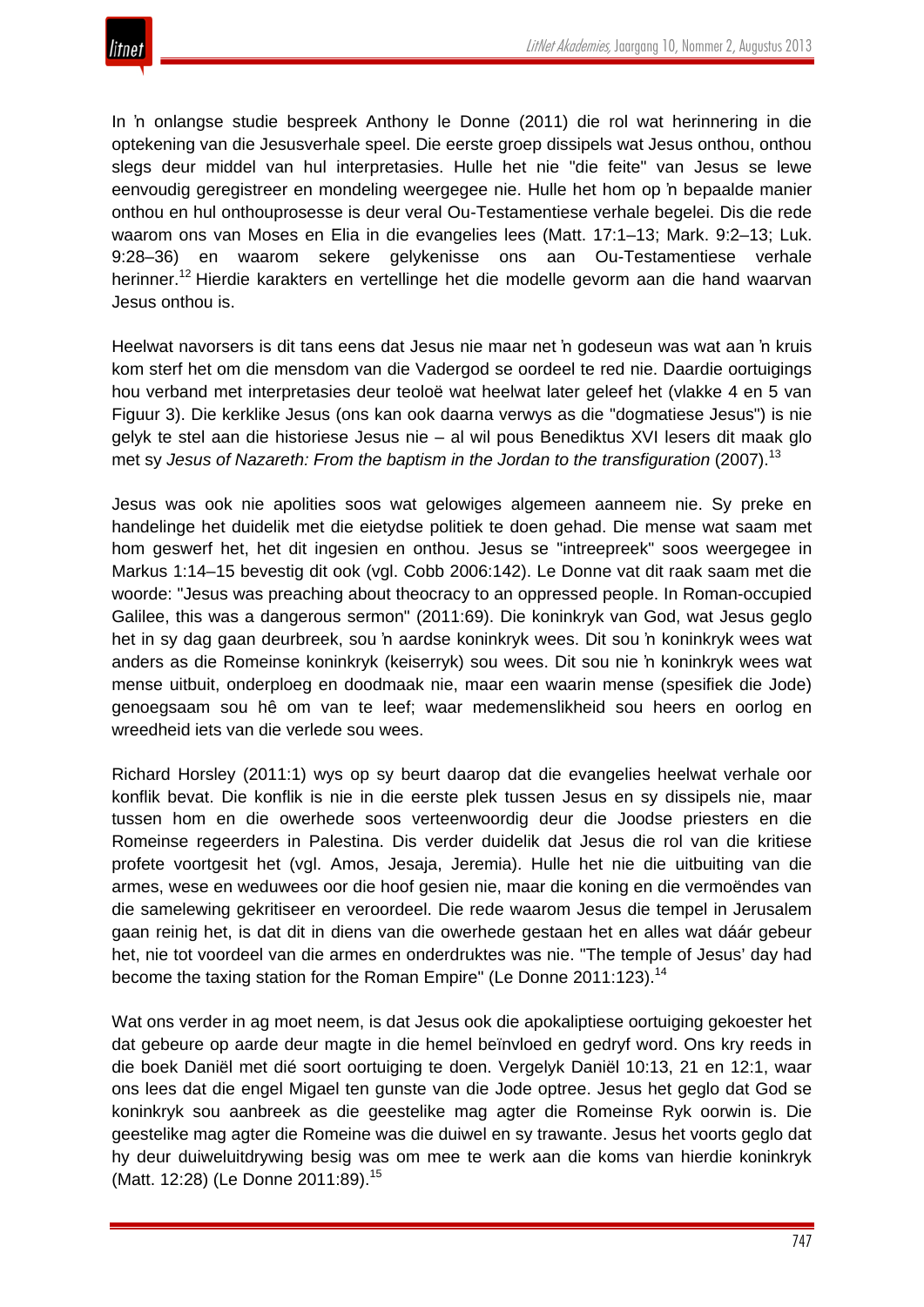Jesus sterf egter aan 'n Romeinse kruis, en bokant die kruis was die woorde "Die koning van die Jode" (Mark. 15:26). Met hierdie sarkastiese opskrif het die Romeinse owerhede gewys dat hulle sy optrede korrek verstaan het. Dit was polities gerig. Deur middel van die kruis het hulle (die Romeinse owerheid) verkondig: "Wie Rome uitdaag, moet die gevolge dra" (Sullivan 2002:61; Griffin 2006:152). Die kruisiging van Jesus was dus nie 'n offergebeure nie, maar 'n politieke gebeure. Kruisiging was bedoel om onderhorige volke te intimideer.<sup>16</sup>

Die Jesus-verhale eindig nie met die kruisiging nie, maar met vertellinge dat sommige van sy vroeë volgelinge hom weer gesien het. Jesus het egter nie letterlik, histories en fisies opgestaan nie (gegewe ons kennis van hoe lewe op aarde werk). Sy volgelinge, wat in 'n totaal ander kultuur met 'n ander wêreldbeskouing geleef het, het hom wel op 'n bepaalde manier onthou. Volgens hulle is hy soos Moses en Elia opgeneem om in Jahweh se teenwoordigheid voort te leef. Die herverskyning van Moses en Elia op die "berg van verheerliking" (Mark. 9:2–13; Matt. 17:1–13; Luk. 9:28–36) berei die hoorders van Jesus se verhaal vir sy eie herverskyning voor (Spangenberg 2011).

Die herverskyningsverhale was ook politieke verhale. Deur middel van hierdie verhale het Jesus se volgelinge aan die Romeinse owerhede en hul Joodse meelopers verkondig: "Julle mag reken dat hy dood is, maar ons weet dat hy leef. Jahweh laat die regverdige nie in die steek nie" (vgl. Den Heyer 1998:19, 23).<sup>17</sup>

Navorsers wat hulle met die ondersoek na Jesus van Nasaret besig hou, kan breedweg in twee kategorieë verdeel word: (1) diegene wat hom as 'n profeet met duidelike apokaliptiese verwagtinge beskou, en (2) diegene wat meen dat hy nóg 'n profeet, nóg 'n apokaliptiese prediker was, maar slegs 'n soort wysheidsprediker. Volgens Philip Kennedy (2006:159) sluit die twee sieninge mekaar nie uit nie, maar omskryf hulle gesamentlik die persoon wat ons as Jesus van Nasaret ken:

It may well be the case that the two groups just mentioned are not as opposed as first appears. Jesus' life and teachings might have displayed both apocalyptic and non-apocalyptic features. There is no reason to assume that a Godobsessed apocalyptic world-view is utterly at odds with a this-worldly, ethically egalitarian and sapiental world-view. In short, Jesus was a Galilean preacher of justice and a prophet of apocalyptic eschatology whose life centered on what he called God's kingdom.

Wat bo alles uitstaan, is Jesus se verset teen die Romeinse keiserryk soos dit tot uitdrukking kom in sy verkondiging van en hoop op die koninkryk van God. Hierdie verset spoor mense in ons tyd aan om hulle te verset teen die huidige imperiale magte wat die aarde en alles daarop se lewens bedreig.<sup>18</sup> Geeneen wat die Christelike godsdiens en teologie in 'n nuwe rigting wil stuur, kan die onlangse navorsing rondom die historiese Jesus en sy politieke boodskap ignoreer nie, maar dit geld eweneens van die nuwere navorsing oor God / die goddelike. 'n Bespreking van hierdie saak rond die afdeling oor die vereistes vir die ontwikkeling van 'n nuwe paradigma in die Christelike teologie en godsdiens af.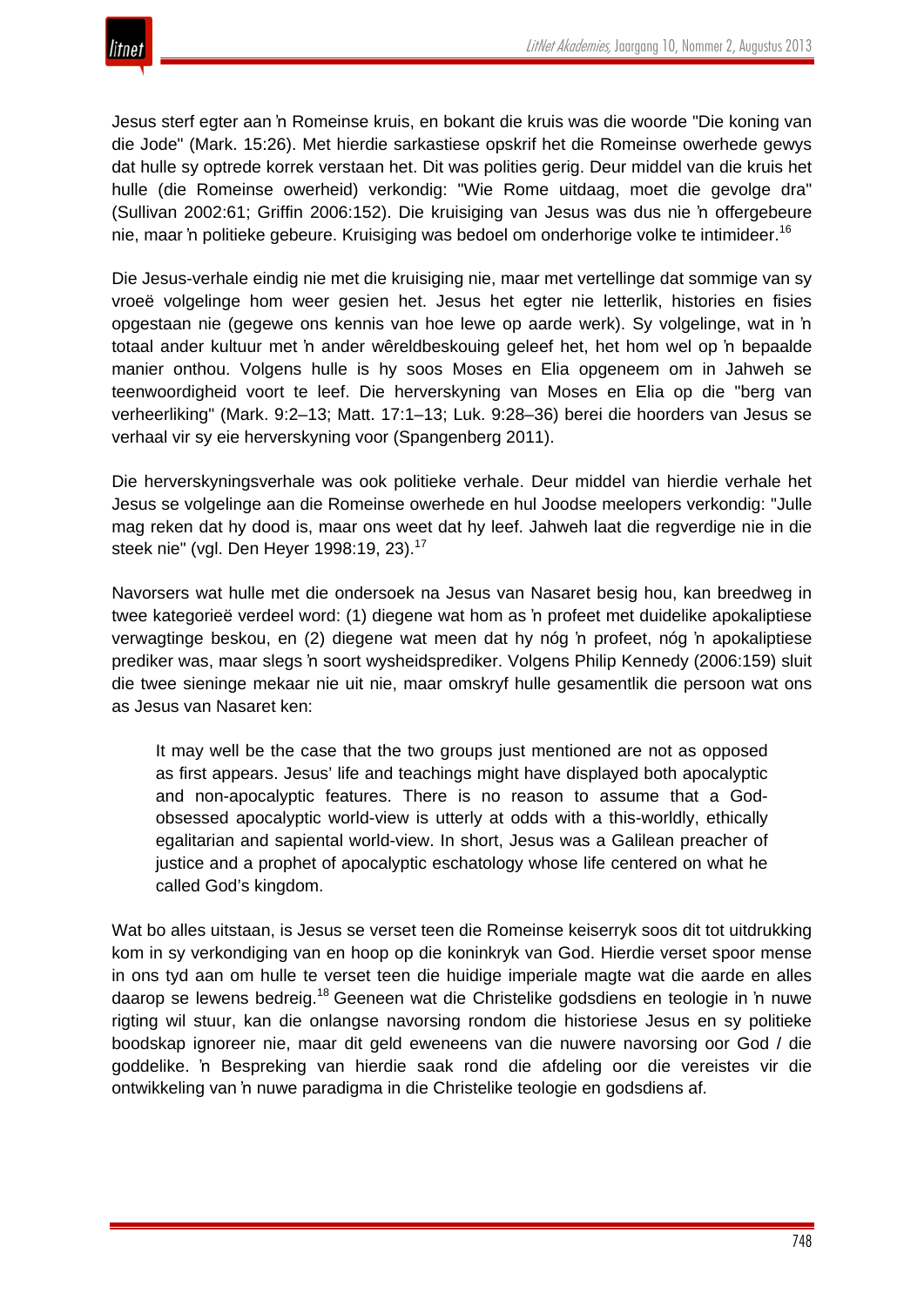

#### *4.4 'n Nuwe verstaan van God / die goddelike*

Die meeste Christene word groot met die siening dat alles wat 'n mens van God kan weet, in die Bybel, die ekumeniese belydenisse en die gereformeerde belydenisskrifte te vind is. Op grond hiervan weet hulle dat God eerstens Skepper en Vader is, maar ook die Een wat by die oordeelsdag as Regter gaan optree. Voorts deel hierdie geskrifte hulle mee dat God eintlik 'n Drie-eenheid is wat as Vader, Seun en Heilige Gees van alle ewigheid af bestaan. Die Vader is die Skepper en Onderhouer van alles wat is. Die Seun is die Verlosser en Middelaar. Hy het deur die maagd Maria mens geword om die ganse mensdom van sonde en ellende te verlos, en die breuk wat tussen God en die mensdom ontstaan het, weer heel te maak. Die Heilige Gees gaan van die Vader en die Seun uit en kom woon in verloste mense. Hy maak die verlossingswerk 'n werklikheid en omvorm sondaars daagliks sodat hulle weer beelddraers van God kan wees. Aan die einde van die tyd sal die Seun weer kom en die Vader sal dan regspreek en almal veroordeel wat nie die verlossing wat Jesus kom bewerk het, aanvaar het nie.

Enigeen wat meer van hierdie God wil weet, moet die Bybel, die ekumeniese belydenisse en Protestantse belydenisskrifte, asook al die teologiese geskrifte wat oor die afgelope byna twee millenniums geskryf is, noukeurig bestudeer. Oor die algemeen word aangeneem dat teoloë vanweë hul studie van die Bybelse en ander teologiese geskrifte God die beste ken. Die kwalifikasie D.D. (Doctor Divinitatus) en die uitdrukking *Godgeleerde* versterk die oortuiging. Kennedy som hierdie soort "tekstuele verstaan" van die Christelike God goed op (2006:193):

To the question, "How does one learn to speak of God", theologians in modern western universities have long replied along the following lines: "Study Hebrew, Greek, and Latin; contemplate the Bible in reverential solitude; read books; labour in libraries; listen to professors; obey tutors; write essays; avoid pubs and disreputable people; and strive to pass examinations. That's the best route to discovering God."

Heelwat teoloë het hierdie weg wat hy skets, gevolg, maar mettertyd ontdek dat alles wat oor die Christelike God geskryf is, menslike insigte en perspektiewe is. Geen Bybelboekskrywer, of latere Christelike teoloog, bied 'n objektiewe beskrywing van God nie. Alles wat geskryf is, hetsy in die Bybel, die ekumeniese belydenisse of belydenisskrifte, is interpretasies en subjektiewe beskrywings. Wat die Bybel bied, is antieke Israeliete en Jode se sienings en uitsprake oor húl God (Jahweh). Wat die belydenisse en belydenisskrifte bied, is latere Christelike teoloë se verwoordings van húl verstaan van die Bybel en van húl God (die Drie-eenheid). Die Christelike idee van God bestaan nie van alle ewigheid af nie, maar slegs vanaf die tyd toe Christene hulle van die Jode begin afsonder en 'n eie identiteit en godsbeeld ontwikkel het – en dit is maar sedert die 2de eeu n.C. Maar ons weet nou (danksy navorsing van Nuwe-Testamentici) dat die Christendom, soos ons dit ken, eers sedert die 4de/5de eeu n.C. bestaan.

Die nuwere kennis oor die ontstaan van die heelal, die aarde en lewe op aarde het tot gevolg dat baie mense anders oor God / die goddelike begin dink en dat hulle wegbeweeg het van 'n blote "tekstuele verstaan" van God / die goddelike. Hulle kan nie meer die teïstiese godsbeeld van die Bybel en die geloofsbelydenisse omarm nie. Om die waarheid te sê, die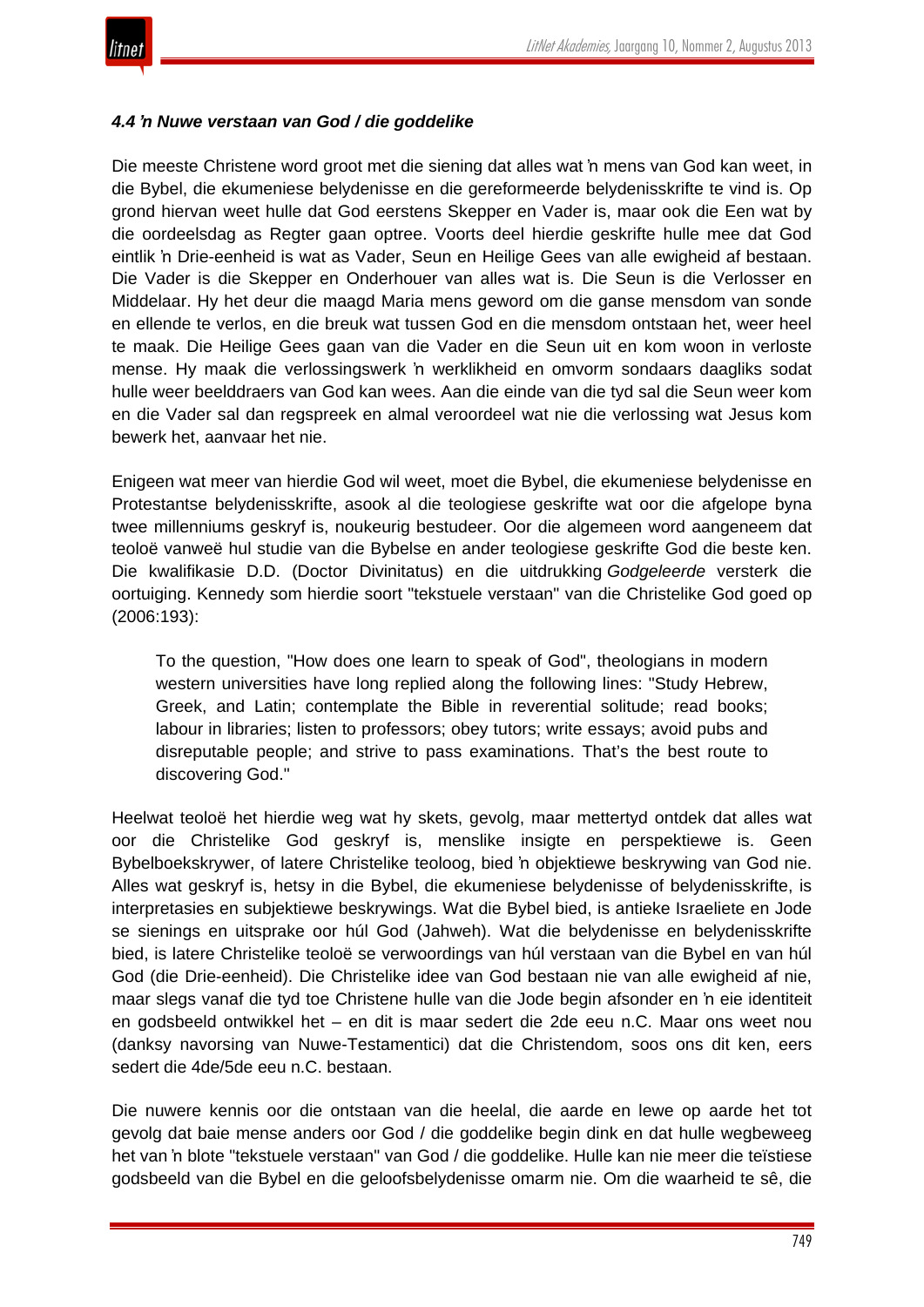

Westerse wêreld beleef tans 'n "godsverduistering" deurdat mense nie mooi weet hoe om oor God / die goddelike te praat nie. Nigel Leaves bespreek in *The God Problem: Alternatives to fundamentalism* (2006) vier alternatiewe tot die tradisionele teïstiese godsbeeld. Hy beskryf dit as: (1) panenteïsme, (2) nonrealisme, (3) natuurspiritualiteit en (4) voetsoolvlakspiritualiteit.

John Spong het die idee van panenteïsme in sy boek *A New Christianity for a New World* (2002) verpopulariseer. Hy beklemtoon dit herhaaldelik dat afskeid van 'n teïstiese verstaan van God nie afskeid van God self beteken nie. Wat ons in ag moet neem, is dat ons voorouers 'n ervaring van die transendente probeer verwoord het. Hulle het daarvoor die begrip *God* geskep en benut. Die drie letters G-o-d verwys nie na 'n superwese wat buite die heelal woon en homself elke minuut en uur van die dag besig hou met die bestuur van die heelal nie – hoewel mense tot onlangs toe nog só oor God gedink en gepraat het. Die totale pakket van Christelike dogmas praat ook só oor God. Ons moet egter in ag neem dat niemand God / die goddelike afdoende kan beskryf nie. Ons kan slegs in vae terme oor God praat. Kennedy (2006:255) verwoord dit soos volg: "Humans have no sure way of demonstrating that anything they ever say of God represents God in the least."

Die teïstiese verstaan van God lewer 'n oneindige aantal probleme op in die wêreld waarin ons leef. Dink maar aan die idee dat God almagtig, alomteenwoordig, alwetend en liefdevol is. Neem voorts die kwessie van die oneindige hoeveelheid lyding in die wêreld in ag. Spong kies daarom om liefs panenteïsties oor God / die goddelike te praat. Die goddelike is in alles te vind, maar die goddelike is ook meer as alles wat gesien, gehoor en bevoel kan word. Marcus Borg (1997:32–54) en Julian Müller (2001:147–72) vind ook aanklank by hierdie wyse van spreke oor God.

'n Tweede manier van spreke oor God / die goddelike is dié van Don Cupitt (2003, 2006, 2008) en Lloyd Geering (2002, 2009). Hulle omskryf dit as *nonrealisme* en wys daarop dat mense metafore, simbole en beelde gebruik om uitdrukking aan 'n spirituele ervaring te gee. Daar is egter geen manier waarop mense kan bewys dat daar iets agter die metafore, simbole en beelde bestaan nie. Vergelyk Kennedy se opmerking waarna hier bo verwys is. Ons gebruik "God-spraak" ("God talk") om iets mee te doen, of om aan een of ander emosie uitdrukking te gee. Sommige "God-spraak" of diskoerse oor God kan egter baie neerdrukkend wees, en daarom moet ons bedag wees op wat ons met ons taal, en spesifiek ons "God-spraak", maak. Is dit bevrydend, of onderdrukkend; maak dit lewe moontlik, of dra dit by tot dood en lyding?

'n Derde manier is nie soseer 'n spreke oor God / die goddelike nie, as wat dit 'n belewenis is. Dit kan omskryf word as *natuurspiritualiteit*. Mense besef dat hulle deel is van alles wat op aarde leef en al geleef het. Hulle weet dat hulle nie losstaan van alles nie, maar dat hul lewens ten nouste met alles rondom hulle vervleg is. Anne Primavesi skryf in *Sacred Gaia: Holistic theology and earth system science* (2000) aangrypend oor hoe Christene nuut oor die aarde en hulle plek daarin behoort te dink en te praat. Die aarde het 'n heilige plek geword, want dit onderhou lewe nou al vir biljoene jare, en mense is maar onlangse aankomelinge op hierdie planeet.

David Kramer se lied "Die ou aarde" verwoord op 'n baie eenvoudige en humoristiese manier iets van hierdie kennis:<sup>19</sup>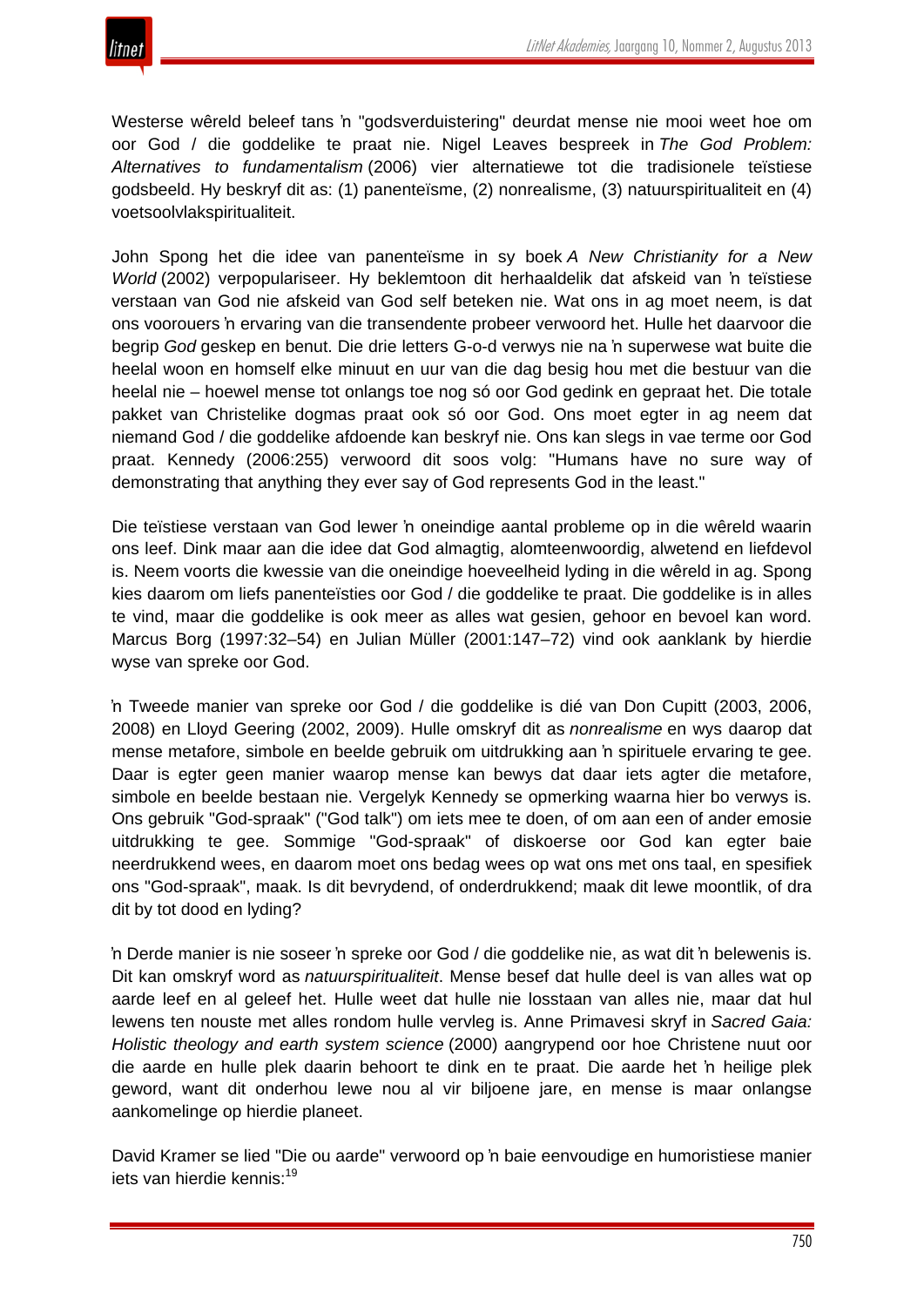

Ja, hierdie aarde Is baie oud Sy is ouer Ouer as geheim Hierdie blouwit bol wat deur die donker rol Lyk groot, maar sy's eintlik klein.

Sy is ouer As die bybel Sy is ouer As die woord En haar lyfie bloei terwyl die mensdom groei Maar sy sê: Welkom, welkom hier aan boord

*Refrein*

Ja, sy sê: Welkom! Ja, sy sê: Welkom! Jammer maar die rit is so kort. Welkom hier aan die einde, want die ape het te slim geword!

Die vierde manier van spreke word as *voetsoolvlakspiritualiteit* getipeer. Gewone mense skep vir hulle iets wat vir hulle sin maak. Hulle lees wyd, leen by verskillende godsdienstige tradisies en skep vir hulleself iets wat sin maak. *Die dag toe ons vir God gevang het: 'n persoonlike soeke na sin* van Annelie Ferreira (1996) is 'n goeie voorbeeld hiervan. In die boek beskryf sy haar eie soektog om weer sin te vind na 'n tyd van depressie en pynlike herbelewenis van haar pa se dood. Wat ons hier vind, is die soort heilsame "kettery" waarvan Cupitt gewag maak: "In effect, the only religion that can save you is one that you have made up for yourself and tested out for yourself: in short, a heresy. Heresy, heresy is the way to salvation" (2008:68).

Ek sou 'n vyfde wyse van spreke hierby wou voeg: die woordelose gesprek oor God / die goddelike. Ons hoef nie meer Karl Barth na te praat en te sê: "Ons sê iets oor God om nie niks te sê nie." Ons kán maar in ons tyd niks sê nie, want ons weet dat ons woorde totaal ontoereikend is wanneer ons oor God / die goddelike probeer praat.

Ten slotte kan 'n mens vra: Watter een van hierdie spreekwyses of belewenisse is die korrekte een? Hierop sou ek wou antwoord: Nie een van die vyf nie, maar almal. Ek vind dat ek self tussen die vyf pendel, en van dag tot dag moet herbesin oor wat ek as 'n verantwoordelike gesprek oor God / die goddelike beskou.

Daar is egter nog een vraag wat onbeantwoord gebly het: As Jesus nie meer deel van 'n teïstiese Drie-eenheid is nie; as hy slegs 'n mens was wat soos alle ander mense gesterf het en begrawe is, beteken dit dat die Christelike geloof sonder inhoud is? Allermins! Wie Jesus en sy boodskap herontdek aan die hand van die nuutste publikasies van Nuwe-Testamentici, ontdek 'n Joodse profeet en wysheidsleermeester wie se lewe en boodskap steeds van waarde bly. Sy uitreik na die weerloses in die Joodse samelewing in Palestina van die 1ste eeu; sy voorskrif: "Doen aan ander soos wat julle wil hê dat hulle aan julle moet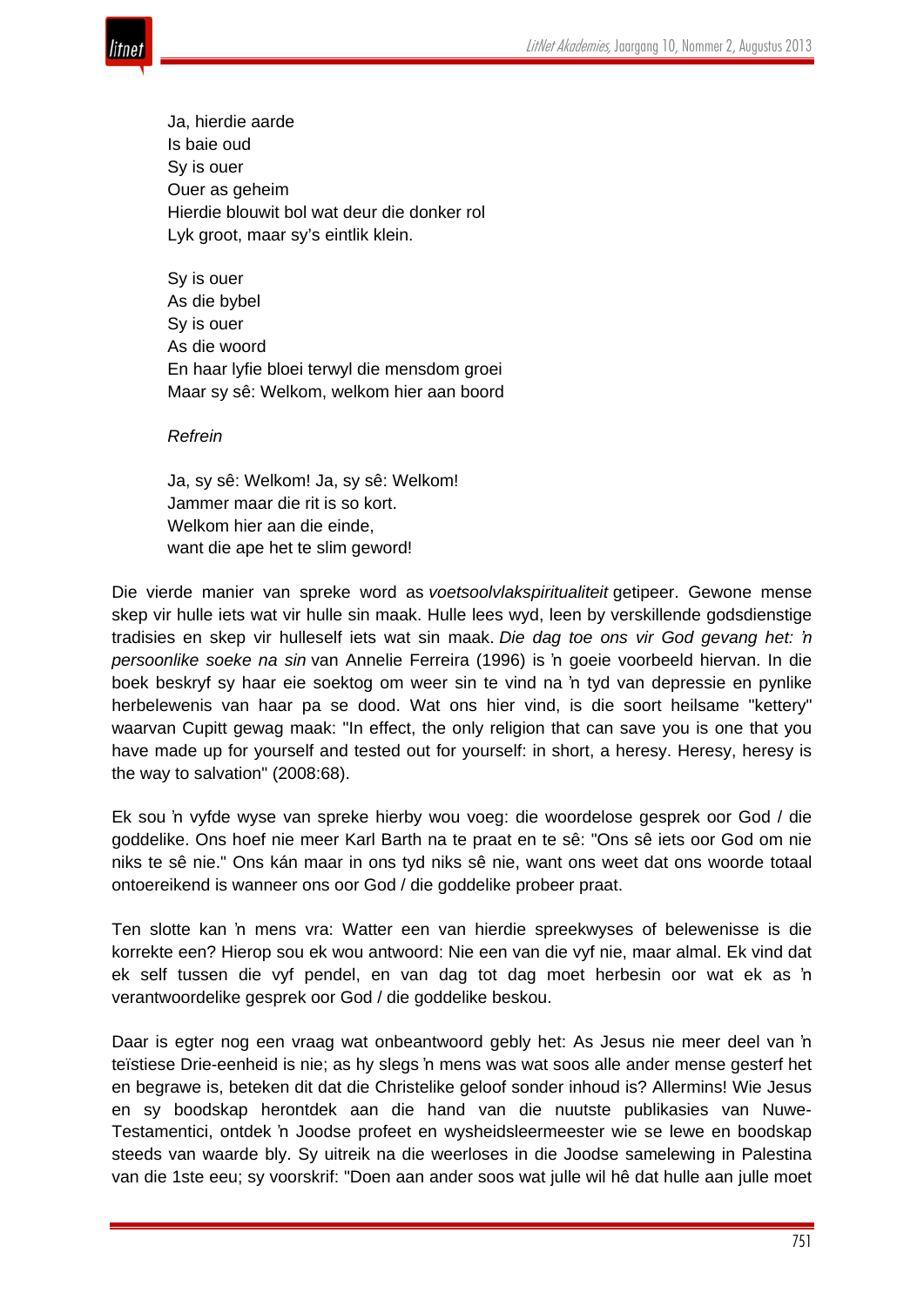

doen" (Matt. 7:12; Luk. 6:31); sy gelykenis van die wegloperseun en die versoenende vader (Luk. 15:11–32); sy uitspraak oor bome en hul vrugte (Luk 6:43–45); en sy soeke na vrede, geregtigheid en leefruimte vir mense wat die las van 'n imperiale ryk moes dra, kan nie botweg geïgnoreer word nie. Daar is baie mense vir wie sy lewe en uitsprake steeds rigtinggewend bly.

## **5. Kontoere van 'n nuwe paradigma**

In die voorgaande afdelings is die krisis wat die Augustiniaanse paradigma vir die Christelike teologie en godsdiens tans skep, geskets. Voorts is die belangrikste natuurwetenskaplike ontdekkings kortliks bespreek om uit te wys waarom die meesterverhaal van die Westerse Christendom nie versoenbaar is met hierdie inligting nie. Om hierdie meesterverhaal met allerlei filosofiese redenasies oor 'n sogenaamde postmoderne era te probeer red, deug nie. Postmodernisme het ons wel sensitief gemaak vir die bestaan van verskillende kontekste en kulture en hoe daardie mense in hul samelewing geleef en oorleef het. Postmodernisme gryp egter nie terug na antieke wêreldbeskouings en geloofsisteme en probeer dit legitimeer nie. Dit maak daardie wêreld wel meer verstaanbaar, maar dit verwag nie van moderne mense om soos antieke mense te dink en te glo nie. Vir baie gelowiges is dit 'n skrikwekkende gedagte dat hul kennis vandag van hulle vra om die tradisionele belydenisse en leerstellings in die kerklike argief te gaan wegbêre en met 'n totaal nuwe verhaal na vore te kom. Maar dis onafwendbaar.

Erik Holm (2009:iv) vat hierdie saak goed saam in die volgende sinne:

Die kerk staan vandag voor die keuse om hom terug te trek na 'n dogmatiese eiland waar sowel die storie as die etiek geleidelik deur rasionele kragte verweer gaan word. Of die kerk het die keuse om die "groen etiek" te omarm, wat dalk insluit om die wetenskap deel van sy "storie" te maak en te absorbeer.

Christene kan nie anders as om die "groen etiek" te kies en met die nuwe inligting oor die heelal, die aarde en lewe op aarde te begin werk nie. Die Augustiniaanse paradigma van sondeval–verlossing–eindoordeel is uitgedien. Binne die Afrikaanse gemeenskap is daar al teoloë wat versigtige treë in die regte rigting gee – vergelyk Ben du Toit (2000), Julian Müller (2011) en Andries van Aarde (2001). Daar is egter weinig teoloë wat al begin werk het aan die "vergroening van die Christelike boodskap" – en hiermee bedoel ek nie net die intrek van die nuwere kennis in die ouer Augustiniaanse paradigma soos sommige teoloë dit wel doen nie (vgl. Conradie 2006). Die "vergroening van die Christelike boodskap" daag teoloë uit om totaal nuut en anders te dink en te praat.

As ek die kontoere van die nuwe paradigma moet trek, lyk dit soos volg: Die heelal en aarde is biljoene jare oud. Lewe het miljoene jare gelede op hierdie planeet ontstaan en sonder die toedoen van gode ontplooi. Die mensspesie waartoe ons behoort, is 'n relatief jong spesie op aarde. Hierdie mensspesie het uit ander lewensvorme en ander mensspesies geëvolueer. Die mensspesie *homo sapiens sapiens* is dus ingebed in die web van lewe op aarde. Dood is nie 'n god se straf op voorouers se wandade nie. Dood is onlosmaaklik deel van hoe lewe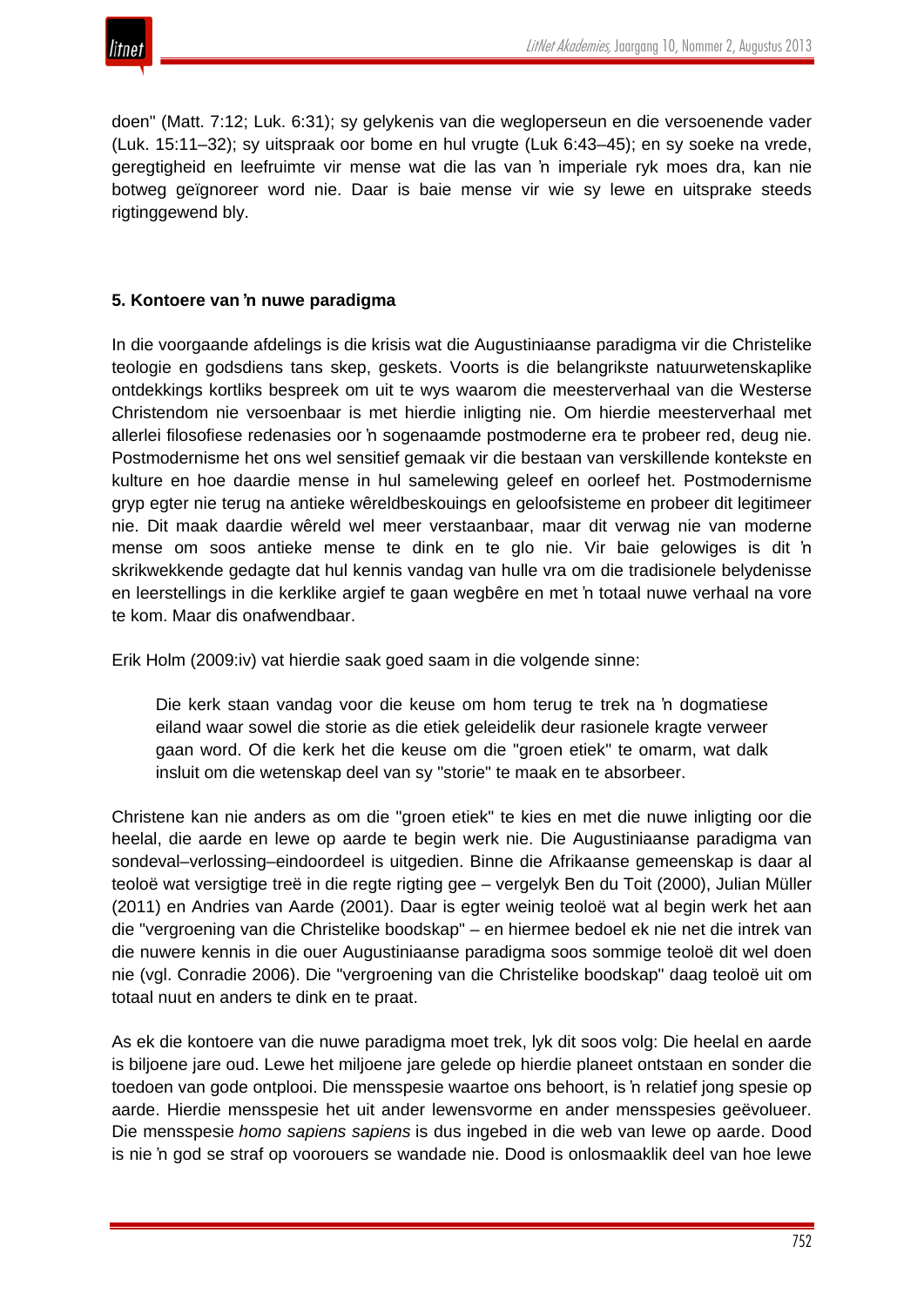

op hierdie planeet ontplooi en in stand gehou word. Die aarde is mense se enigste woonplek in die heelal en hulle moet dit vir die volgende geslagte bewaar.

Antieke mense het geen kennis gedra van hoe die heelal, die aarde en lewe op aarde ontstaan het nie. Die Bybel kan dus nie vir Christene absolute riglyne gee vir hoe hulle oor die heelal, die aarde en lewe op aarde moet dink nie. Dit kan ook nie absolute riglyne gee oor hoe hulle tans moet leef nie. Dit bevat hoogstens verhale, gedigte en spreuke wat hulle kan aanspoor om beter te leef sodat hierdie planeet steeds in die toekoms lewe kan onderhou. Die verhale oor Jesus van Nasaret neem onder hierdie verhale 'n belangrike plek in – nie omdat dit vertel van 'n godeseun wat die breuk tussen 'n oppergod en mense kom heel het nie, maar omdat hy hom verset het teen 'n imperiale mag wat mense se lewens geminag het en hom vir 'n beter bestel beywer het.

Jesus van Nasaret was 'n Joodse profeet wat teen die Romeinse imperium gepreek en vir weerloses en noodlydendes omgegee het. Hy het op 'n koninkryk gehoop wat anders as die Romeinse imperium met mense sou handel. Sy kruisdood het verband gehou met sy politieke prediking en handelinge. Dit was nie 'n offergebeure wat die woede van 'n oppergod moes stil nie. Uit Jesus se optrede en prediking kan Christene iets leer van verset teen maghebbers wat daarop uit is om weerlose mense te benadeel.

Die toekoms van alles wat tans nog op hierdie planeet leef, is grootliks in mense se hande. Heelwat van hulle – veral diegene in die Westerse wêreld – leer 'n imperiale leefstyl van kleintyd aan en volg dit dikwels onbewus na. Dié lewenstyl bestaan daarin dat hulle die lewens van ander mense en ander spesies minag, bedreig en selfs vernietig. Hulle behoort egter 'n anti-imperialistiese leefstyl aan te leer wat weerspieël dat hulle nie vir hulself naam wil maak nie. Hul taak en plig is om toe te sien dat alle spesies wat tans nog op aarde leef, nie deur hul leefstyl en handelinge ten gronde gaan nie, maar kan leef en gedy. Hulle behoort alle lewende dinge as manifestasies van die goddelike te beskou. God / die goddelike woon nie buite die planeet in 'n hemelruimte gevul met engele nie, maar hy/sy is hier op aarde teenwoordig in alle lewende en nie lewende dinge. Die aarde is heilig en het oor biljoene jare lewe onderhou. Wie haar minag en disrespekvol teenoor haar optree, doen dit tot hul eie nadeel.

'n Goeie dosis astronomie, geologie en biologie in die leerplan van teologiese studente kan hulle nie skade aandoen nie, maar hulle help om die krisis waarin ons verkeer, te begryp. Dit kan hulle ook help om sinvol aan gesprekke deel te neem en om saam met ander na oplossings te soek. 'n Nuwe teologie van en vir die aarde is dringend nodig.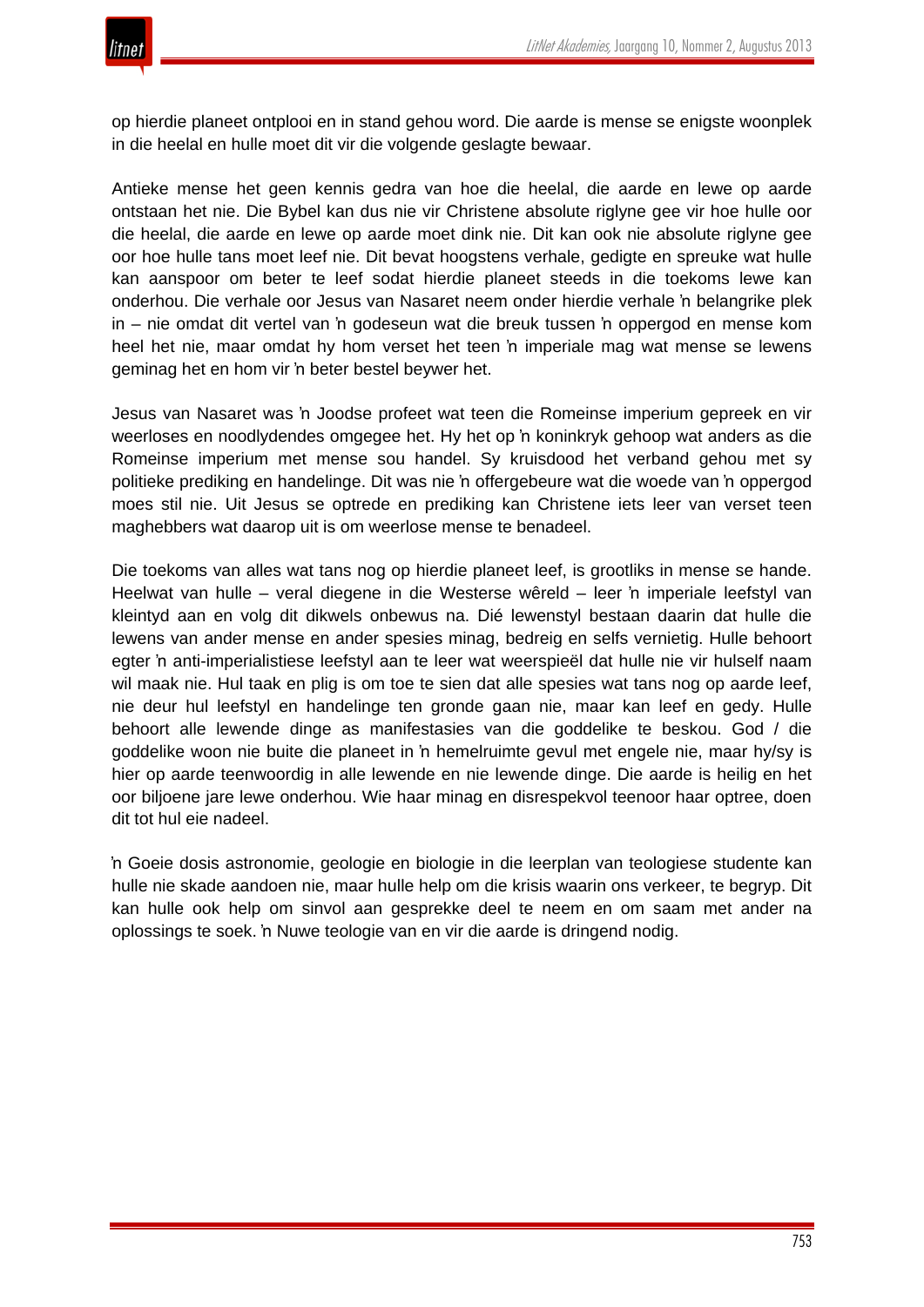

## **Bibliografie**

Antony, L.M. (red.). 2010. *Philosophers without gods: Meditations on atheism and the secular life*. Oxford: Oxford University Press.

Bakhuizen van den Brink, J.H. en W.F. Dankbaar. 1967. *Handboek der kerkgeschiedenis, derde deel: Reformatie en Contra-reformatie*. Den Haag: Bert Bakker.

Barr, J. 1966. *Old and new in interpretation: A study of the two testaments*. Londen: SCM.

—. 1973. *The Bible in the modern world.* Londen: SCM.

—. 1977. *Fundamentalism.* Londen: SCM.

—. 1980. *The scope and authority of the Bible.* Londen: SCM. (Explorations in Theology 7.)

—. 1984. *Escaping from fundamentalism.* Londen: SCM.

Barton, S.C. en D. Wilkinson (reds.). 2009. *Reading Genesis after Darwin*. Oxford: Oxford University Press.

Bely, P-Y., C.R. Christian en J-R. Roy. 2011. *A question and answer guide to astronomy*. Cambridge: Cambridge University Press.

Blackford, R. en U. Schüklenk. 2009. *50 voices of disbelief: Why we are atheists*. Chichester: Wiley-Blackwell.

Blundell, I. (red.). 2006. *The story of the emergence of humans and humanity in Africa*. Kaapstad: Double Storey.

Borg, M.J. 1997. *The God we never knew: Beyond dogmatic religion to a more authentic contemporary faith*. San Francisco: HarperSanFrancisco.

Bowler, P.J. 2007. *Monkey trials and gorilla sermons: Evolution and Christianity from Darwin to Intelligent Design*. Londen: Harvard University Press.

Bryson, B. 2005. *A short history of nearly everything*. Londen: Transworld Publishers.

Busch, E. 1978. *Karl Barth: aan de hand van zijn brieven en autobiografische teksten*. Nijkerk: Callenbach.

Carruthers, V. 1999. *The Magaliesberg.* Pretoria: Protea Boekhuis.

Claassen G. en F. Gaum. 2012. *God? Gesprekke oor die oorsprong en uiteinde van alles*. Kaapstad: Tafelberg.

Clough, D. 2009. All God's creatures: Reading Genesis on human and nonhuman animals. In Barton en Wilkinson (reds.) 2009.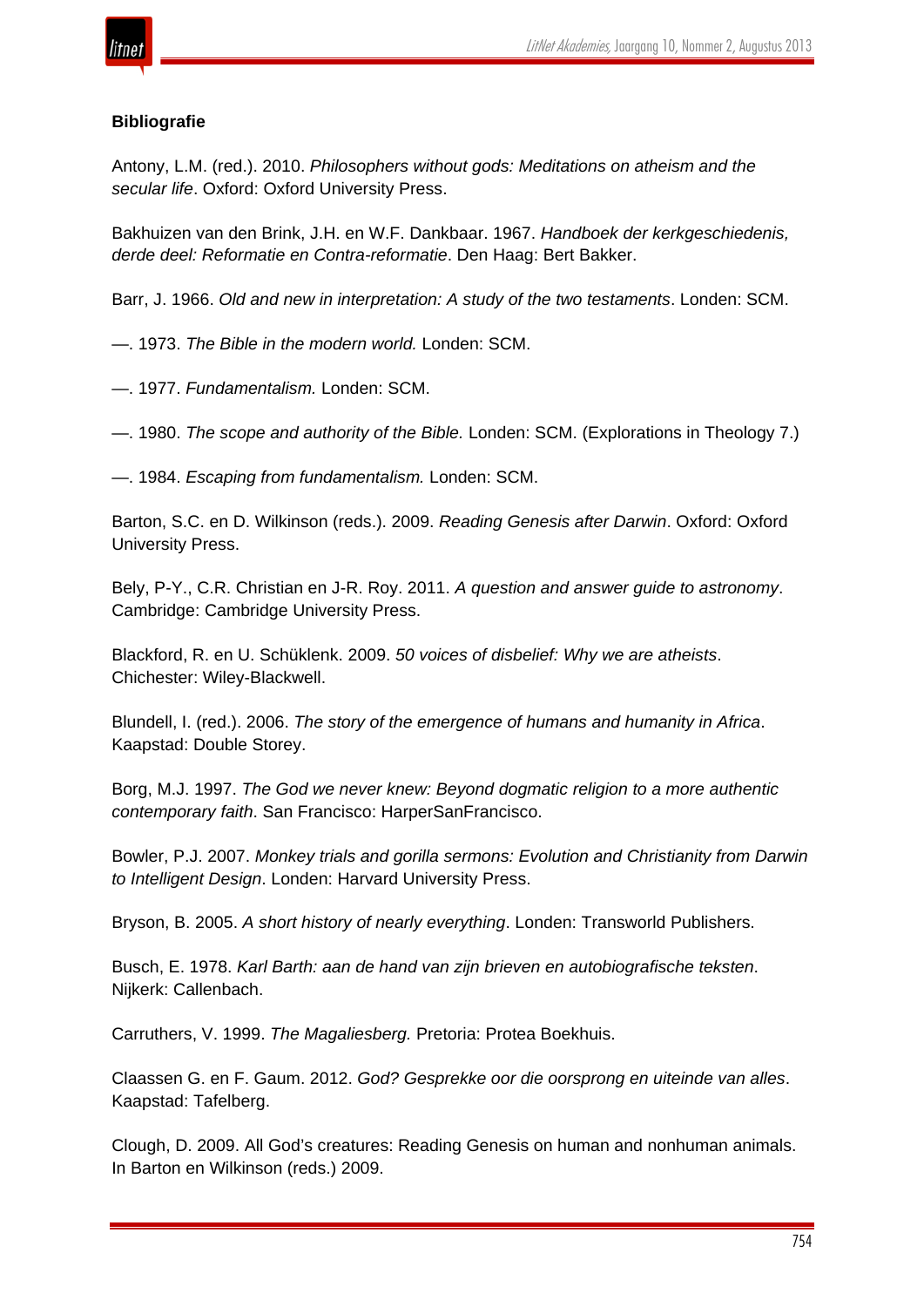

Cobb, J.B. 2006. Commonwealth and empire. In Griffin, Cobb, Falk en Keller 2006.

Compton, J.S. 2004. *The rocks and mountains of Cape Town*. Kaapstad: Double Storey.

Conradie, E. 2006. *Waar op dees aarde vind mens God: Op soek na 'n aardse spiritualiteit*. Wellington: Lux Verbi.BM.

Cunliffe-Jones, H. (red.). 1997. *A history of Christian doctrine*. Londen: T&T Clark.

Cupitt, D. 2003. *Life, life*. Santa Rosa: Polebridge.

—. 2006. *Radical theology*. Santa Rosa: Polebridge.

—. 2008. *Above us only sky: The religion of ordinary life*. Santa Rosa: Polebridge.

Dawkins, R. 2006. *The God delusion*. Londen: Bantam.

Dean-Jones, L. 1994a. *Women's bodies in classical Greek science*. Oxford: Clarendon.

—. 1994b. Medicine: The "proof " of anatomy. In Fantham, Foley, Kampen, Pomeroy en Shapiro 1994.

Degenaar, J. 2008. Liggaam – siel – gees. In Van der Merwe en Duvenhage 2008.

Deist, F.E. 1982. *Sê God so? Protes en pleidooi – oor óns tyd, vir óns land*. Kaapstad: Tafelberg.

Deist, F.E. 1986. *Kan ons die Bybel dan nog glo? Onderweg na 'n gereformeerde Skrifbeskouing*. Pretoria: J.L. van Schaik.

Den Heyer, C.J. 1998. *Jesus and the doctrine of the atonement: Biblical notes on a controversial topic*. Londen: SCM.

—. 2003. *Van Jezus naar Christendom: De ontwikkeling van tekst tot dogma*. Zoetermeer: Meinema.

*Die Drie Formuliere van Enigheid*. 1971. Kaapstad: N.G. Kerk-uitgewers.

Dünzl, F. 2007. *A brief history of the doctrine of the Trinity in the early church*. Londen: T&T Clark.

Durand, J.J.F. 1978. *Die sonde*. (Wegwysers in die dogmatiek.) Pretoria: N.G. Kerkboekhandel.

Du Toit, A.L. 1937. *Our wandering continents: A hypothesis of continental drifting.* Londen: Oliver en Boyd.

Du Toit, B. 2000. *God? Geloof in 'n postmoderne tyd*. Bloemfontein: CLF-uitgewers.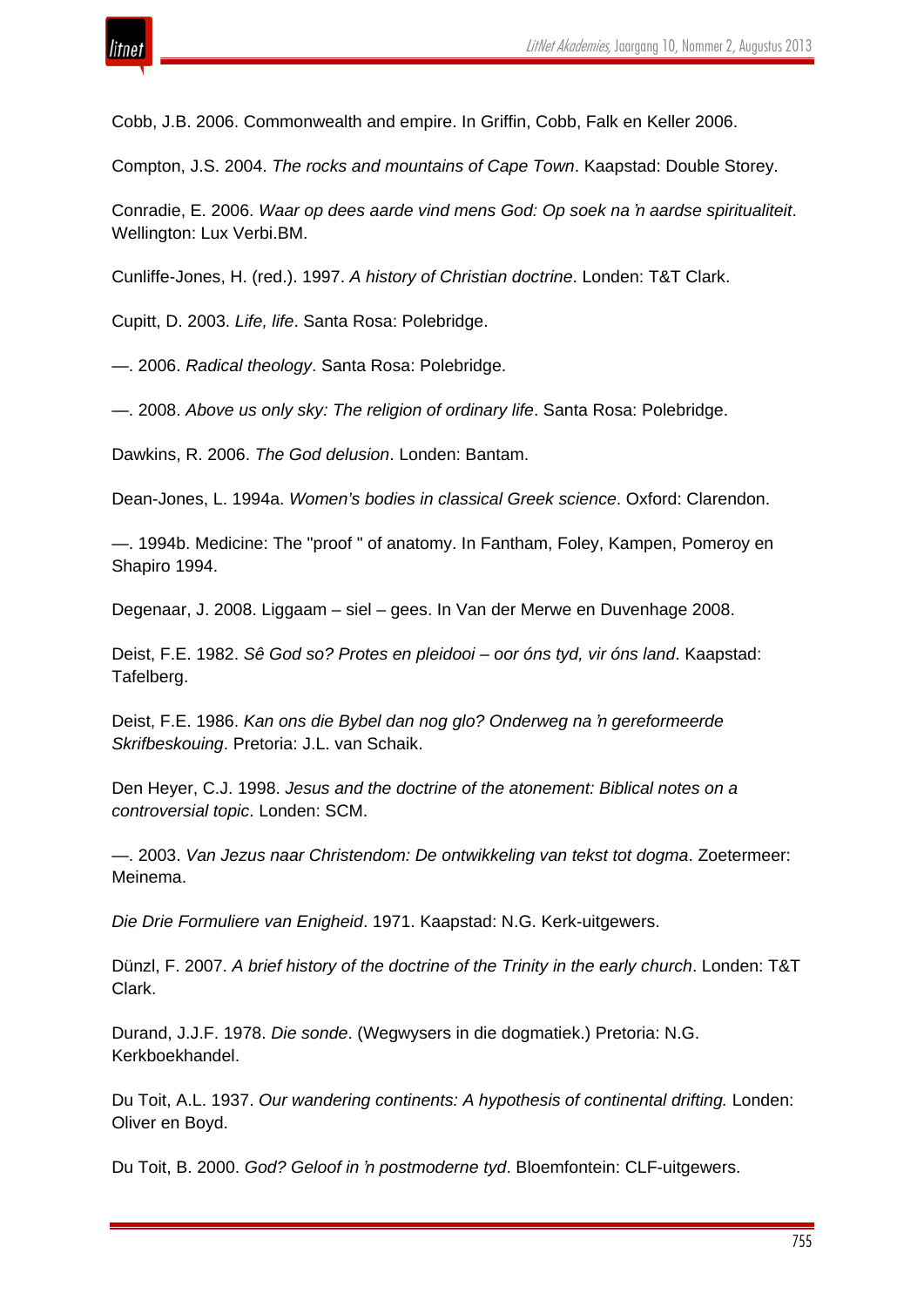

Du Toit, C.W. (red.). 2009. *The evolutionary roots of religion: Cultivate, mutate or eliminate?* Pretoria: Unisa. (SASRF 13.)

Ehrman, B.D. 2005. *Lost christianities: The battles for Scripture and the faiths we never knew*. New York: Oxford University Press.

Fantham, E., H.P. Foley, N.B. Kampen, S.B. Pomeroy en H.A. Shapiro. 1994. *Women in the classical world*. Oxford: Oxford University Press.

Ferreira, A. 1996. *Die dag toe ons God gevang het: 'n Persoonlike soeke na sin*. Kaapstad: Queillerie.

Freeman, C. 2003. *The closing of the western mind: The rise of faith and the fall of reason*. Londen: Pimlico.

Gale, J. 2009. *Astrobiology of earth: The emergence, evolution, and future of life on a planet in turmoil*. Oxford: Oxford University Press.

Geering, L. 2002. *Christianity without God*. Santa Rosa: Polebridge.

—. 2009. *Coming back to earth: From gods, to God to gaia*. Salem: Polebridge.

Gilmore, A. 2000. *A dictionary of the English Bible and its origins*. Sheffield: Sheffield Academic Press. (The Biblical Seminar, 67.)

Griffin, D.R. 2006. Resurrection and empire. In Griffin, Cobb, Falk en Keller 2006.

Griffin, D.R., J.B. Cobb, R.A. Falk en C. Keller 2006. *The American empire and the commonwealth of God: A political, economic, religious statement*. Louisville: Westminster John Knox.

Grigg, R. 2008. *Beyond the God delusion: How radical theology harmonizes science and religion*. Minneapolis: Fortress.

Grotzinger, J., T.H. Jordan, F. Press, en R. Siever. 2007. *Understanding earth*. 5th Edition. New York: W.H. Freeman & Co.

Hampson, D. 2002. *After Christianity*. Londen: SCM.

*Handboek vir die erediens van die Nederduitse Gereformeerde Kerk.* 1991. Kaapstad: N.G. Kerk-uitgewers.

Herzog II, W.R. 2000. *Jesus, justice, and the reign of God: A ministry of liberation*. Louisville: Westminster John Knox.

Heyns, J.A. 1974. *Die mens: Bybelse en buite-bybelse mensbeskouinge*. Bloemfontein: Sacum.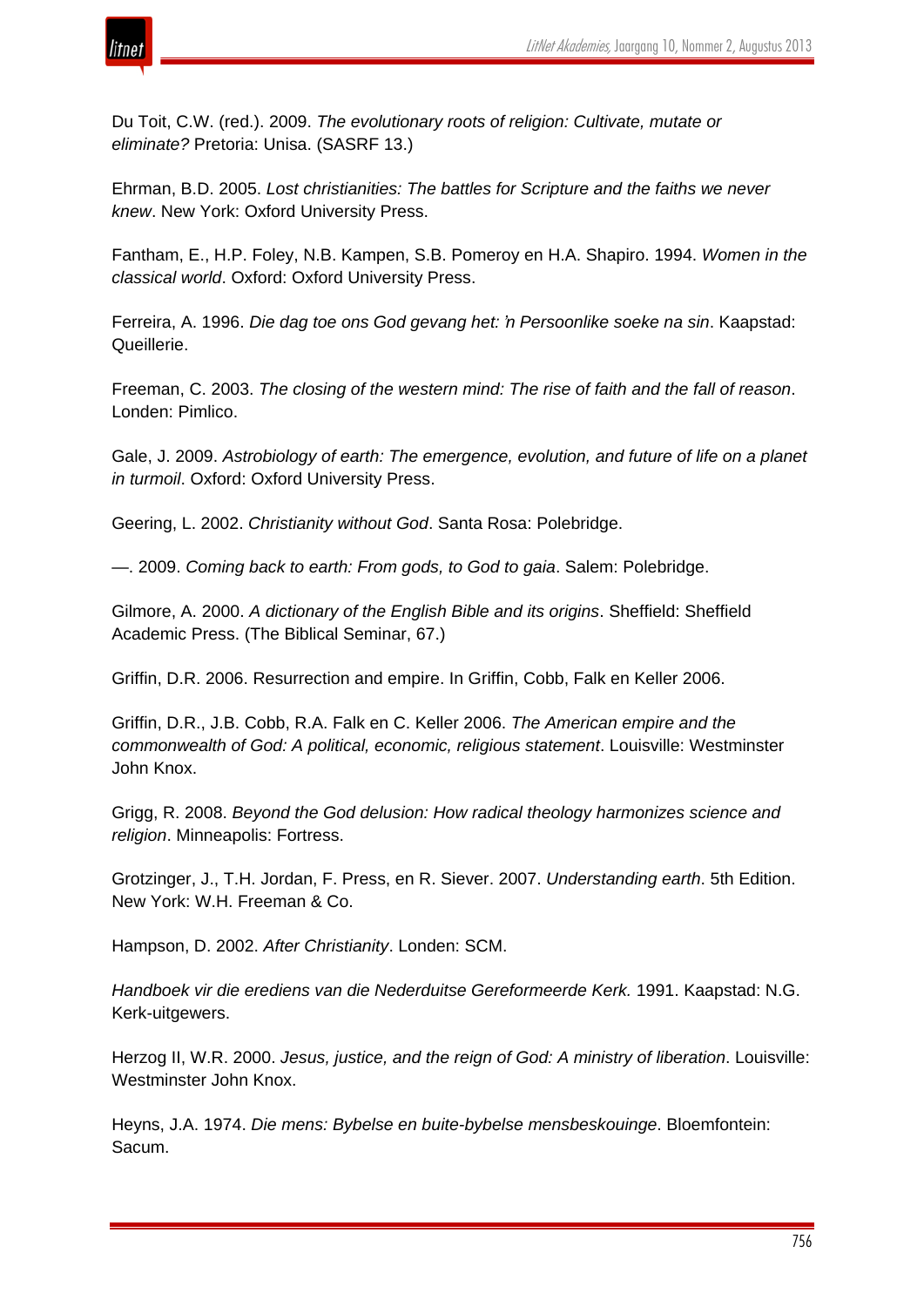

Holm, E. 2009. Hoe groen is jou Bybel, dominee? *Rapport Weekliks*, Sondag 1 November 2009, bl. iv.

Horsley, R.A. 1993. *The liberation of Christmas: The infancy narratives in social context*. New York: Continuum.

—. 2003. *Jesus and empire: The kingdom of God and the new world disorder*. Minneapolis: Fortress.

—. 2011. *Jesus and the powers: Conflict, covenant, and the hope of the poor*. Minneapolis: Fortress.

Jagersma, H. 1985. *Geschiedenis van Israel 2: Van Alexander de grote tot Bar Kochba*. Kampen: Kok.

Janowski, B. 2001. Das biblische Weltbild: Eine methodologische Skizze. In Janowski en Ego (reds.) 2001.

Janowski, B. en B. Ego (reds.). 2001. *Das biblische Weltbild und seine altorientalischen Kontexte*. Tübingen: Mohr. (Forschungen zum Alten Testament 32.)

Janse van Rensburg, J. 2000. *The paradigm shift: An introduction to postmodern thought and its implications for theology*. Pretoria: J.L. van Schaik.

Jenkins, P. 2011. *Jesus wars: How four patriarch, three queens, and two emperors decided what Christians would believe for the next 1,500 years*. New York: HarperCollins.

Jonker, W.D. 1977. *Christus, die middelaar*. Pretoria: N.G. Kerkboekhandel. (Wegwysers in die dogmatiek.)

Keel, O. 2011. *Jerusalem und der eine Gott: Eine Religionsgeschichte*. Göttingen: Vandenhoeck & Ruprecht.

Kelsey, D.H. 1975. *The uses of scripture in recent theology*. Philadelphia: Fortress.

Kennedy, P. 2006. *A modern introduction to theology: New questions for old beliefs*. London: I.B. Tauris.

König, A. 1972. *Een wat sterker is*. Pretoria: N.G. Kerkboekhandel.

—. 1980. *Jesus die laaste: Gelowig nagedink oor die einde*. Pretoria: N.G. Kerkboekhandel. (Gelowig nagedink, deel 2.)

—. 1991. *Bondgenoot en beeld: Oor die wese van die mens en die sonde*. Halfway House: N.G. Kerkboekhandel. (Gelowig nagedink, deel 4.)

Kuitert, H.M. 1992. *Het algemeen betwijfeld christelijk geloof*. Baarn: Ten Have.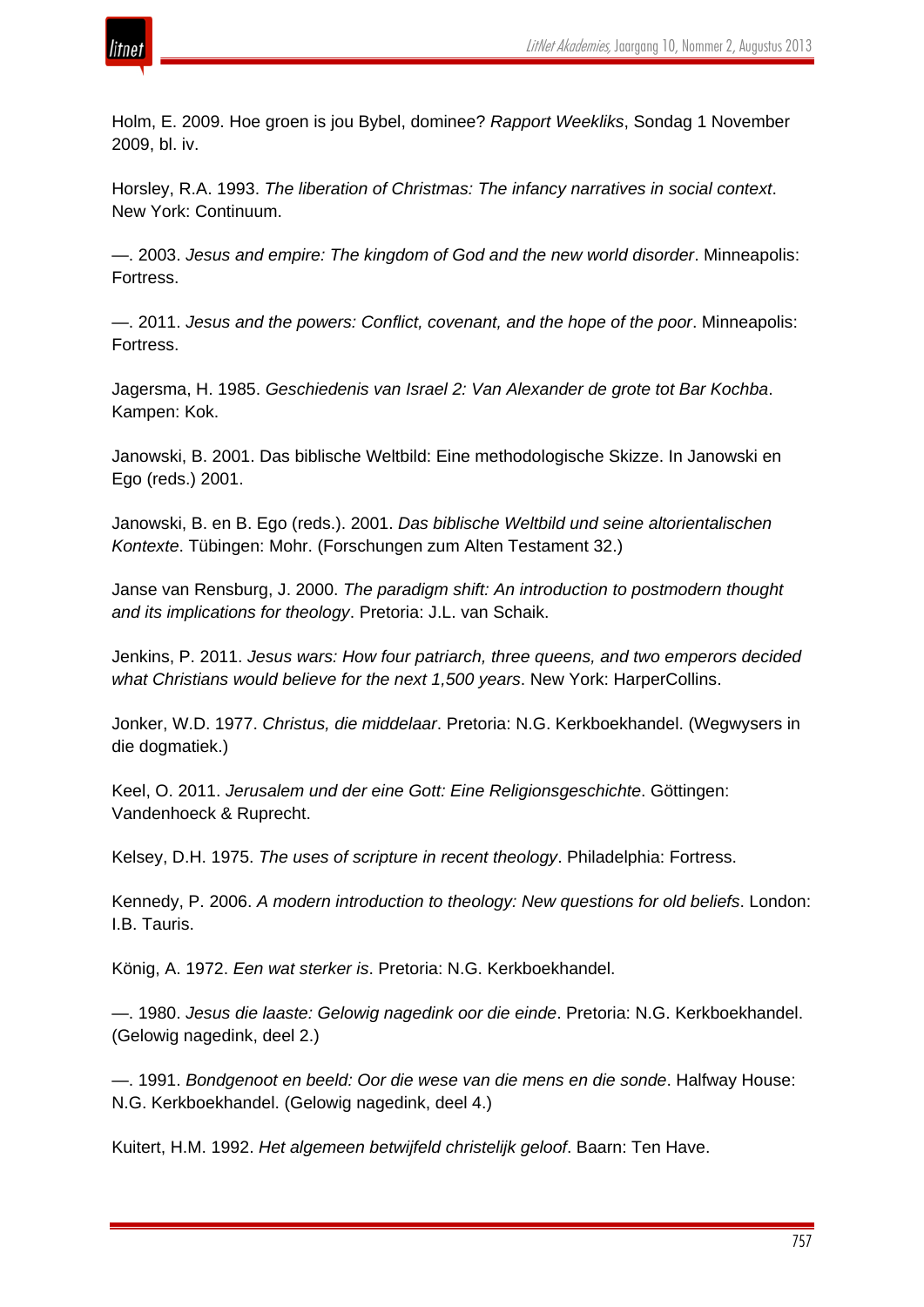

Küng, H. 1989a. Paradigm change in theology: A proposal for discussion. In Küng en Tracy (reds.) 1989.

- —. 1989b. What does a change of paradigm mean? In Küng en Tracy (reds.) 1989.
- —. 1995. *Christianity: Its essence and history*. Londen: SCM.
- —. 1992. *Judaism*. Londen: SCM.

—. 2007. *Islam: Past, present and future*. Oxford: Oneworld.

Küng, H. en D. Tracy (reds.). 1989. *Paradigm change in theology: A symposium for the future*. Edinburgh: T&T Clark.

Kuhn, T.S. 1970. *The structure of scientific revolutions*. 2de uitgawe. Chicago: Chicago University Press.

Lampe, G.W.H. 1997. Christian theology in the Patristic period. In Cunliffe-Jones (red.) 1997.

Leaves, N. 2006. *The God problem: Alternatives to fundamentalism*. Santa Rosa: Polebridge.

Le Donne, A. 2011. *Historical Jesus: What can we know and how can we know it?* Grand Rapids: Eerdmans.

*Liedboek van die kerk*. 2001. Wellington: N.G. Kerkuitgewers.

Loader, J.A. 1979. Ortodokse fundamentalisme en die gebruik van die Ou Testament in Suid-Afrika. *Hervormde Teologiese Studies* 35:101–18.

Luttikhuizen, G.P. 2006. *De veelvormigheid in het vroegste christendom*. Budel: Damon.

McCarthy, T. 2009. *Hoe op aarde? Antwoorde tot die raaisels van ons planeet*. Kaapstad: Struik Nature.

McCarthy T. en B. Rubidge 2005. *The Story of Earth and Life: A southern African perspective on a 4.6-billion-year journey*. Kaapstad: Struik.

MacRae, C. 1999. *Life etched in stone: Fossils of South Africa*. Johannesburg: Geological Society of South Africa.

Malina, B.J. 2001. *The social gospel of Jesus: The kingdom of God in Mediterranean perspective*. Minneapolis: Fortress.

Moltman, J. (red.). 1997. *How I have changed: Reflections on thirty years of theology*. Londen: SCM.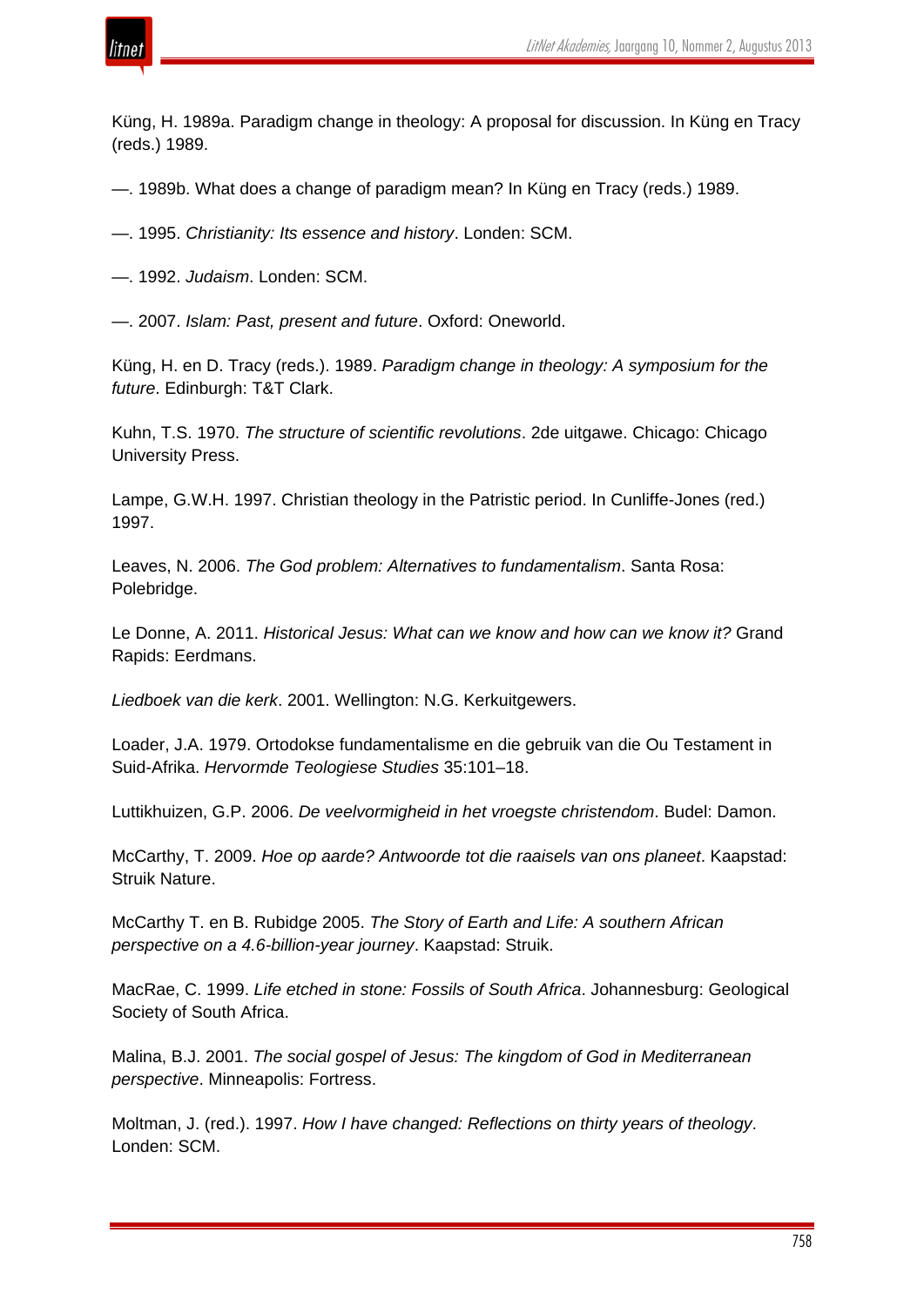

Müller, J. 2011. *Om te mag twyfel: 'n Gelowige se reis*. Kaapstad: Tafelberg.

National Academy of Sciences and Institute of Medicine 2008. *Science, Evolution, and Creationism*. Washington: The National Academies Press.

Noll, M. 1991. *Between faith and criticism: Evangelicals, scholarship, and the Bible*. Leicester: Apollos.

Nürnberger, K. 2011. *Regaining sanity for the earth: Why science needs "best faith" to be responsible. Why faith needs "best science" to be credible*. Pietermaritzburg: Cluster Publications.

Pecker, J-C. 2001. *Understanding the heavens: Thirty centuries of astronomical ideas from ancient thinking to modern cosmology*. New York: Springer.

Pelikan, J. en V. Hotchkiss (reds.). 2003. *Creeds and confessions of faith in the Christian tradition. Volume II, part four: Creeds and confessions of the Reformation era*. New Haven: Yale University Press.

Penston, M. en I. Morison. 2004. *Astronomy*. Londen: New Holland.

Pous Benediktus XVI. 2007. *Jesus of Nazareth: From the baptism in the Jordan to the transfiguration*. Londen: Bloomsbury.

Primavesi, A. 2000. *Sacred Gaia: Holistic theology and earth system science*. Londen: Routledge.

Ryke, P.A.J. 1987. *Evolusie*. Potchefstroom: Departement Sentrale Publikasies, PU vir CHO. (Wetenskaplike Bydraes van die PU vir CHO.)

Saperstein, M. 1989. *Moments of crisis in Jewish-Christian relations*. Londen: SCM.

Scholder, K. 1990. *The birth of modern critical theology: Origins and problems of biblical criticism in the seventeenth century*. Londen: SCM.

Silvertown, J. (red.). 2008. *99% ape: How evolution adds up*. Londen: The Open University.

Skinner, B.J. en B. Murck. 2011. *The blue planet: An introduction to earth system science*. New York: John Wiley & Sons.

Smelik, K.A.D. 2003. *De dood en de bijbel*. Haarlem: Nederlands Bijbelgenootschap.

Smith, S. 1975. *The collected poems of Stevie Smith*. Londen: Allen Lane.

Spangenberg, I.J.J. 1993. Galileo Galilei en die boek Prediker: 'n Les uit die kerkgeskiedenis. *Theologia Evangelica (SA)*, 26:121–31.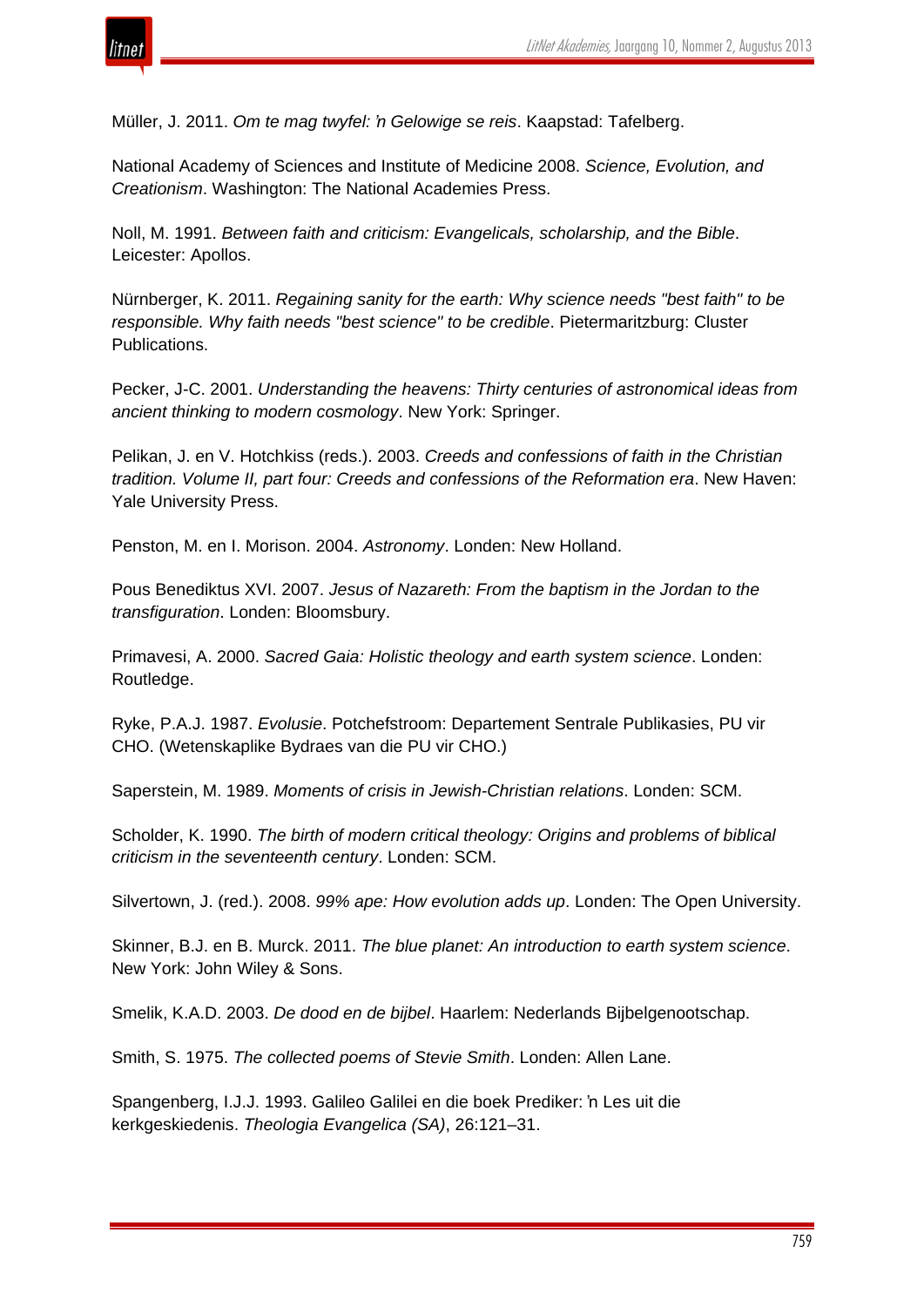

—. 1994. Paradigmaveranderinge in die Bybelwetenskappe: 'n Bydrae tot die gesprek tussen die Bybelwetenskappe en Sistematiese Teologie. *Religion and Theology*, 1(2):144–84.

—. 1998. *Perspektiewe op die Bybel: God se Woord in mensetaal*. Pretoria: J.L. van Schaik.

—. 1999. Die Suid-Afrikaanse navorsingsgeskiedenis van die boek Daniël en die eksegetiese spel. *Old Testament Essays*, 12:591–608.

—. 2007. Can a major religion change? Reading Genesis 1–3 in the Twenty-First Century. *Verbum et Ecclesia*, 28:259–79.

—. 2009. Yahwism, Judaism and Christianity: Religions do evolve! In Du Toit (red.) 2009.

—. 2011. Opstandingsverhale en opstandingsdogma. *HTS Teologiese Studies/Theological Studies*, 67(1), Art. #874, 8 pages. DOI: 10.4102/hts.v67i1.874.

Spong, J.S. 2002. *A new Christianity for a new world: Why traditional faith is dying and how a new faith is being born*. San Francisco: HarperSanFrancisco.

Stewart-Williams, S. 2010. *Darwin, God and the meaning of life: How evolutionary theory undermines everything you thought you knew*. Cambridge: Cambridge University Press.

Sullivan, C. 2002. *Rescuing Jesus from the Christians*. Harrisburg: Trinity.

Tattersall, I. 2006. Human evolution in Africa. In Blundell 2006.

Tatum, W.B. 2009. *Jesus: A brief history*. Chichester: Wiley-Blackwell.

Theron, P.F. 1978. *Die ekklesia as kosmies-eskatologiese teken*. Pretoria: N.G. Kerkboekhandel. (Raad vir Geesteswetenskaplike Navorsing. Publikasiereeks nr. 66.)

—. 1984. *God se somer kom*. Kaapstad: Lux Verbi.

Van Aarde, A. 2001. *Fatherless in Galilee: Jesus as child of God*. Harrisburg: Trinity Press International.

Van der Merwe, W.L. en P. Duvenhage (reds.). 2008. *Tweede refleksie: 'n Keur uit die denke van Johan Degenaar*. Stellenbosch: SUN Press.

Van Huyssteen, J.W. 2012. J. Wentzel van Huyssteen in gesprek met Frits Gaum. In Claassen en Gaum 2012.

Van Peursen, C.A. 1961. *Lichaam* – *ziel* – *geest: Inleiding tot een fenomenologische anthropologie*.Utrecht: Bijleveld.

Vermes, G. 2003. *The religion of Jesus the Jew*. Londen: SCM.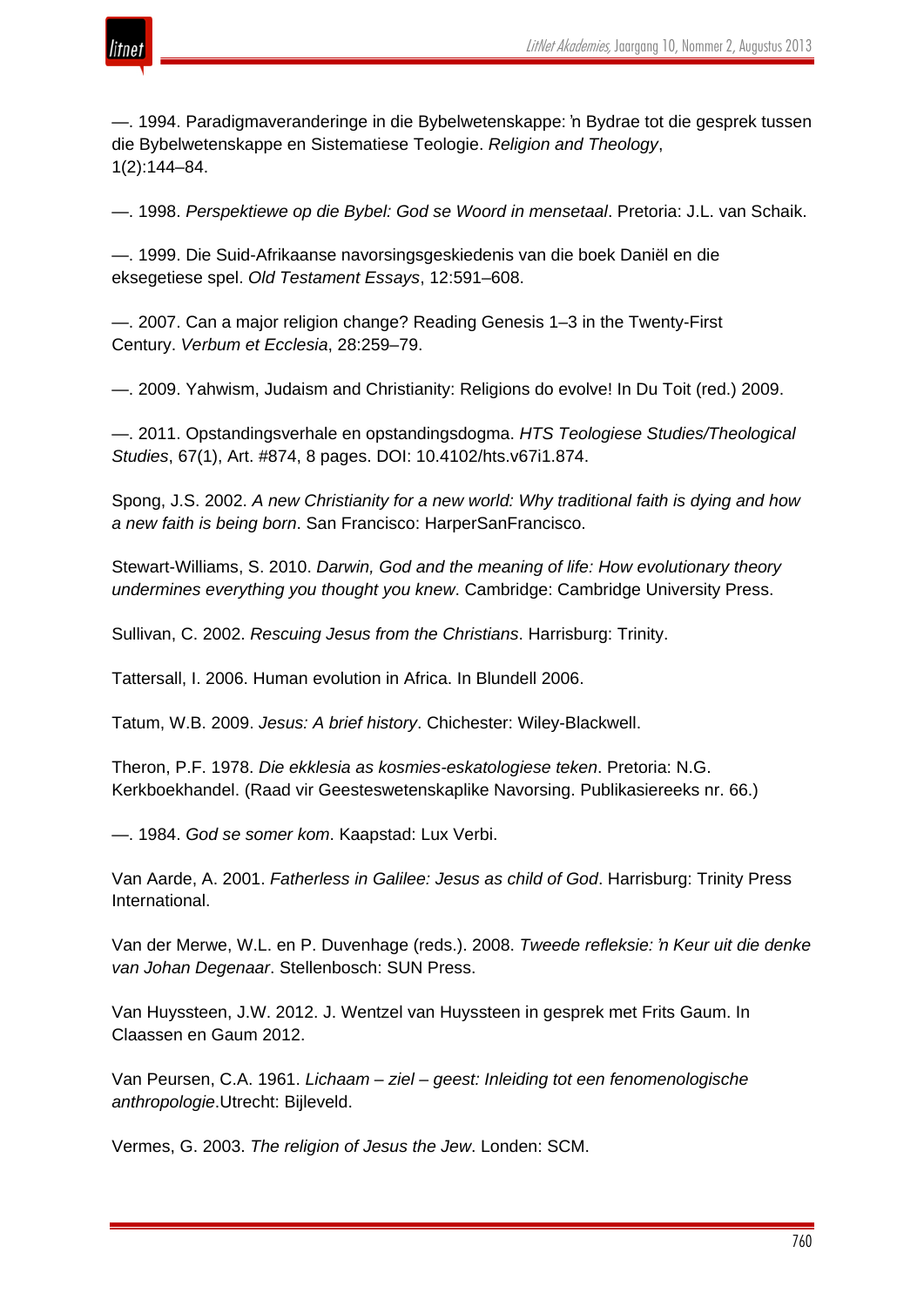

—. 2010. *The real Jesus: Then and now*. Minneapolis: Fortress.

Viljoen, A.C. (red.). 1979. *Ekumene onder die Suiderkruis*. Pretoria: Unisa. (Miscellanea 19.)

Vorster, W.S. 1977. *'n Ou boek in 'n nuwe wêreld: Gedagtes rondom die interpretasie van die Nuwe Testament*. Pretoria: Unisa. (Miscellanea 10.)

—. 1979. In gesprek met die Landmankommissie: Oor Skrifgebruik. In Viljoen (red.) 1979.

Walters, M.M. 1996. *Sprekende van God*. Kaapstad: Tafelberg.

Weber, G. 1998. *I believe, I doubt: Notes on christian experience.* Londen: SCM.

Weinert, F. 2009. *Copernicus, Darwin, and Freud: Revolutions in the history and philosophy of science*. Chichester: Wiley-Blackwell.

Wiles, M. 1999. *Reason to believe*. Londen: SCM.

Zink, J. 1997. Jörg Zink. In Moltman (red.) 1997.

## **Eindnotas**

 $1$  Hans Küng het hierop voortgebou en ook boeke oor Judaïsme (1992) en Islam (2007) gepubliseer. In hierdie publikasies identifiseer hy eweneens paradigmas en paradigmaveranderinge in die betrokke godsdienste. Hierdie trilogie oor die Christendom, Judaïsme en Islam het Küng as een van die voorste kenners van die geskiedenis en teologie van die drie Abrahamitiese gelowe gevestig.

 $2$  Die uitbeelding van Jesus aan 'n kruis is opvallend afwesig in die simbole en kuns van die vroeë Christene (Tatum 2009:32). Dit bevestig dat Jesus se kruisiging eers later as 'n verlossingsgebeurtenis beskou is.

 $3$  Ek verskil van Klaus Nürnberger wat meen dat die teologiese konstrukte van die vroeë kerklike teoloë (tot die aanbreek van die Middeleeue) totaal uit pas is met die moderne wetenskap. Hy stel dit soos volg: "The metaphysical edifices constructed by early theologians up to the Middle Ages are impressive feats of intellectual rigour. But they are totally out of sync with modern scientific thought" (Nürnberger 2011:89). Dis egter nie net die teologiese konstrukte van die eerste vyf eeue wat uit pas is met die moderne wetenskap nie – ook die konstrukte wat daarná gekom het, is uit pas met die moderne wetenskap. Daardie konstrukte hou steeds verband met die Augustiniaanse paradigma.

 $4$  Dit is belangrik om in ag te neem dat die teologiese besinnings oor wie Jesus was tot die leerstuk van die Drie-eenheid gelei het. Dit was nie besinnings oor God self wat daartoe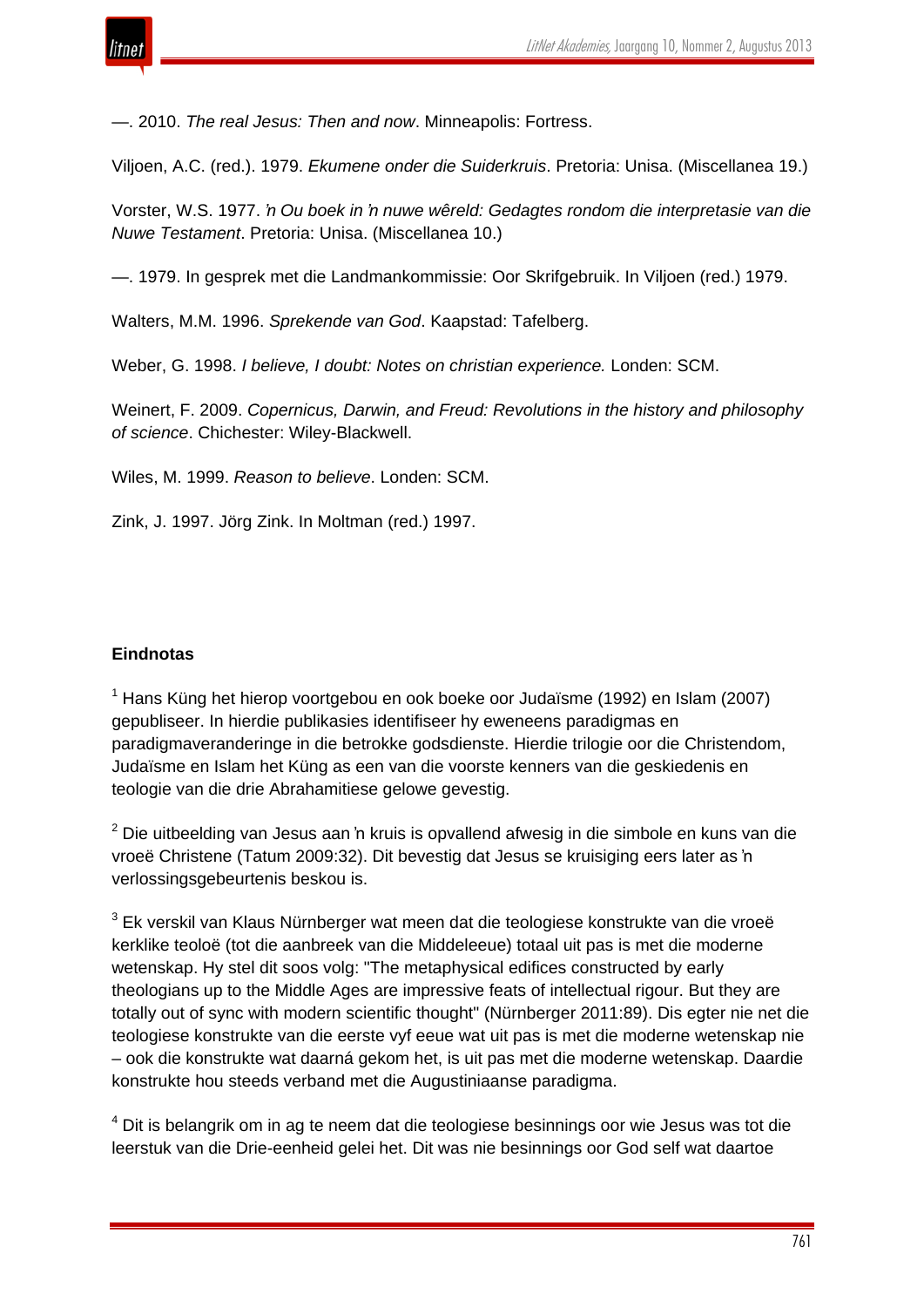

gelei het nie. In die woorde van Cees den Heyer: "[D]e christologische bezinning heeft de drie-eenheid gecreëerd" (2003:254).

<sup>5</sup> Richard Dawkins lewer weliswaar nie kommentaar op die geslotenheid van die teologiese sisteem nie, maar maak wel kritiese opmerkings oor hoe Jahweh in die Ou Testament uitgebeeld word. Hy draai nie doekies om wanneer hy die volgende skryf nie: "'The God of the Old Testament' is arguably the most unpleasant character in all fiction: jealous and proud of it; a petty, unjust, unforgiving control-freak; a vindictive, bloodthirsty ethnic cleanser; a mysogynistic, homophobic, racist, infanticidal, genocidal, filicidal, pestilential, megalomaniacal, sadomasochistic, capriciously malevolent bully" (Dawkins 2006:31).

<sup>6</sup> Die Afrikaanse weergawe van hierdie belydenis is oorgeneem uit *Die Drie Formuliere van Enigheid* (1971:33).

<sup>7</sup> 'n Mens moet eintlik *god* skryf, met 'n kleinletter, want dis 'n generiese term. Elke god het 'n bepaalde naam in die geskiedenis gehad. Ek sou hier "Drie-eenheid" kon skryf, maar dis nie 'n naam nie, slegs 'n beskrywing van hoe Christene oor hul god dink. Dis om dié rede dat die naam "Jesus" vir Christene die eintlike naam van hul god geword het.

<sup>8</sup> Lesley Dean-Jones (1994a:97) wys daarop dat die antieke Grieke die menstruasie van vroue met die kwyning van die maan verbind het. Die menstruasiesiklus duur immers, net soos die maansiklus, 28 dae.

<sup>9</sup> Vergelyk die reeks *Wegwysers in die dogmatiek* van Jaap Durand en Willie Jonker, en Adrio König se boeke in die reeks *Gelowig nagedink*. Wat jammer is, is dat nie een van hierdie teoloë hul reekse voltooi het nie. 'n Mens sou graag wou gesien het hoe hulle die ander elemente van die meesterverhaal hanteer.

 $10$  Dit is nog 'n bewys dat die 4de en 5de eeu bepalend vir die Christelike godsdiens was. In plaas daarvan om na die "staatsgodsdiens van die Romeinse ryk" te verwys, sou ek van die "Latynse teologie" van die Christendom kon praat. Hieronimus (342–420) het die Hebreeuse Bybel van 391–405 in Latyn vertaal. Die Latynse vertaling van die Griekse Nuwe Testament is hierby gevoeg om so die Vulgaat-vertaling te vorm wat vir meer as 'n millennium die kerklike lewe en teologie oorheers het.

 $11$  Dit is die titel van een van sy populêre boeke (Theron 1984). Hierdie siening is volledig uitgewerk in sy gepubliseerde proefskrif, "Die ekklesia as kosmies-eskatologiese teken" (1978). Hy was besonder lief om die uitdrukking "Die kerk is te vroeg vir die hemel, maar te laat vir die aarde" te gebruik.

<sup>12</sup> Kritiese lesers behoort onmiddellik te vra: "Maar hoe het die dissipels wat saam met Jesus was, geweet dis Moses en Elia wat daar verskyn? Hulle het tog nie die twee karakters in hul vroeëre lewe geken nie." Die antwoord hierop is doodeenvoudig: die verteller laat hulle die karakters as Moses en Elia identifiseer, want hy streef 'n bepaalde doel met sy vertelling na. Hy wil Jesus as profeet en meer as 'n profeet uitbeeld. Jesus oortref sowel Moses as Elia.

<sup>13</sup> Vergelyk Geza Vermes (2010:47–50) se kritiese bespreking van die boek.